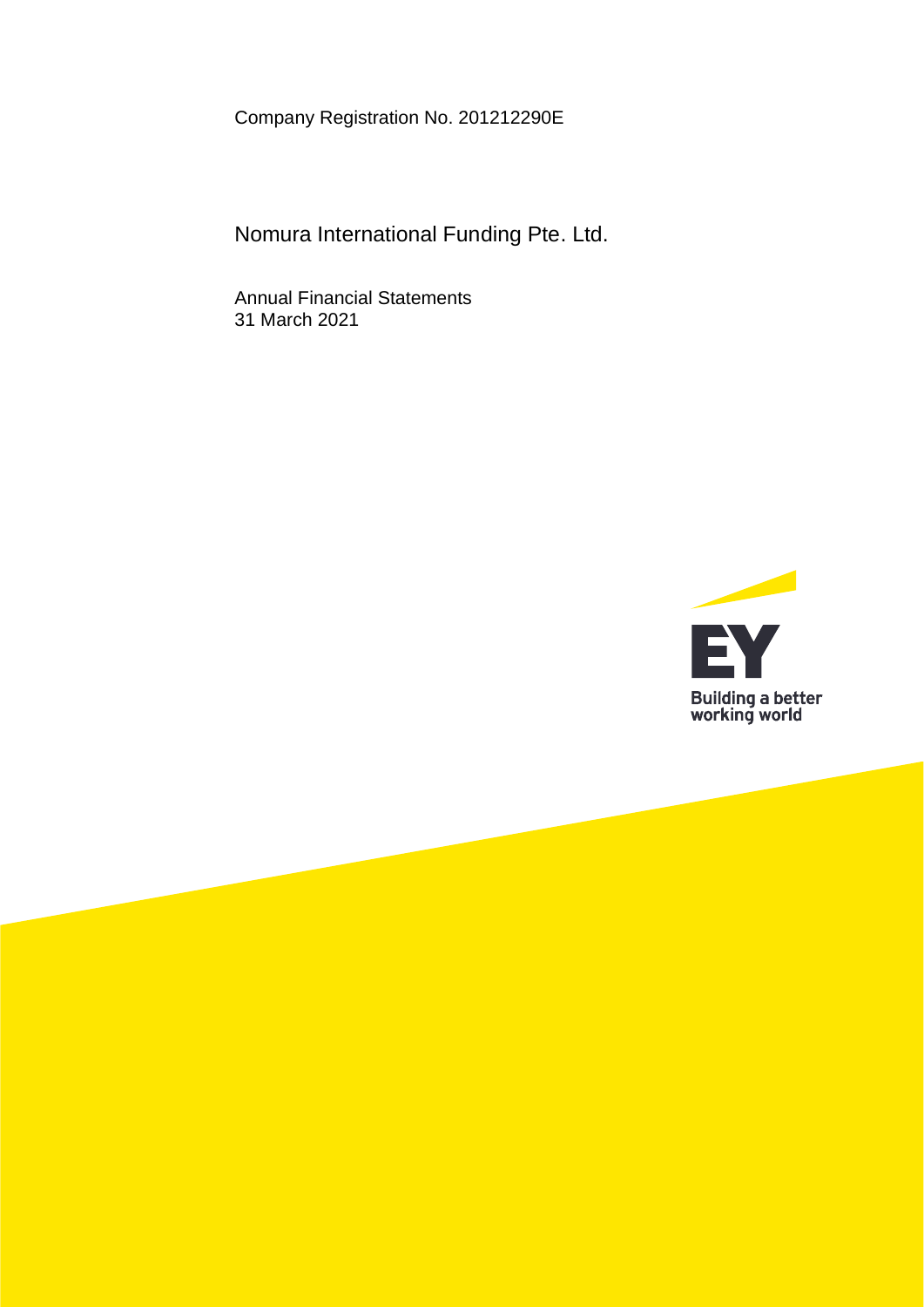### **General information**

### **Directors**

Alok Vimalkishore Tapadia Christopher Michael Mason Darke (Appointed on 25 January 2021)<br>Etsunobu Kitamura (Resigned on 30 December 2020 Kelvin Ho Teik Chye Kenichiro Asano

(Resigned on 30 December 2020)

# **Company Secretary**

Chew Pei Tsing

# **Registered Office**

10 Marina Boulevard Marina Bay Financial Centre Tower 2 #36-01 Singapore 018983

### **Auditor**

Ernst & Young LLP One Raffles Quay North Tower, Level 18 Singapore 048583

# **Index**

#### **Page**

| Directors' statement              |    |
|-----------------------------------|----|
| Independent auditor's report      | 2  |
| Statement of comprehensive income | 6  |
| <b>Balance sheet</b>              |    |
| Statement of changes in equity    | 8  |
| Cash flow statement               | 9  |
| Notes to the financial statements | 10 |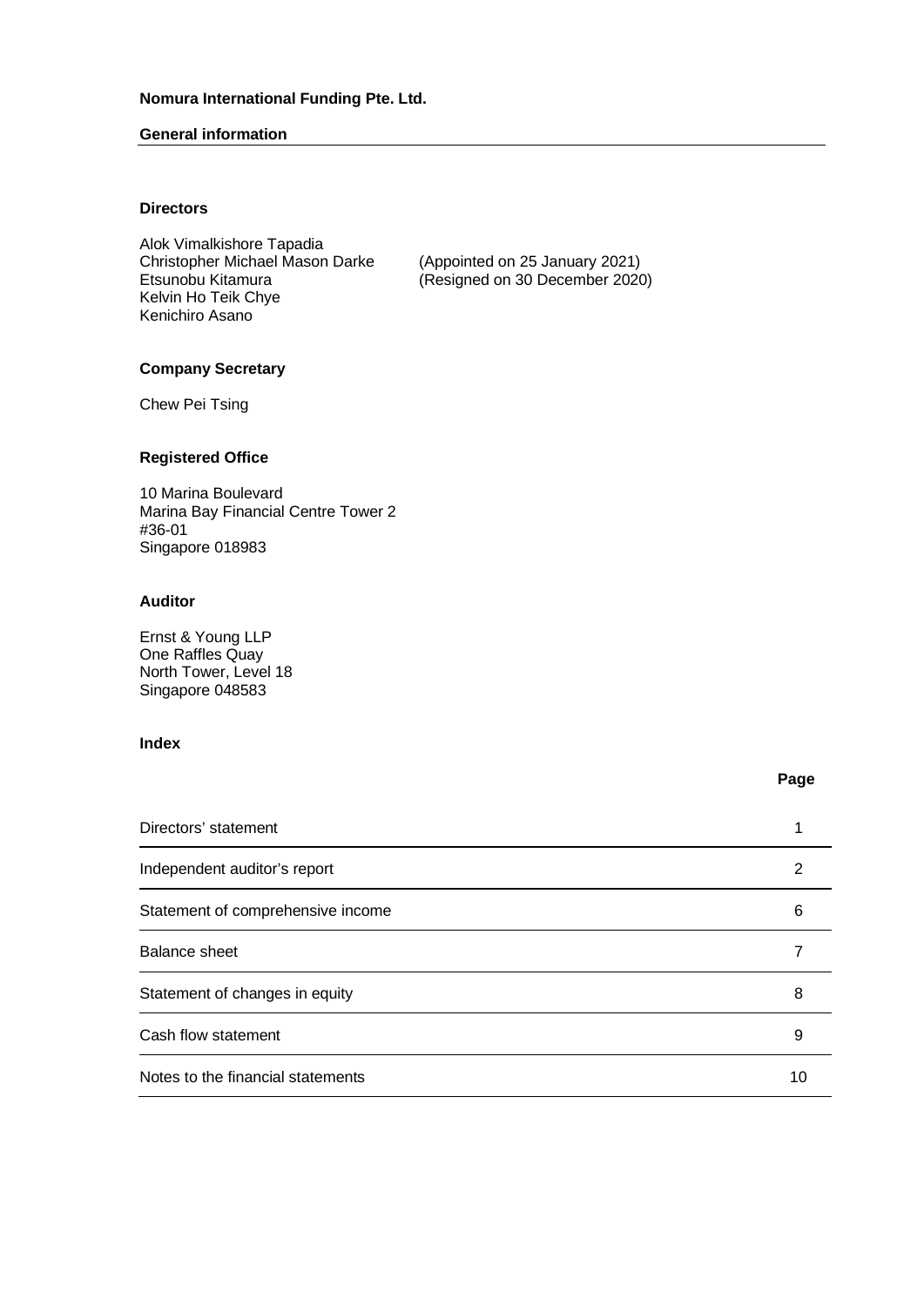Directors' statement

We Alok Vimalkishore Tapadia and Kelvin Ho Teik Chye, being two of the directors of Nomura International Funding Pte. Ltd. (the "Company"), do hereby state that, in our opinion of the directors:

- $(a)$ the accompanying statement of comprehensive income, balance sheet, statement of changes in equity and cash flow statement together with notes thereto are drawn up so as to present fairly of the state of affairs of the Company as at 31 March 2021 and the results of the business, changes in equity and cash flows of the Company for the financial year ended on that date; and
- $(b)$ at the date of this statement, there are reasonable grounds to believe that the Company will be able to pay its debts as and when they fall due.

On behalf of the Board of Directors:

Almad

Alok Vimalkishore Tapadia **Director** 

Kelvin Ho Teik Chye Director

Singapore 26 July 2021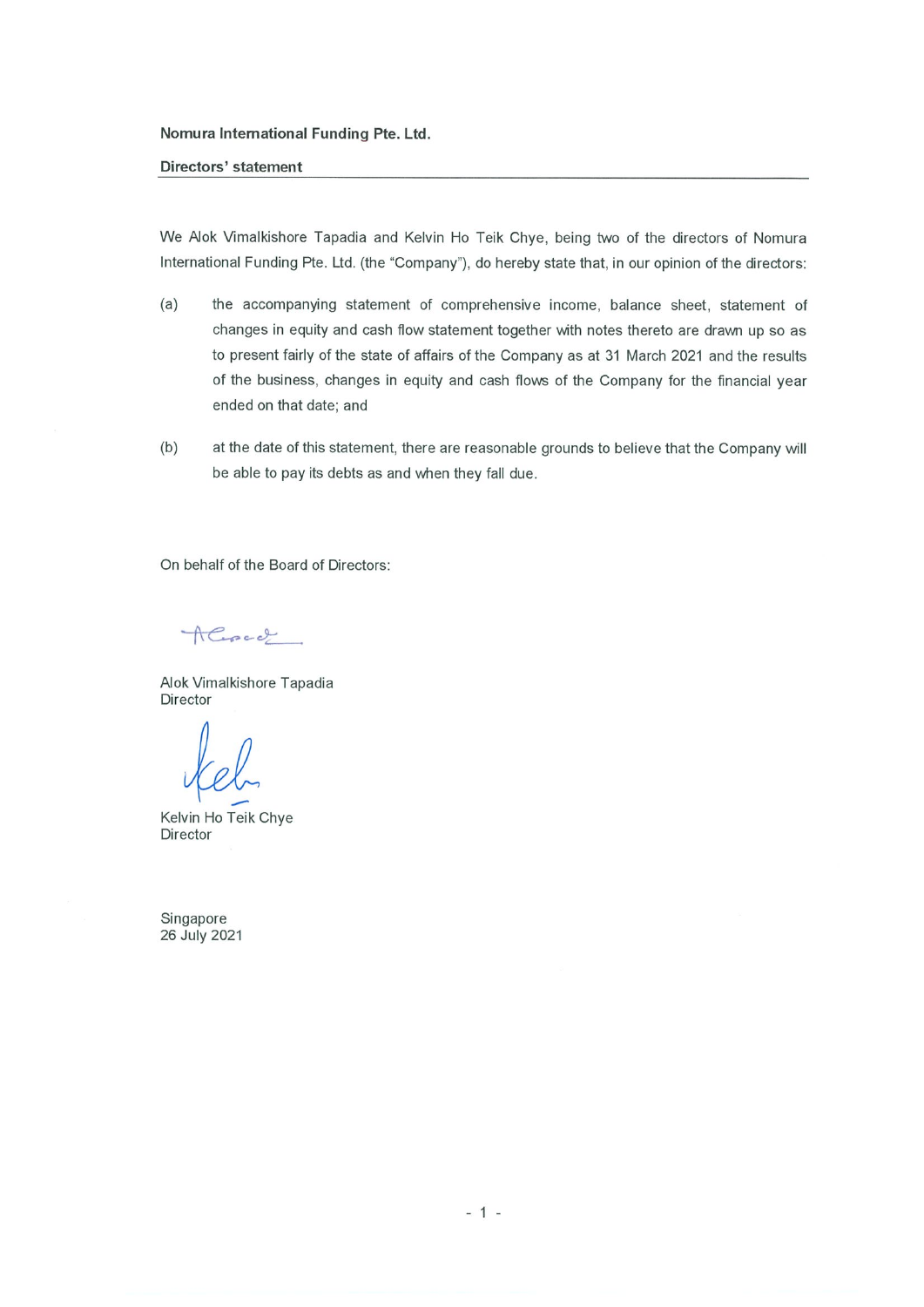### **Independent auditor's report For the financial year ended 31 March 2021**

# **Independent auditor's report to the member of Nomura International Funding Pte. Ltd.**

# **Report on the audit of the financial statements**

# **Opinion**

We have audited the financial statements of Nomura International Funding Pte. Ltd. (the "Company"), which comprise the balance sheet as at 31 March 2021, and the statement of comprehensive income, statement of changes in equity and cash flow statement for the year then ended, and notes to the financial statements, including a summary of significant accounting policies.

In our opinion, the accompanying financial statements are properly drawn up in accordance with International Financial Reporting Standards (IFRSs) so as to present fairly, in all material respects, the financial position of the Company as at 31 March 2021 and of the financial performance, changes in equity and cash flows of the Company for the year ended on that date.

# **Basis for opinion**

We conducted our audit in accordance with Singapore Standards on Auditing (SSAs). Our responsibilities under those standards are further described in the *Auditor's Responsibilities for the Audit of the Financial Statements* section of our report. We are independent of the Company in accordance with the Accounting and Corporate Regulatory Authority (ACRA) *Code of Professional Conduct and Ethics for Public Accountants and Accounting Entities* (ACRA Code) together with the ethical requirements that are relevant to our audit of the financial statements in Singapore, and we have fulfilled our other ethical responsibilities in accordance with these requirements and the ACRA Code. We believe that the audit evidence we have obtained is sufficient and appropriate to provide a basis for our opinion.

### **Key audit matters**

Key audit matters are those matters that, in our professional judgement, were of most significance in our audit of the financial statements of the current period. These matters were addressed in the context of our audit of the financial statements as a whole, and in forming our opinion thereon, and we do not provide a separate opinion on these matters. For each matter below, our description of how our audit addressed the matter is provided in that context.

We have fulfilled the responsibilities described in the Auditor's responsibilities for the audit of the financial statements section of our report, including in relation to these matters. Accordingly, our audit included the performance of procedures designed to respond to our assessment of the risks of material misstatement of the financial statements. The results of our audit procedures, including the procedures performed to address the matters below, provide the basis for our audit opinion on the accompanying financial statements.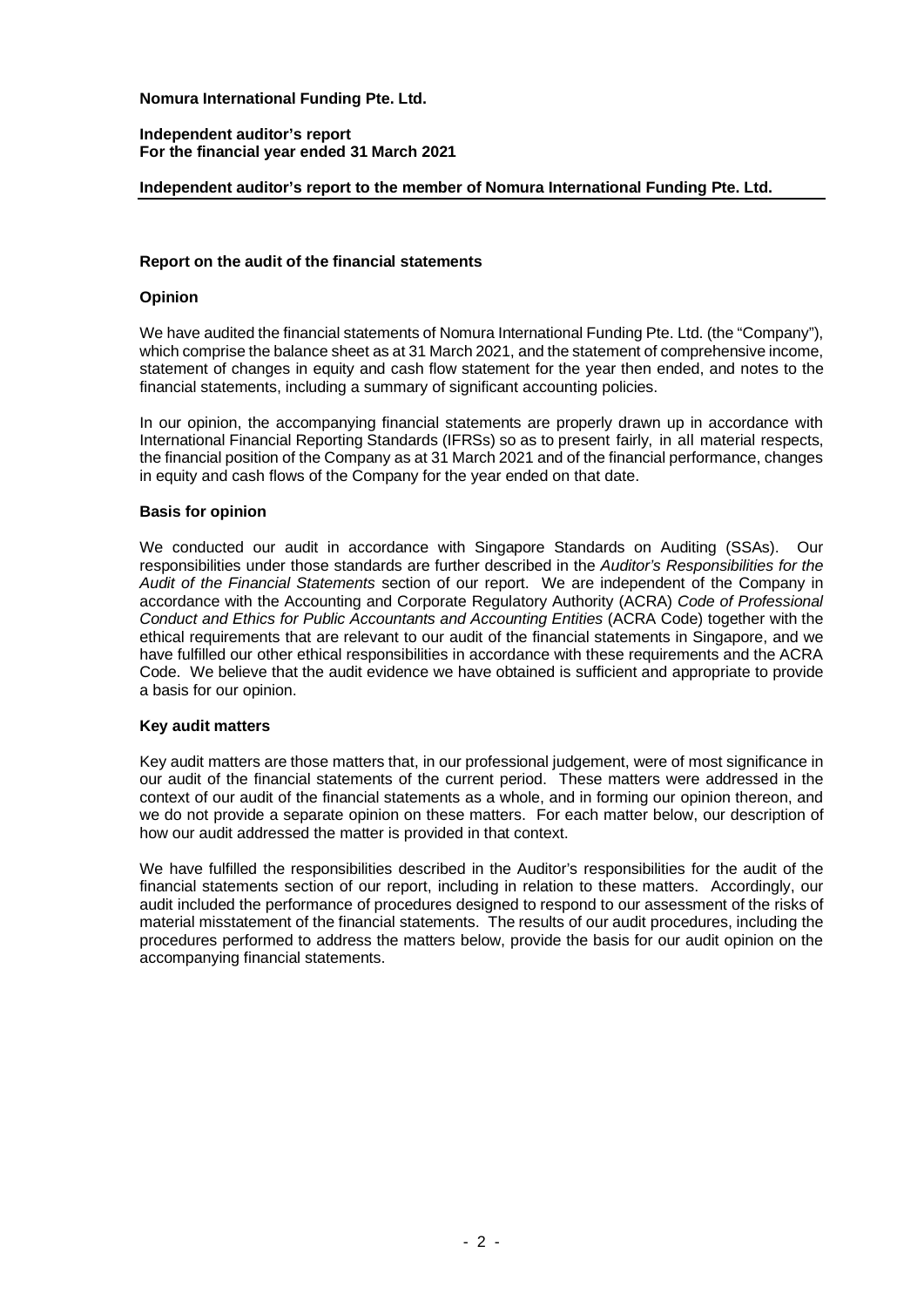### **Independent auditor's report For the financial year ended 31 March 2021**

# **Independent auditor's report to the member of Nomura International Funding Pte. Ltd.**

# **Key audit matters (cont'd)**

# *Valuation of financial instruments*

The structured notes issued by the Company, which are classified as financial liabilities designated at fair value through profit or loss, represented 71% (USD11.0 billion) of the Company's total liabilities as at 31 March 2021. The derivative financial instruments entered into by the Company for hedging purposes represented 25% (USD4.0 billion) of total assets and 29% (USD4.4 billion) of total liabilities respectively as at 31 March 2021, of which USD70.1 million derivative assets and USD151.0 million derivative liabilities are classified as level 3 derivative financial instruments.

The Level 2 and Level 3 financial instruments are valued based on valuation models and certain inputs other than quoted prices. When inputs other than observable quoted prices are used, it often involves the exercise of judgement and the use of estimates, particularly in the case for Level 3 financial instruments with significant unobservable inputs. In addition, significant judgment is applied in determining the inputs and assumptions in the valuation of financial liabilities designated at fair value through profit or loss which includes Own Credit Adjustment ("OCA"). As such, the key area of focus on our audit was on the valuation of financial instruments with significant judgments involved in unobservable inputs and assumptions used in valuation models, including the OCA calculation.

As part of our audit, we assessed the key management controls over the valuation of all level 2 and level 3 financial instruments, including those within the model validation process and the independent price verification process. Further, for selected samples of financial instruments, we involved our internal valuation specialists to assess the reasonableness of key assumptions and inputs used by management, including the development of the OCA curve. Additionally, we performed an independent valuation, for selected financial instruments, by reference to alternative valuation methods used by other market participants to develop our own range of values. We also assessed the adequacy of the disclosures in relation to the valuation of financial instruments. The related disclosures are made in Notes 15 Financial liabilities designated at fair value through profit or loss, Note 18 Financial risk management objectives and policies (d) Derivative financial instruments, and Note 19 Fair value of financial instruments to the financial statements.

### **Other matter**

For the purpose of statutory filing with the Accounting and Corporate Regulatory Authority of Singapore, the Company will be preparing a separate set of financial statements for the year ended 31 March 2021 in accordance with the provisions of the Companies Act, Chapter 50 and Singapore Financial Reporting Standards, on which we expect to issue a separate auditor's report.

### **Other information**

Management is responsible for other information. The other information comprises general information and directors' statement, but does not include the financial statements and our auditor's report thereon.

Our opinion on the financial statements does not cover the other information and we do not express any form of assurance conclusion thereon.

In connection with our audit of the financial statements, our responsibility is to read the other information and, in doing so, consider whether the other information is materially inconsistent with the financial statements or our knowledge obtained in the audit or otherwise appears to be materially misstated. If, based on the work we have performed, we conclude that there is a material misstatement of this other information, we are required to report that fact. We have nothing to report in this regard.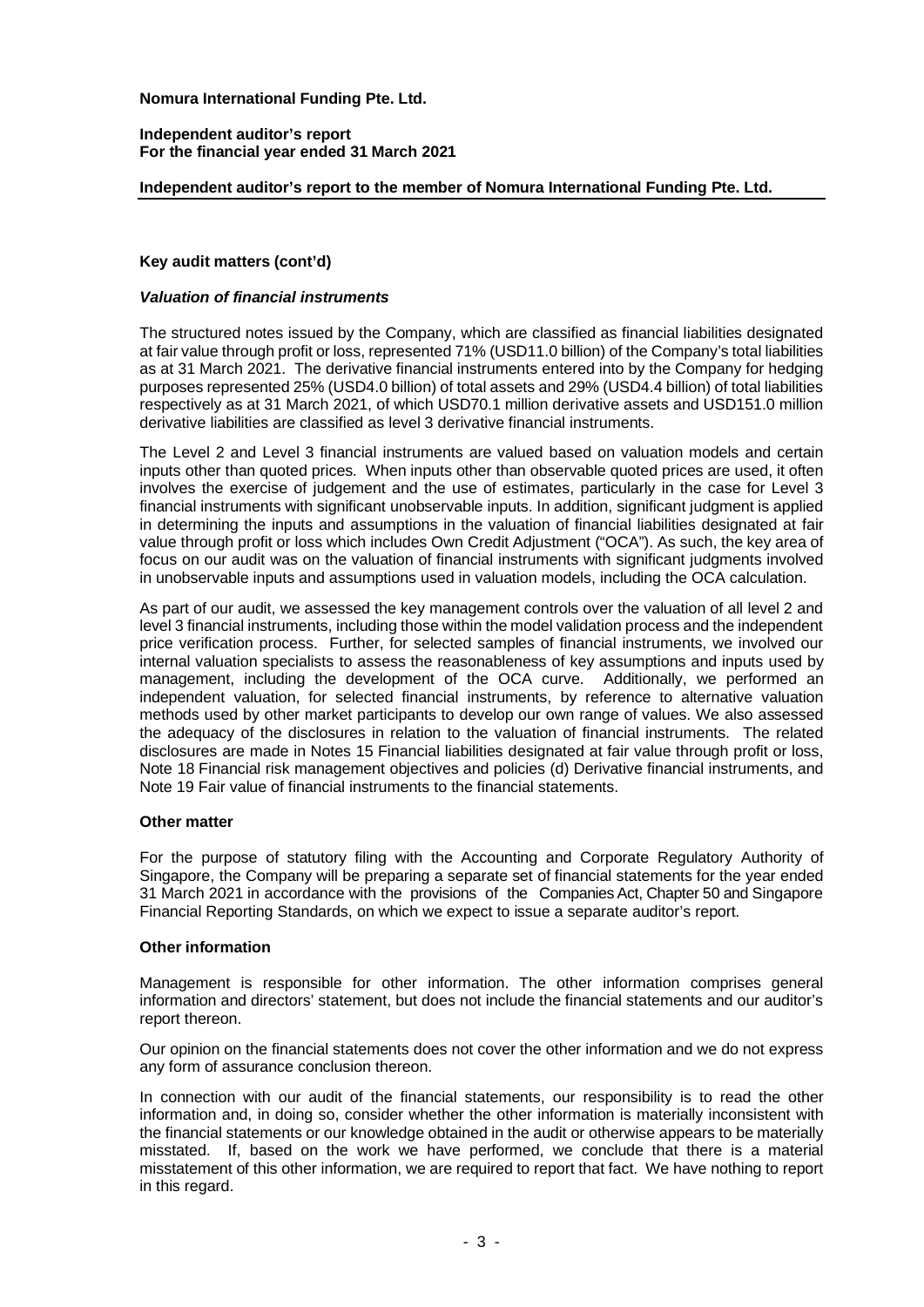### **Independent auditor's report For the financial year ended 31 March 2021**

# **Independent auditor's report to the member of Nomura International Funding Pte. Ltd.**

# **Responsibilities of management and directors for the financial statements**

Management is responsible for the preparation and fair presentation of financial statements in accordance with IFRSs, and for such internal control as management determines is necessary to enable the preparation of financial statements that are free from material misstatement, whether due to fraud or error.

In preparing the financial statements, management is responsible for assessing the Company's ability to continue as a going concern, disclosing, as applicable, matters related to going concern and using the going concern basis of accounting unless management either intends to liquidate the Company or to cease operations, or has no realistic alternative but to do so.

The directors' responsibilities include overseeing the Company's financial reporting process.

### **Auditor's responsibilities for the audit of the financial statements**

Our objectives are to obtain reasonable assurance about whether the financial statements as a whole are free from material misstatement, whether due to fraud or error, and to issue an auditor's report that includes our opinion. Reasonable assurance is a high level of assurance, but is not a guarantee that an audit conducted in accordance with SSAs will always detect a material misstatement when it exists. Misstatements can arise from fraud or error and are considered material if, individually or in the aggregate, they could reasonably be expected to influence the economic decisions of users taken on the basis of these financial statements.

As part of an audit in accordance with SSAs, we exercise professional judgement and maintain professional scepticism throughout the audit. We also:

- Identify and assess the risks of material misstatement of the financial statements, whether due to fraud or error, design and perform audit procedures responsive to those risks, and obtain audit evidence that is sufficient and appropriate to provide a basis for our opinion. The risk of not detecting a material misstatement resulting from fraud is higher than for one resulting from error, as fraud may involve collusion, forgery, intentional omissions, misrepresentations, or the override of internal control.
- · Obtain an understanding of internal control relevant to the audit in order to design audit procedures that are appropriate in the circumstances, but not for the purpose of expressing an opinion on the effectiveness of the Company's internal control.
- · Evaluate the appropriateness of accounting policies used and the reasonableness of accounting estimates and related disclosures made by management.
- · Conclude on the appropriateness of management's use of the going concern basis of accounting and, based on the audit evidence obtained, whether a material uncertainty exists related to events or conditions that may cast significant doubt on the Company's ability to continue as a going concern. If we conclude that a material uncertainty exists, we are required to draw attention in our auditor's report to the related disclosures in the financial statements or, if such disclosures are inadequate, to modify our opinion. Our conclusions are based on the audit evidence obtained up to the date of our auditor's report. However, future events or conditions may cause the Company to cease to continue as a going concern.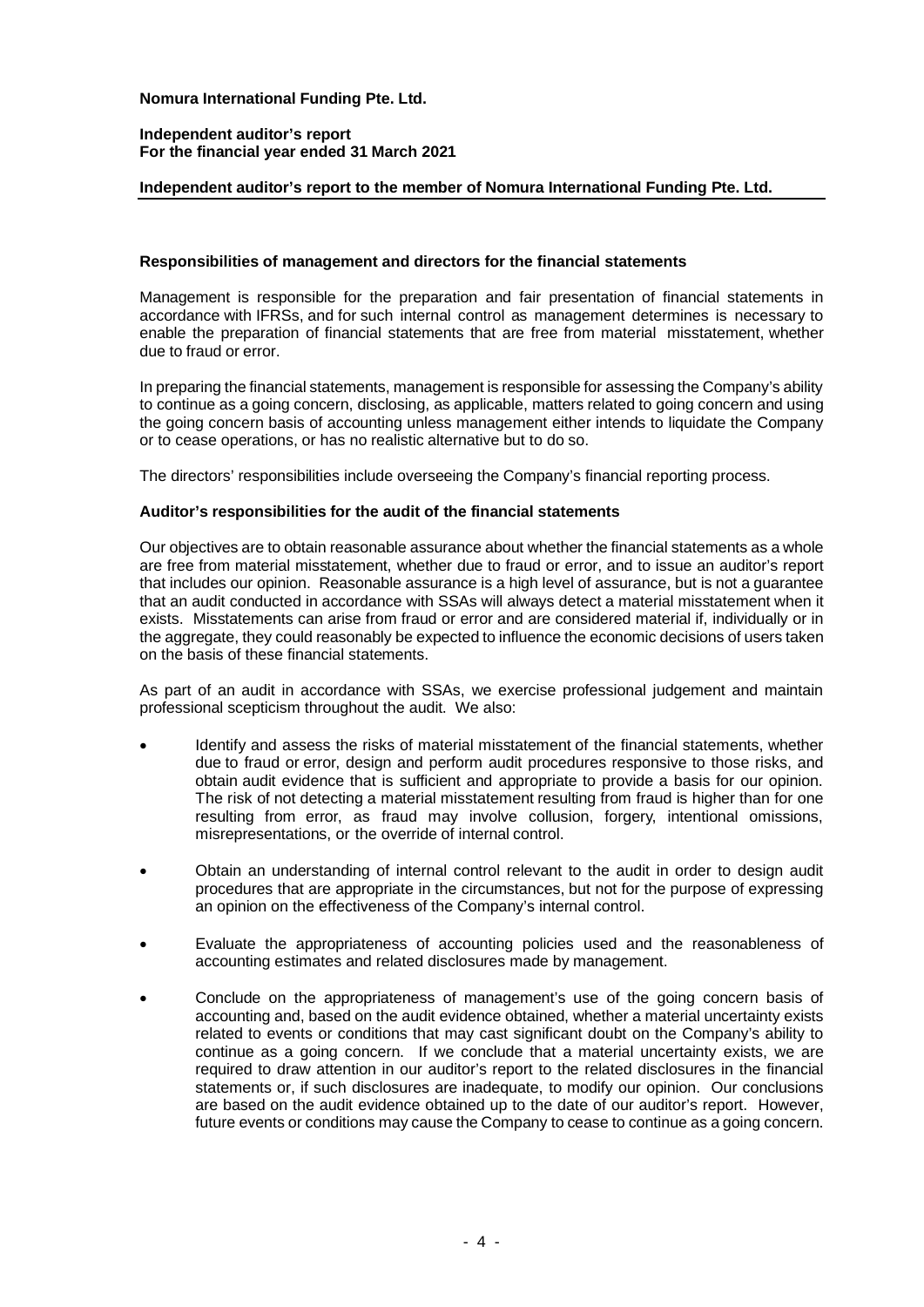### **Independent auditor's report For the financial year ended 31 March 2021**

### **Independent auditor's report to the member of Nomura International Funding Pte. Ltd.**

### **Auditor's responsibilities for the audit of the financial statements (cont'd)**

· Evaluate the overall presentation, structure and content of the financial statements, including the disclosures, and whether the financial statements represent the underlying transactions and events in a manner that achieves fair presentation.

We communicate with the directors regarding, among other matters, the planned scope and timing of the audit and significant audit findings, including any significant deficiencies in internal control that we identify during our audit.

We also provide those charged with governance with a statement that we have complied with relevant ethical requirements regarding independence, and to communicate with them all relationships and other matters that may reasonably be thought to bear on our independence, and where applicable, related safeguards.

From the matters communicated with those charged with governance, we determine those matters that were of most significance in the audit of the financial statements of the current period and are therefore the key audit matters. We describe these matters in our auditor's report unless law or regulation precludes public disclosure about the matter or when, in extremely rare circumstances, we determine that a matter should not be communicated in our report because the adverse consequences of doing so would reasonably be expected to outweigh the public interest benefits of such communication.

Emere dounger

Ernst & Young LLP Public Accountants and Chartered Accountants Singapore

26 July 2021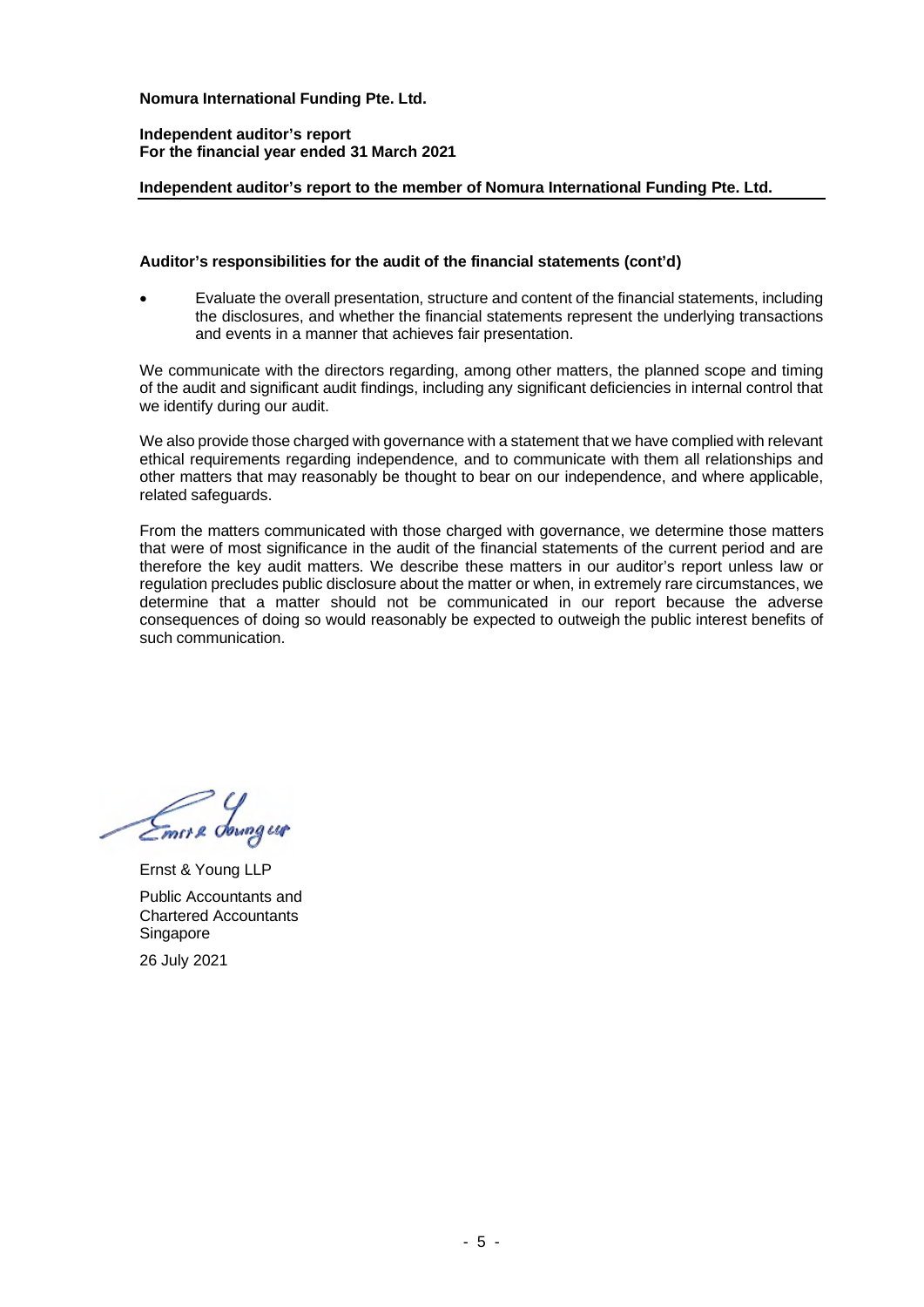#### **Statement of comprehensive income For the financial year ended 31 March 2021**

|                                                    | <b>Notes</b>  | 2021<br><b>USD'000</b> | 2020<br><b>USD'000</b> |
|----------------------------------------------------|---------------|------------------------|------------------------|
| Interest income<br>Interest expense                | 3             | 198,810<br>(98)        | 353,270<br>(1,398)     |
| Net interest income                                |               | 198,712                | 351,872                |
| Net losses from trading activities<br>Other income | 4<br>5        | (267, 655)<br>76,210   | (386, 277)<br>3,278    |
| Profit/(loss) before operating expenses            |               | 7,267                  | (31, 127)              |
| Staff costs<br>Other operating expenses            | $\frac{6}{7}$ | (112)<br>(9,210)       | (109)<br>(8,756)       |
| <b>Total operating expenses</b>                    |               | (9,322)                | (8, 865)               |
| Less: Allowance for impairment                     | 8             | (598)                  | (550)                  |
| Loss before taxation                               |               | (2,653)                | (40, 542)              |
| Taxation                                           | 9             | 426                    | 6,927                  |
| Loss for the year                                  |               | (2, 227)               | (33, 615)              |
| Other comprehensive (loss)/income                  |               | (491, 263)             | 171,868                |
| Total comprehensive (loss)/income for the year     |               | (493, 490)             | 138,253                |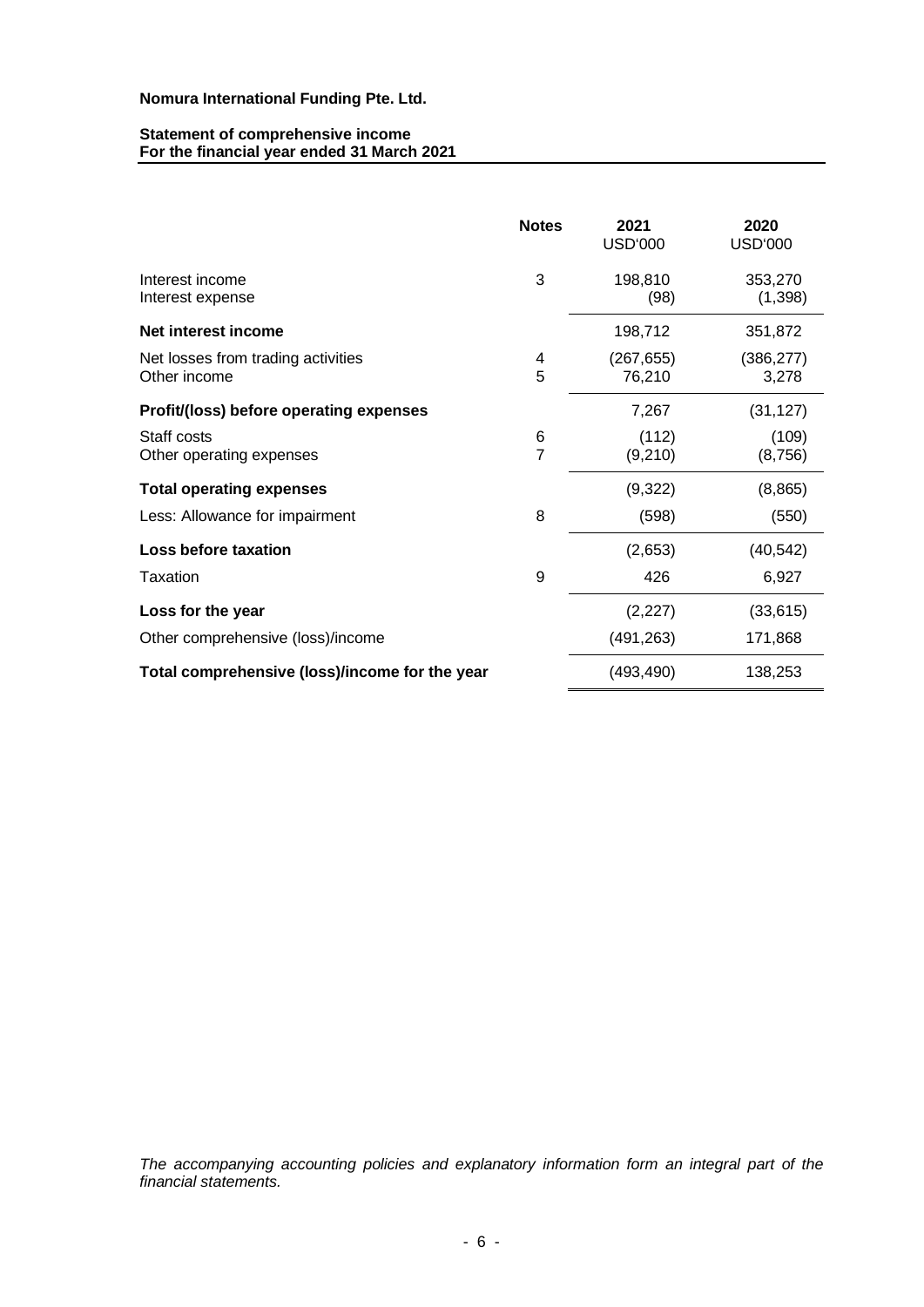### **Balance sheet As at 31 March 2021**

|                                                                                                                    | <b>Notes</b>   | 2021<br><b>USD'000</b>             | 2020<br><b>USD'000</b>         |
|--------------------------------------------------------------------------------------------------------------------|----------------|------------------------------------|--------------------------------|
| <b>Assets</b>                                                                                                      |                |                                    |                                |
| Cash and cash equivalents<br>Derivative financial instruments<br>Financial assets designated at fair value through | 10<br>18(d)    | 376,724<br>3,998,235               | 627,983<br>6,454,719           |
| profit or loss<br>Loans<br>Other assets                                                                            | 11<br>12<br>13 | 28,159<br>10,714,276<br>593,469    | 18,681<br>9,858,583<br>329,037 |
| Right-of-use assets<br>Deferred tax asset                                                                          | 9              | 14<br>46,676                       | 17<br>6,839                    |
|                                                                                                                    |                | 15,757,553                         | 17,295,859                     |
| <b>Liabilities</b>                                                                                                 |                |                                    |                                |
| Derivative financial instruments<br>Other liabilities<br>Financial liabilities designated at fair value through    | 18(d)<br>14    | 4,436,209<br>50,217                | 6,641,529<br>19,537            |
| profit or loss<br>Provision for taxation                                                                           | 15             | 11,036,861                         | 10,115,635<br>22               |
| Deferred tax liability                                                                                             | 9              |                                    | 59,538                         |
|                                                                                                                    |                | 15,523,287                         | 16,836,261                     |
| <b>Net assets</b>                                                                                                  |                | 234,266                            | 459,598                        |
| Shareholder's equity                                                                                               |                |                                    |                                |
| Share capital<br><b>Accumulated losses</b><br>Own credit reserve                                                   | 17             | 450,000<br>(13, 122)<br>(202, 612) | 190,000<br>(19,053)<br>288,651 |
|                                                                                                                    |                | 234,266                            | 459,598                        |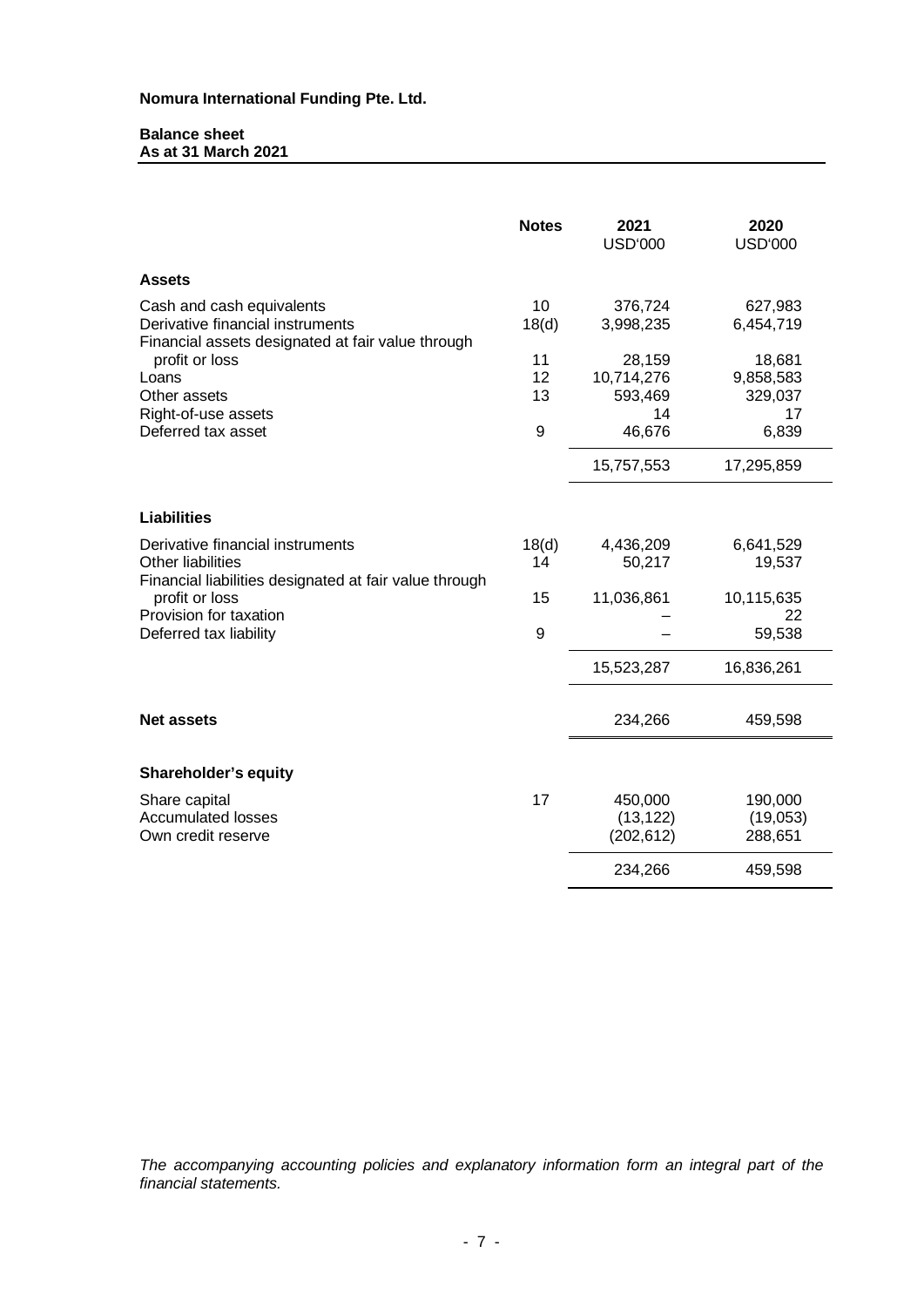### **Statement of changes in equity For the financial year ended 31 March 2021**

|                                                                                                          | <b>Notes</b> | 2021<br>USD'000       | 2020<br><b>USD'000</b> |
|----------------------------------------------------------------------------------------------------------|--------------|-----------------------|------------------------|
| <b>Share capital</b>                                                                                     |              |                       |                        |
| Issued and fully paid:                                                                                   |              |                       |                        |
| Balance at the beginning and end of year<br>Capital raised during the year                               |              | 190,000<br>260,000    | 190,000                |
| Balance at the end of year                                                                               | 17           | 450,000               | 190,000                |
| <b>Accumulated losses</b>                                                                                |              |                       |                        |
| Balance at the beginning of year<br>Loss for the year<br>Transferred from own credit reserve to retained |              | (19,053)<br>(2, 227)  | 12,155<br>(33, 615)    |
| earnings during the year                                                                                 |              | 8,158                 | 2,407                  |
| Balance at the end of year                                                                               |              | (13, 122)             | (19,053)               |
| Own credit reserves                                                                                      |              |                       |                        |
| Balance at the beginning of year<br>Movement during the year, net of deferred tax                        |              | 288,651<br>(491, 263) | 116,783<br>171,868     |
| Balance at the end of year                                                                               |              | (202, 612)            | 288,651                |
| <b>Total equity</b>                                                                                      |              | 234,266               | 459,598                |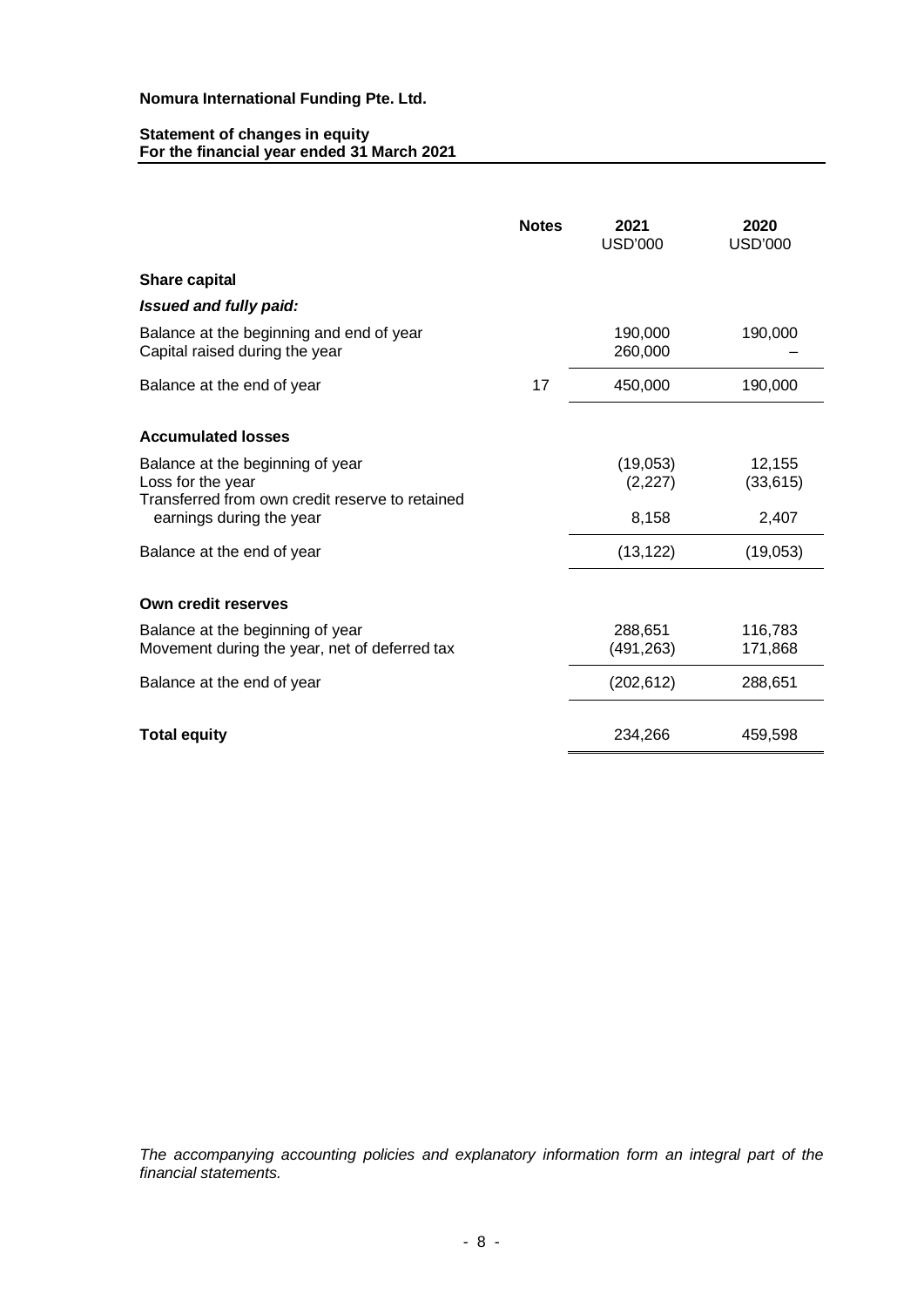# **Cash flow statement For the financial year ended 31 March 2021**

|                                                                                                                                               | 2021<br><b>USD'000</b>       | 2020<br><b>USD'000</b>          |
|-----------------------------------------------------------------------------------------------------------------------------------------------|------------------------------|---------------------------------|
| <b>Cash flows from operating activities</b>                                                                                                   |                              |                                 |
| Loss before taxation                                                                                                                          | (2,653)                      | (40, 542)                       |
| Adjustments for:                                                                                                                              |                              |                                 |
| Allowance for impairment<br>Interest income<br>Interest expense<br>Depreciation of right-of-use assets                                        | 598<br>(198, 810)<br>98<br>5 | 550<br>(353, 270)<br>1,398<br>5 |
| Operating cash flows before working capital changes                                                                                           | (200, 762)                   | (391, 859)                      |
| (Increase)/decrease in                                                                                                                        |                              |                                 |
| Loans<br>Other assets<br>Financial assets designated at fair value through profit or                                                          | (856, 291)<br>(240, 680)     | (1,479,653)<br>141,085          |
| loss                                                                                                                                          | (9, 479)                     | (1, 105)                        |
| Increase/(decrease) in:                                                                                                                       |                              |                                 |
| <b>Other liabilities</b><br>Derivative financial instruments, net<br>Financial liabilities designated at fair value through profit or<br>loss | 30,691<br>251,164            | 10,570<br>(114, 510)            |
|                                                                                                                                               | 339,171                      | 1,607,789                       |
| Cash flows used in operating activities                                                                                                       | (686, 186)                   | (227, 683)                      |
| Interest received<br>Interest paid<br>Tax paid                                                                                                | 175,058<br>(98)<br>(22)      | 350,410<br>(1,398)<br>(691)     |
| Net cash flows (used in)/generated from operating                                                                                             |                              |                                 |
| activities                                                                                                                                    | (511, 248)                   | 120,638                         |
| Cash flows generated from financing activities                                                                                                |                              |                                 |
| Proceeds from issuance of shares<br>Payment of principal portion of lease liability                                                           | 260,000<br>(11)              | (5)                             |
| Net cash flows generated from/(used in) financing<br>activities                                                                               | 259,989                      | (5)                             |
| Net (decrease)/increase in cash and cash equivalents for<br>the year                                                                          | (251, 259)                   | 120,633                         |
| Cash and cash equivalents at beginning of year                                                                                                | 627,983                      | 507,350                         |
| Cash and cash equivalents at end of year (Note 10)                                                                                            | 376,724                      | 627,983                         |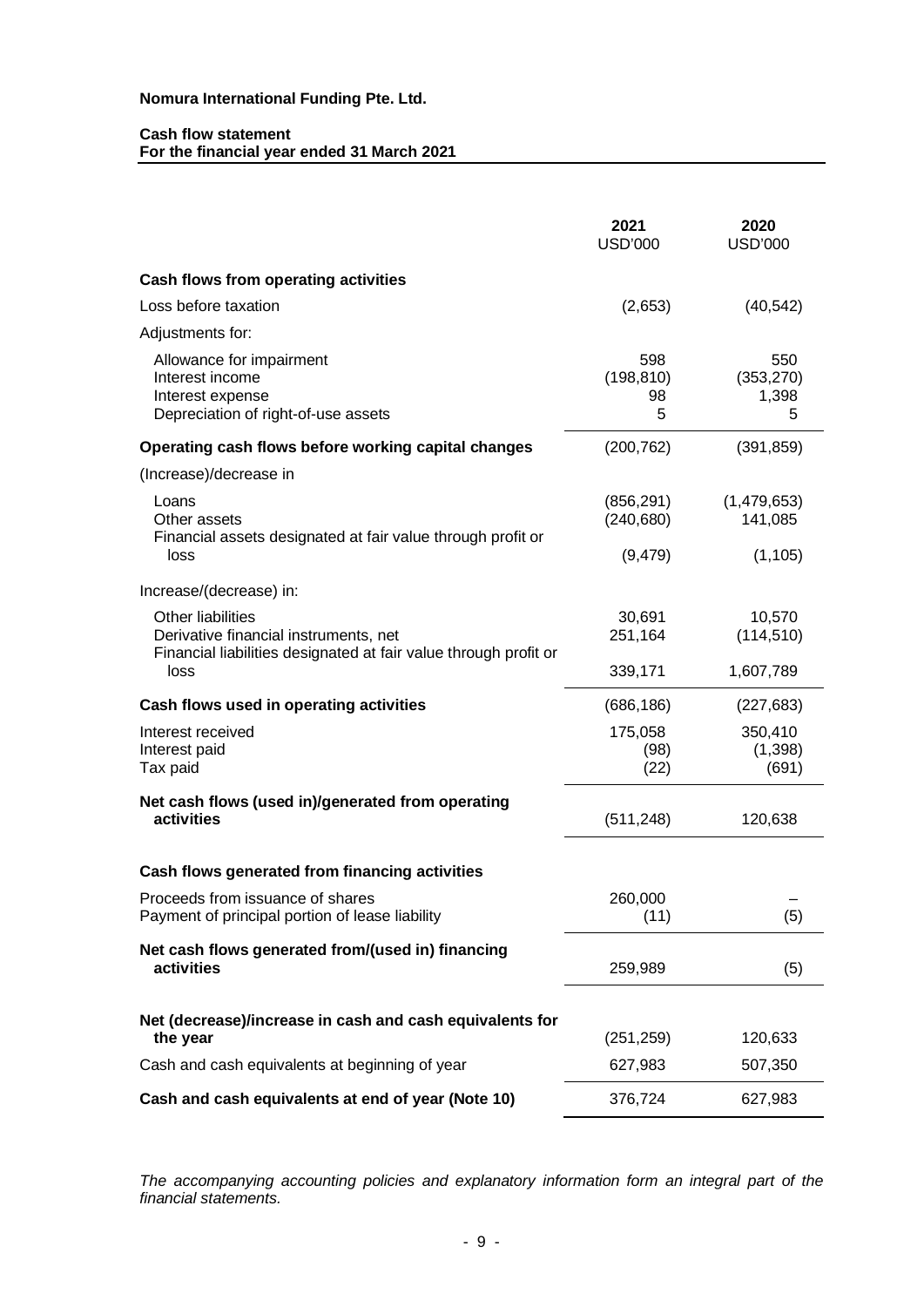# **1. Corporate information**

Nomura International Funding Pte. Ltd. (the "Company") was incorporated on 17 May 2012. The Company is a private limited company incorporated in Singapore. Its immediate and ultimate holding company is Nomura Holdings Inc., incorporated in Japan.

The registered office of the Company is located at 10 Marina Boulevard, Marina Bay Financial Centre Tower 2, #36-01, Singapore 018983.

The principal activity of the Company is that of issuance of structured credit, equity, interest rate and foreign exchange linked notes for the global markets international business outside of Japan.

# **2. Summary of significant accounting policies**

### 2.1 *Basis of preparation*

The financial statements of the Company have been prepared in accordance with International Financial Reporting Standards ("IFRS").

The financial statements have been prepared on a historical cost basis except as disclosed in the accounting policies below.

The financial statements are presented in United States dollars ("USD" or "US\$") and all values in the tables are rounded to the nearest thousand (USD'000) except when otherwise indicated.

### 2.2 *Changes in accounting policies*

The accounting policies adopted are consistent with those of the previous financial year except in the current financial year, the Company has adopted all the new and revised IFRS, standards International Accounting Standards ("IAS"), IAS and International Financial Reporting Interpretations of Committee ("IFRIC") interpretations which are effective for annual periods beginning on or after 1 April 2020. The adoption of these standards did not have any material impact on the financial performance or position of the Company.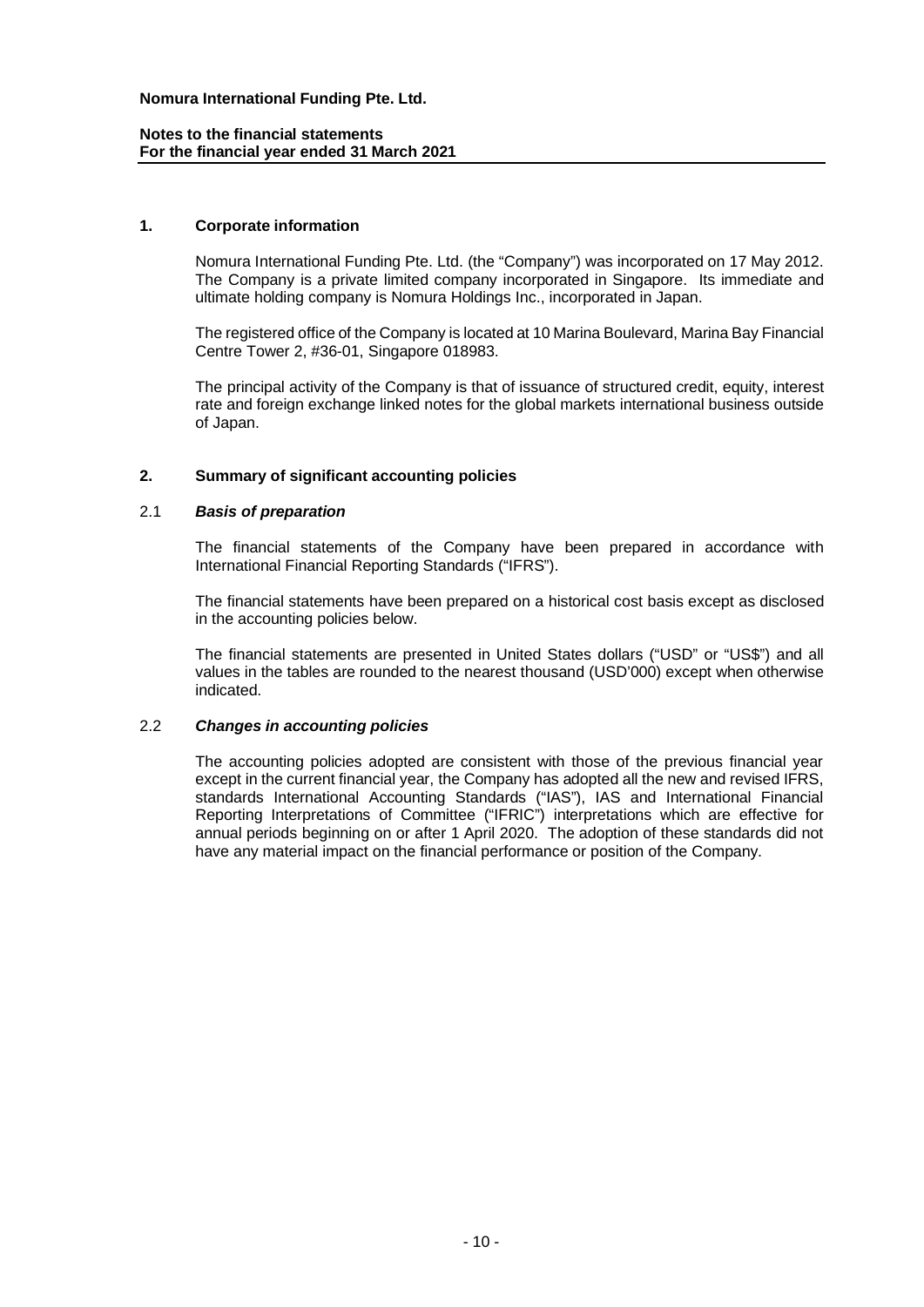# **2. Summary of significant accounting policies (cont'd)**

# 2.3 *Impact of standards issued but not yet effective*

The Company has not adopted the following standards that have been issued but are not yet effective:

| <b>Description</b>                                                                                   | <b>Effective for annual</b><br>periods beginning on<br>or after |
|------------------------------------------------------------------------------------------------------|-----------------------------------------------------------------|
| Amendments to IFRS 9, IAS 39, IFRS 7, IFRS 4 and IFRS 16<br>Interest Rate Benchmark Reform - Phase 2 | 1 January 2021                                                  |
| Amendments resulting from Annual Improvements to IFRS                                                |                                                                 |
| Standards 2018 - 2020                                                                                | 1 January 2022                                                  |
| Amendments to IFRS 3 Reference to the Conceptual                                                     |                                                                 |
| Framework                                                                                            | 1 January 2022                                                  |
| Amendments to IAS 16 Property, Plant and Equipment -                                                 |                                                                 |
| Proceeds before Intended Use                                                                         | 1 January 2022                                                  |
| Amendments to IAS 37 Onerous Contracts - Costs of Fulfilling a                                       |                                                                 |
| Contract                                                                                             | 1 January 2022                                                  |
| Amendments to IAS 1 Classification of Liabilities as Current or                                      |                                                                 |
| <b>Non-Current</b>                                                                                   | 1 January 2023                                                  |

The directors expect that the adoption of the standards above will have no material impact on the financial statements in the period of initial application.

### 2.4 *Significant accounting estimates and judgements*

The preparation of the Company's financial statements requires management to make judgements, estimates and assumptions that affect the reported amounts of revenues, expenses, assets and liabilities and the disclosure of contingent liabilities at the end of each reporting period. Uncertainty about these assumptions and estimates could result in outcomes that require a material adjustment to the carrying amount of the asset or liability affected in the future periods. The impact of COVID-19 are reflected in market assumptions and inputs to the extent that they relate to such estimates used for the measurement of financial assets and liabilities. However, given the ongoing and evolving COVID-19 developments it is not reasonably possible that all potential future events were considered or known as of the date of the preparation of financial statements.

*Key sources of estimation uncertainty*

#### (a) Impairment losses on financial assets

Allowance for impairment of financial assets is determined in accordance with Note 2.9. This requires management's experience and judgement in relation to the forward looking assumptions used in the expected credit loss allowance computation to evaluate various factors such as economic indicators, significant increase in credit risk, business prospects, timing and amount of future cash flows.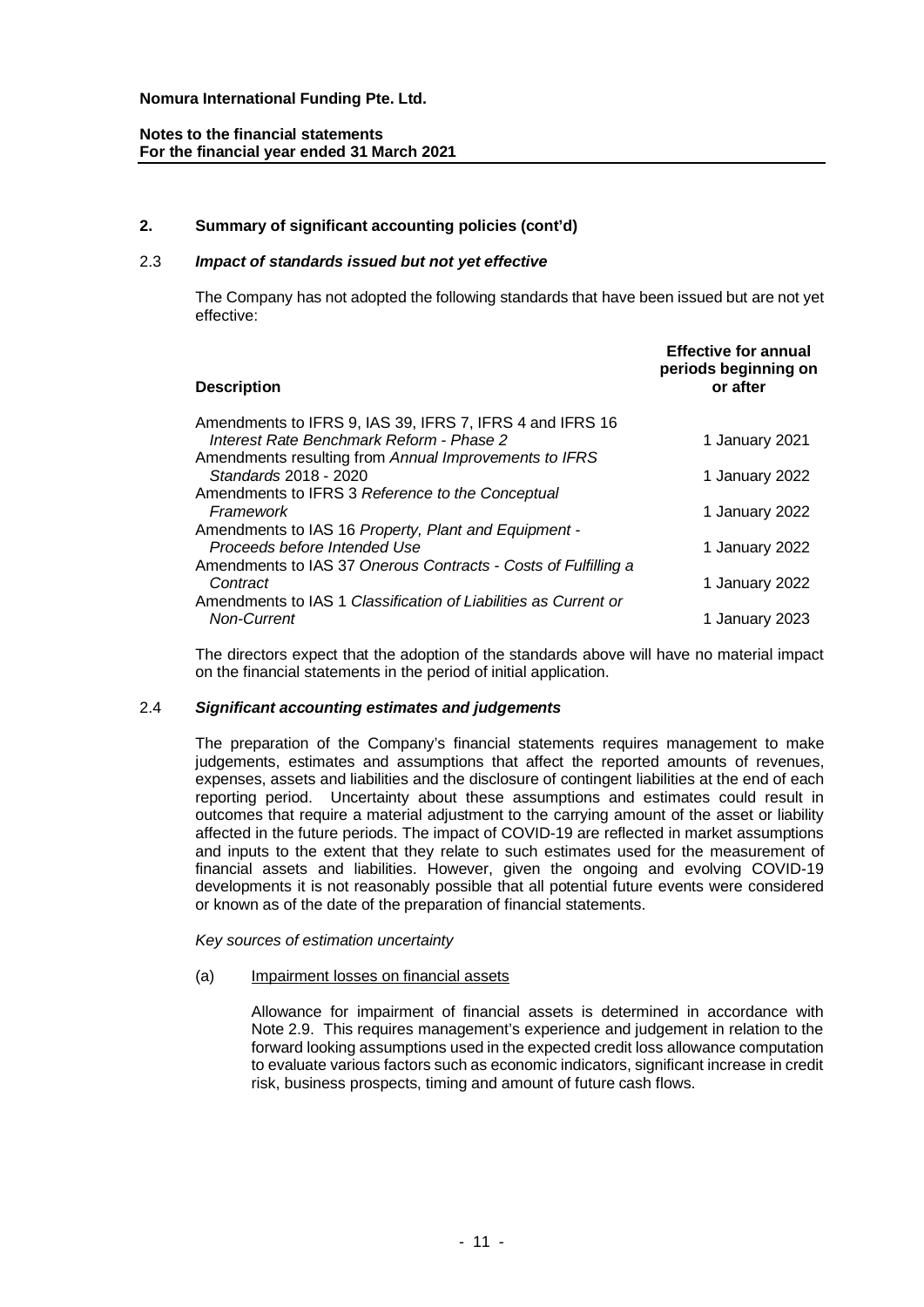# **2. Summary of significant accounting policies (cont'd)**

# 2.4 *Significant accounting estimates and judgements (cont'd)*

*Key sources of estimation uncertainty (cont'd)*

### (b) Fair value of financial instruments

The fair value financial instruments that are not quoted in active markets are determined using valuation techniques. Where valuation techniques (e.g. models) are used to determine fair value, they are validated and periodically reviewed by qualified personnel independent of the area that created them. All models are validated by an independent model validation group before they are used and models are calibrated to ensure that outputs reflect actual data and comparative market prices. To the extent practical, models will use observable data.

However, certain input parameters such as credit risks (both own and counterparty), volatilities and correlations may require management to make estimates. Changes in assumptions about the input parameters may affect the reported fair value of financial instruments. Effective from 1 April 2020, the Company has changed the valuation technique used to determine Own Credit Adjustment ("OCA") pertaining to certain financial liabilities designated at fair value through profit or loss, in order to provide a more relevant measure of the Company's own credit risk. Refer to Notes 11, 15, 19(a) and 19 to the financial statements for details.

In addition, the impact of the COVID-19 pandemic has resulted in significant market volatility resulting in movements in credit spreads used in determining the OCA curve as well as other market input parameters. The impact on the credit spreads may impact the OCA curve which is used for the purpose of calculating the OCA that forms part of the fair value of the financial liabilities designated at fair value through profit and loss.

### *Transition from LIBOR to alternative rate indices*

The Nomura Group has established a firmwide LIBOR transition programme to manage the transition away from these IBORs which includes transitions to alternative reference rates i.e. risk-free rates (RFRs). However, the transactions referring to the alternative rate indices are not familiarised and fixed in the market yet since the details of calculation methods are still under discussion, so these developments may potentially impact the assumptions and estimates of the fair value of the financial instruments upon transition.

### (c) Taxes

Significant judgement is involved in determining the Company's provision for taxation. There are certain transactions and computations for which the ultimate tax determination is uncertain during the ordinary course of business. The Company recognises liabilities for expected tax issues based on estimates of whether additional taxes will be due. Where the final tax outcome of these matters is different from the amounts that were initially recognised, such differences will impact the income tax and deferred tax provisions in the financial year in which such determination is made.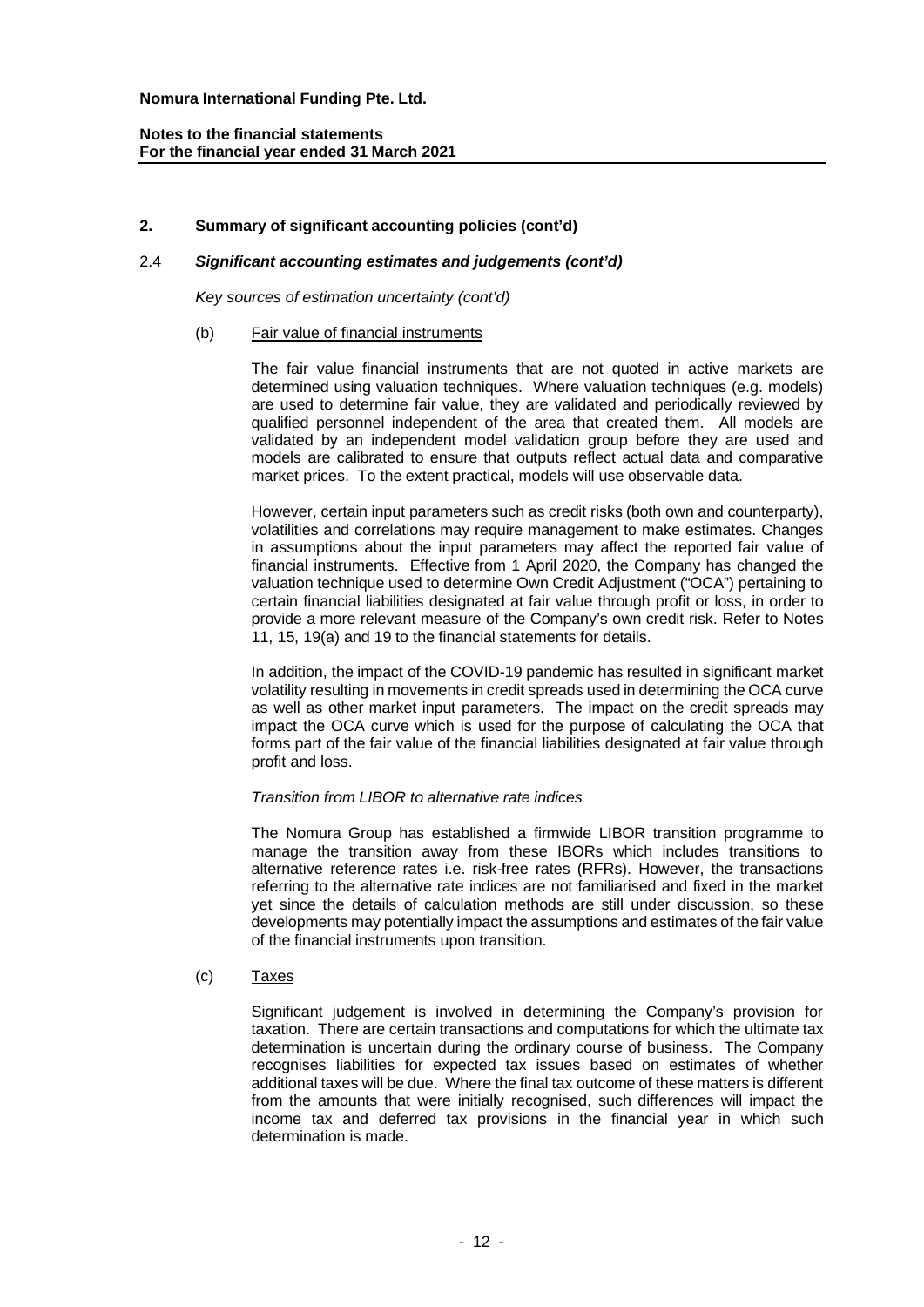# **2. Summary of significant accounting policies (cont'd)**

# 2.4 *Significant accounting estimates and judgements (cont'd)*

*Key sources of estimation uncertainty (cont'd)*

(c) Taxes (cont'd)

Deferred tax assets are recognised for all deductible temporary differences to the extent that it is probable that taxable profit will be available against which the deductible temporary differences can be utilised. Significant management judgement is required to determine the amount of deferred tax assets that can be recognised, based upon the likely timing and level of future taxable profits together with future tax planning strategies. The related tax disclosure is made in Note 9.

### 2.5 *Functional currency*

The functional currency of the Company is the US\$. The Company is of the opinion that the US\$ reflects the economic substance of the underlying events and circumstances relevant to the Company.

### 2.6 *Foreign currencies*

Transactions in foreign currencies are measured and recorded on initial recognition in the functional currency at exchange rates approximating those ruling at the transaction dates. Monetary assets and liabilities denominated in foreign currencies are translated at the rate of exchange ruling at the end of the reporting period. Non-monetary items that are measured in terms of historical cost in a foreign currency are translated using the exchange rates as at dates of the initial transactions. Non-monetary items measured at fair value in a foreign currency are translated using the exchange rates at the date when the fair value was measured.

Exchange differences arising on the settlement of monetary items or on translating monetary items at the end of the reporting period are recognised in profit or loss.

### 2.7 *Cash and cash equivalents*

Cash and cash equivalents comprise cash balances held with banks with reputable standing and hence are subject to an insignificant risk of changes in value.

# 2.8 *Financial assets*

### *Initial recognition and measurement*

Financial assets are classified, at initial recognition, as subsequently measured at amortised cost and fair value through profit or loss. The Company determines the classification of its financial assets at initial recognition. The classification of financial assets at initial recognition depends on the financial asset's contractual cash flow characteristics and the Company's business model for managing them.

When financial assets are recognised initially, they are measured at fair value, plus, in the case of financial assets not at fair value through profit or loss, directly attributable transactions costs. Transaction costs of financial assets carried at fair value through profit or loss are expensed in profit or loss.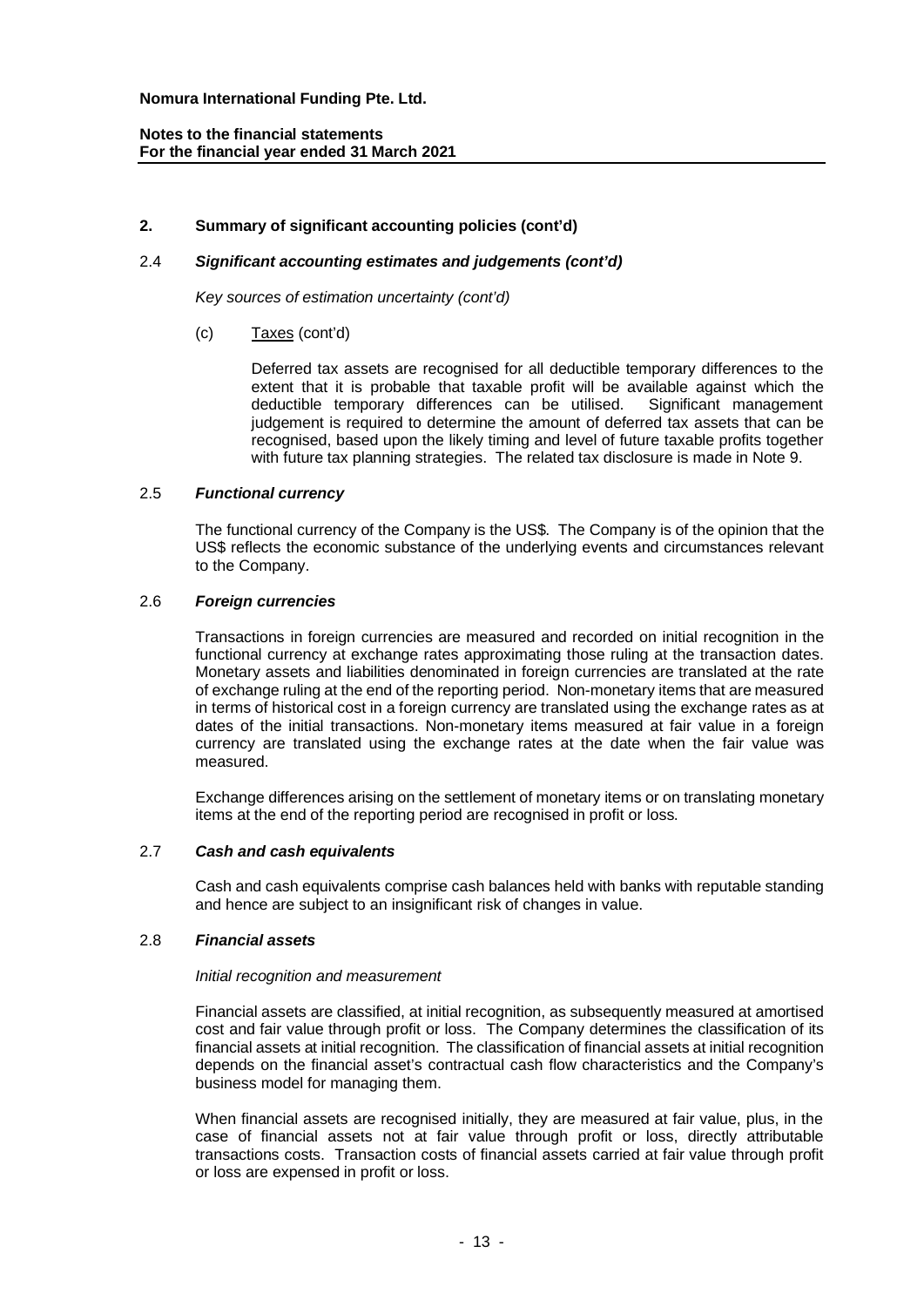# **2. Summary of significant accounting policies (cont'd)**

# 2.8 *Financial assets (cont'd)*

#### *Subsequent measurement*

The subsequent measurement of financial assets depends on their classification as follows:

#### (a) Financial assets at fair value through profit or loss

Financial assets at fair value through profit or loss includes financial assets held for trading and designated upon initial recognition as at fair value through profit or loss. All derivatives that are held-for-trading are fair value through profit or loss. Financial assets designated at fair value through profit or loss are fully funded over-the-counter equity options which are risk managed on a fair value basis where the Company elects the fair value option.

Subsequent to initial recognition, financial assets in this category are measured at fair value with gains or losses arising from changes in fair value recognised in profit or loss within "net losses from trading activities".

#### (b) Financial assets at amortised cost

The Company measures financial assets at amortised cost if both of the following conditions are met:

- The financial asset is held within a business model with the objective to hold financial assets in order to collect contractual cash flows; and
- The contractual terms of the financial asset give rise on specified dates to cash flows that are solely payments of principal and interest on the principal amount outstanding.

Financial assets at amortised cost are subsequently measured using the effective interest method and are subject to impairment. Gains and losses are recognised in profit or loss when the asset is derecognised or impaired, and through amortisation process.

Financial assets at amortised cost are subsequently measured using the effective interest method and are subject to impairment. Gains and losses are recognised in profit or loss when the asset is derecognised or impaired, and through amortisation process. Financial assets at amortised cost include loans, receivables from third parties and receivables from related companies that are held for the collection of contractual cash flows.

### *Regular way purchase or sale of a financial asset*

All regular way purchases and sales of financial assets are recognised or derecognised on the trade date i.e., the date that the Company commits to purchase or sell the asset. Regular way purchases or sales are purchases or sales of financial assets that require delivery of assets within the financial period generally established by regulation or convention in the marketplace concerned.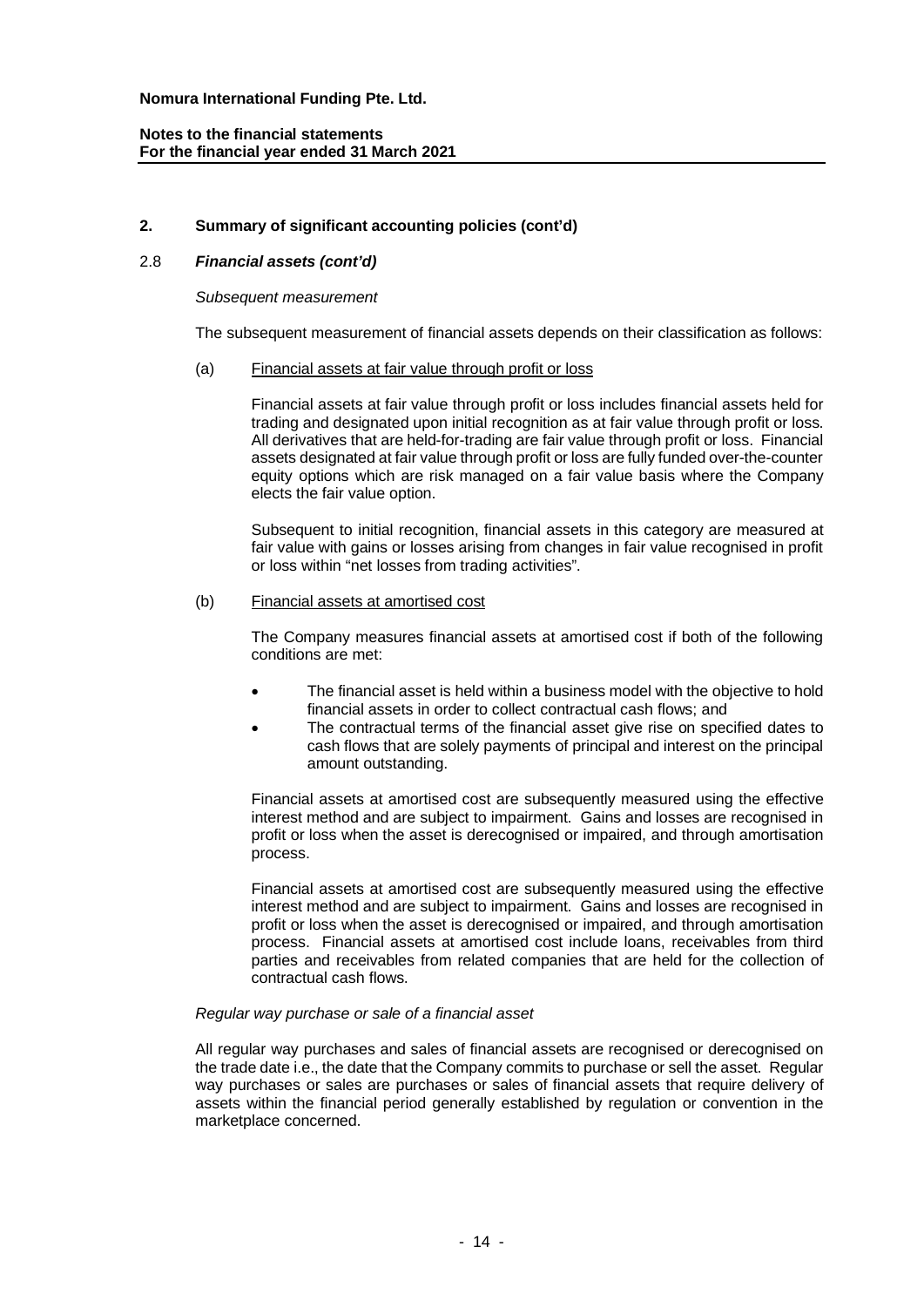# **2. Summary of significant accounting policies (cont'd)**

# 2.8 *Financial assets (cont'd)*

### *De-recognition*

A financial asset (or, where applicable a part of a financial asset or part of a group of similar financial assets) is derecognised where:

- The contractual rights to receive cash flows from the asset have expired;
- The Company retains the contractual rights to receive cash flows from the asset, but has assumed an obligation to pay them in full without material delay to a third party under a "pass-through" arrangement; or
- The Company has transferred its rights to receive cash flows from the asset and either: (a) has transferred substantially all the risks and rewards of the asset; or (b) has neither transferred nor retained substantially all the risks and rewards of the asset, but has transferred control of the asset.

Where the Company has transferred its rights to receive cash flows from an asset and has neither transferred nor retained substantially all the risks and rewards of the asset nor transferred control of the asset, the asset is recognised to the extent of the Company's continuing involvement in the asset. In that case, the Company recognises an associated liability. The transferred asset and the associated liability are measured on a basis that reflects the rights and obligations that the Company has retained. Continuing involvement that takes the form of a guarantee over the transferred asset is measured at the lower of the original carrying amount of the asset and the maximum amount of consideration that the Company could be required to repay.

Where continuing involvement takes the form of a written and/or purchased option on the transferred asset, the extent of the Company's continuing involvement is the amount of the transferred asset that the Company may repurchase, except that in the case of a written put option on an asset measured at fair value, the extent of the Company's continuing involvement is limited to the lower of the fair value of the transferred asset and the option exercise price.

On derecognition of a financial asset in its entirety, the differences between the carrying amount and the sum of: (a) the consideration received (including any new asset obtained less any new liability assumed); and (b) any cumulative gains or losses that have been recognised directly in other comprehensive income is recognised in profit or loss.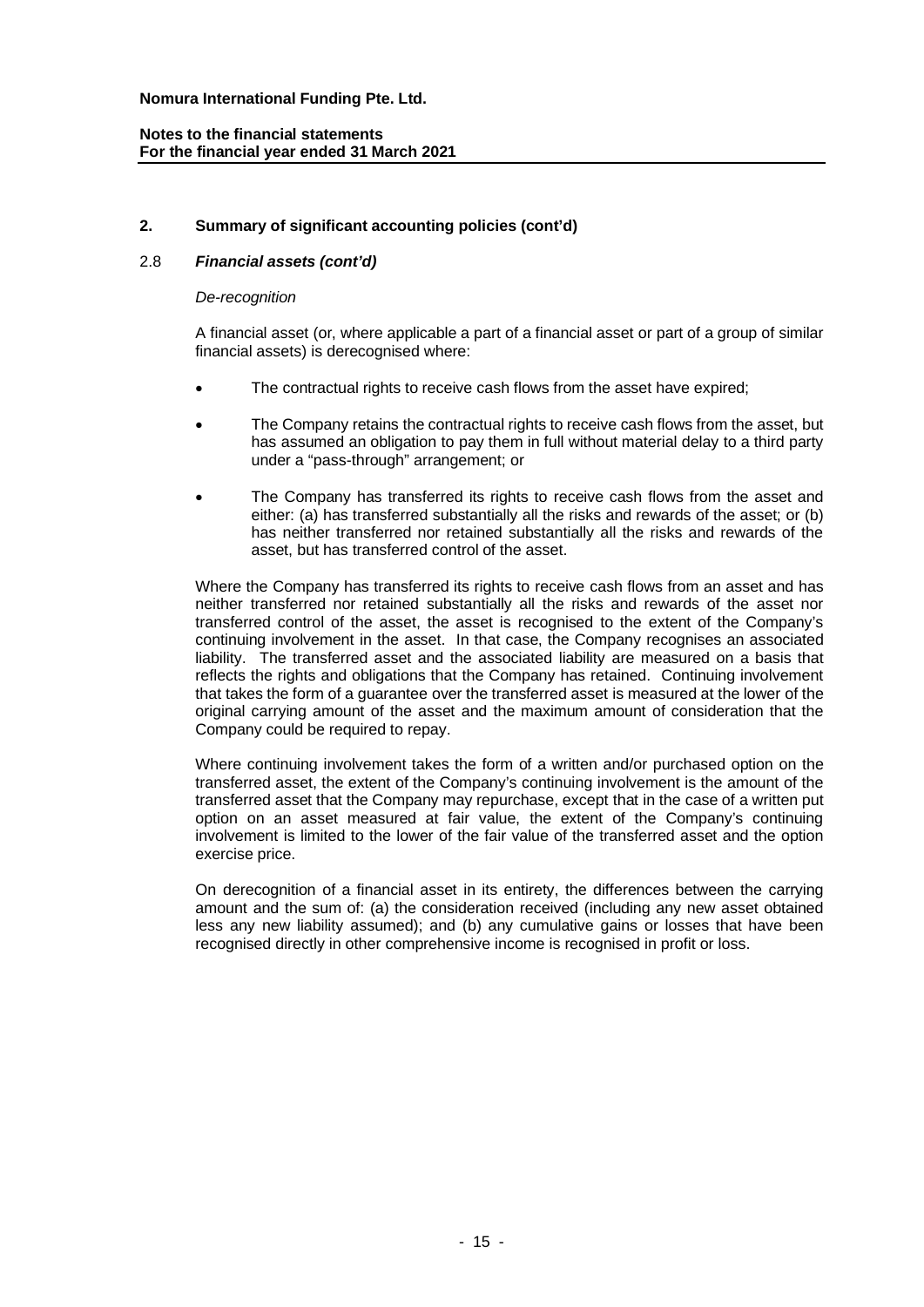# **2. Summary of significant accounting policies (cont'd)**

# 2.9 *Impairment of financial assets*

#### *General ECL impairment model*

The Company leverages the Nomura Group's models/parameters used for Basel reporting purposes, where feasible and available, with modifications to align to IFRS 9 requirements. Under this model, the ECL associated with a financial asset is typically a product of its probability of default ("PD"), loss given default ("LGD") and exposure at default ("EAD") discounted using the original effective interest rate to the reporting date.

- PD PDs are sourced from industry data and validated based on historical experience, incorporating forward-looking scenarios.
- LGD LGDs are determined by class of financial instrument based on historical experience of loss and recovery rates for similar financial instruments and other relevant industry data. Adjustments are made to reflect impact of collateral and integral credit enhancements.
- EAD EAD is based on the current gross carrying value of the financial instruments, with adjustments made for significant scheduled or potential repayment and drawdowns.

ECL models are subject to an independent assurance process, which is managed by the Risk Model Validation Group ("RMVG"), and are also reviewed regularly for its logic and conceptual soundness, together with the integrity of model inputs and outputs.

### *Assessment of significant increase in credit risk*

Under the General ECL impairment model, determination of whether a significant increase in credit risk has occurred at each reporting date is primarily through observed changes in internal credit ratings between initial recognition and reporting date, which is more than prespecified thresholds.

Non-credit impaired exposures more than 30 days past due are considered to have experienced a significant increase in credit risk, and are transferred to Stage 2.

Exposures are transferred back to Stage 1 when they no longer meet the criteria for a significant increase in credit risk.

The Company considers "low credit risk" to meet all of the following criteria.

- Low default risk possess an investment grade credit rating using a combination of internal and external credit rating model;
- The obligor has a strong capacity in the short term to meet its obligations; and
- Expectations that adverse change in economic and business conditions will not necessary reduce the ability of the obligor to meet its obligations.

The Company applies low credit risk simplifications for cash balances with banks, reverse repurchase agreements and receivables from related companies. For the loans and advances carried at amortised cost, due to the low default history, days past due is used as backstop if there is a significant increase in credit risk.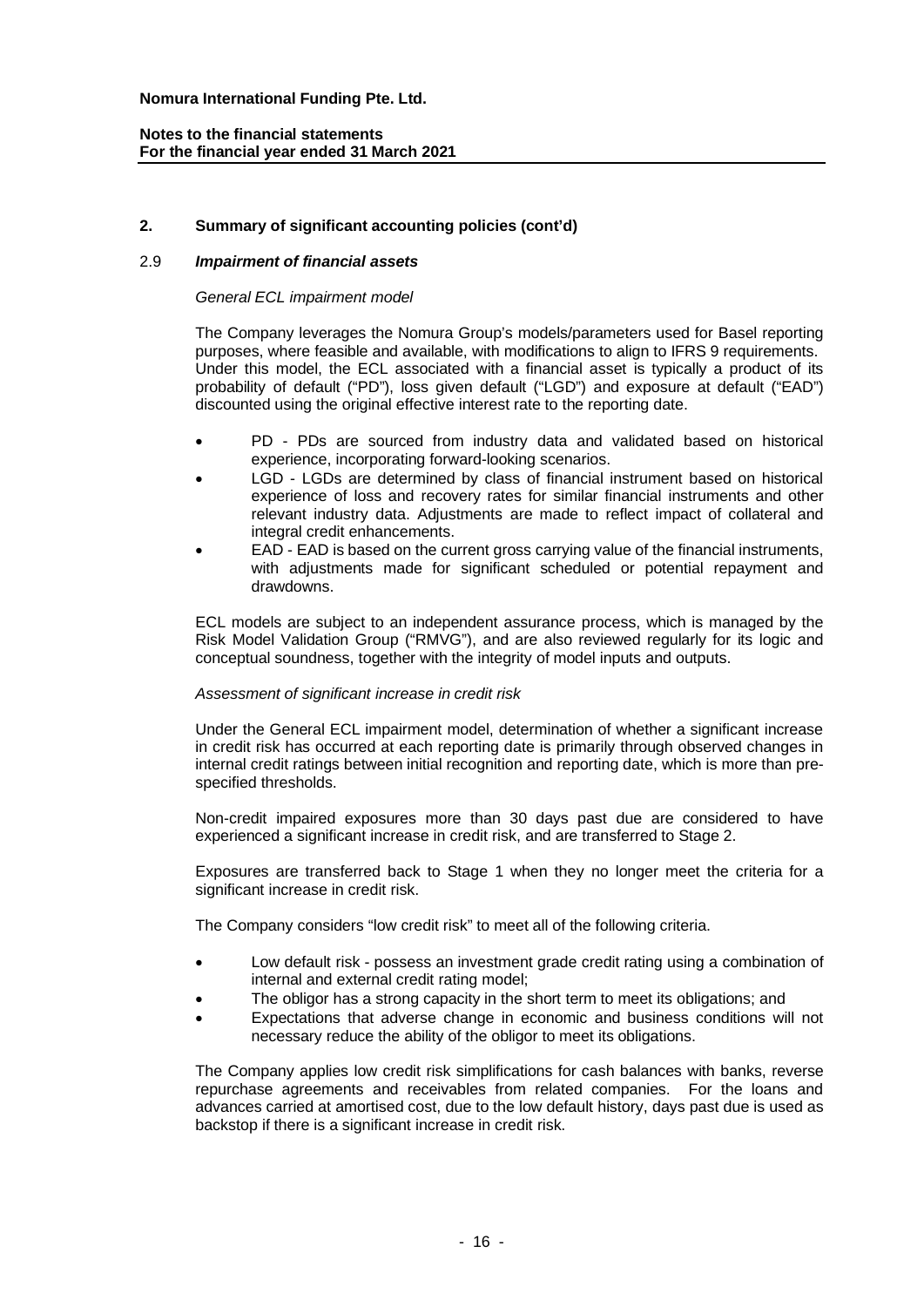# **2. Summary of significant accounting policies (cont'd)**

# 2.9 *Impairment of financial assets (cont'd)*

*Definition of default for credit-impaired financial assets*

Exposures are classified as Stage 3 if these are deemed to be credit-impaired or have demonstrated objective evidence of default as at the reporting date.

The Company uses the following criteria to determine whether there is evidence of default:

- Default or delinquency in interest or principal payments.
- Granting of a concession to existing contractual terms for economic or legal reasons relating to the borrower's financial difficulty.
- Bankruptcy filings, liquidation or other winding-up or cessation of business of an obligor or other similar situations.

Exposures which are 90 days or more past due are considered to be credit impaired, and are transferred to Stage 3. Exposures that are credit-impaired are classified as Stage 3 and could be upgraded to Stage 1 or Stage 2 if supported by repayment capability, cash flows and financial position of the borrower and it is unlikely that the exposure will be classified again as credit-impaired in the future.

### *Expected Life*

When measuring Stage 2 or 3 ECL, cash flows over the expected remaining life of the financial asset are considered. The expected life for this purpose is the maximum contractual period over which the Company is exposed to credit risk from the financial instrument.

### *Simplified ECL impairment model*

Simplified ECL impairment model is applied to trade receivables, other receivables and other assets.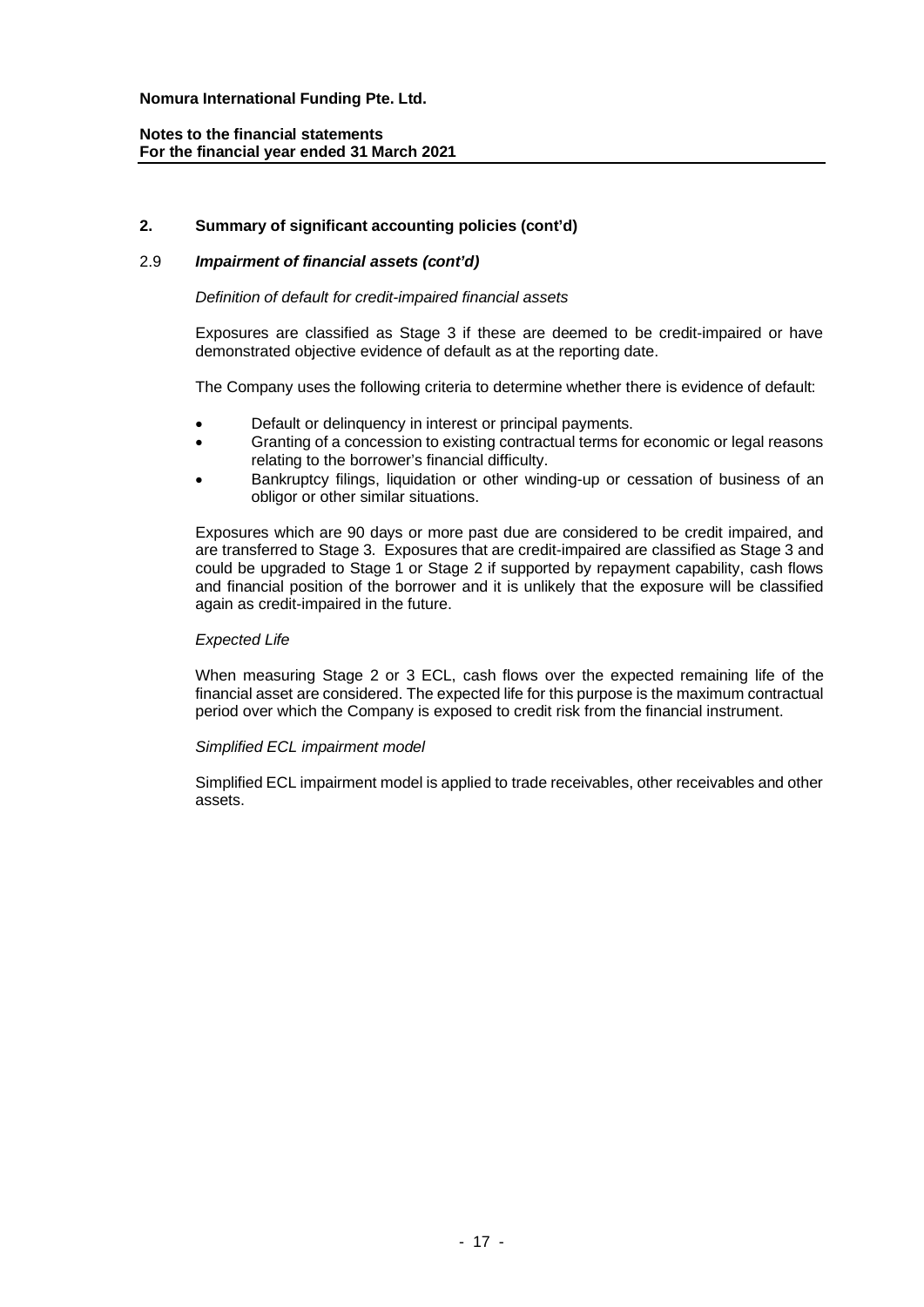# **2. Summary of significant accounting policies (cont'd)**

### 2.10 *Financial liabilities*

### *Initial recognition and measurement*

Financial liabilities are recognised when, and only when, the Company becomes a party to the contractual provisions of the financial instrument. In addition, they are not generally recognised unless one of the parties has performed or the contract is a derivative contract not exempted from the scope of IFRS 9. The Company determines the classification of its financial liabilities at initial recognition.

All financial liabilities are recognised initially at fair value plus in the case of financial liabilities not at fair value through profit or loss, directly attributable transaction costs.

# *Subsequent measurement*

The subsequent measurement of financial liabilities depends on their classifications as follows:

# (a) Financial liabilities at fair value through profit or loss

Financial liabilities at fair value through profit or loss include financial liabilities heldfor-trading and financial liabilities designated at fair value through profit or loss. Financial liabilities are classified as held-for-trading if they are acquired for the purpose of selling in the near term. This category includes derivative financial instruments entered into by the Company that are not designated as hedging instruments in hedge relationships. Separated embedded derivatives are also classified as held-for-trading unless they are designated as effective hedging instruments. Financial liabilities designated at fair value through profit or loss includes structured notes issued by the company which are risk managed on a fair value basis and fully funded derivative contracts where initial investment of greater than 90% of the notional of the embedded derivative has been received where the Company elects the fair value option.

Subsequent to initial recognition, financial liabilities at fair value through profit or loss are measured at fair value. Any gains or losses arising from changes in fair value of the financial liabilities are recognised in profit or loss. Any gains or losses arising from changes in own credit risk of notes issued are recognised in the other comprehensive income.

### (b) Financial liabilities at amortised cost

After initial recognition, financial liabilities that are not carried at fair value through profit or loss are subsequently measured at amortised cost using the effective interest method. Gains and losses are recognised in profit or loss when the liabilities are derecognised, and through the amortisation process.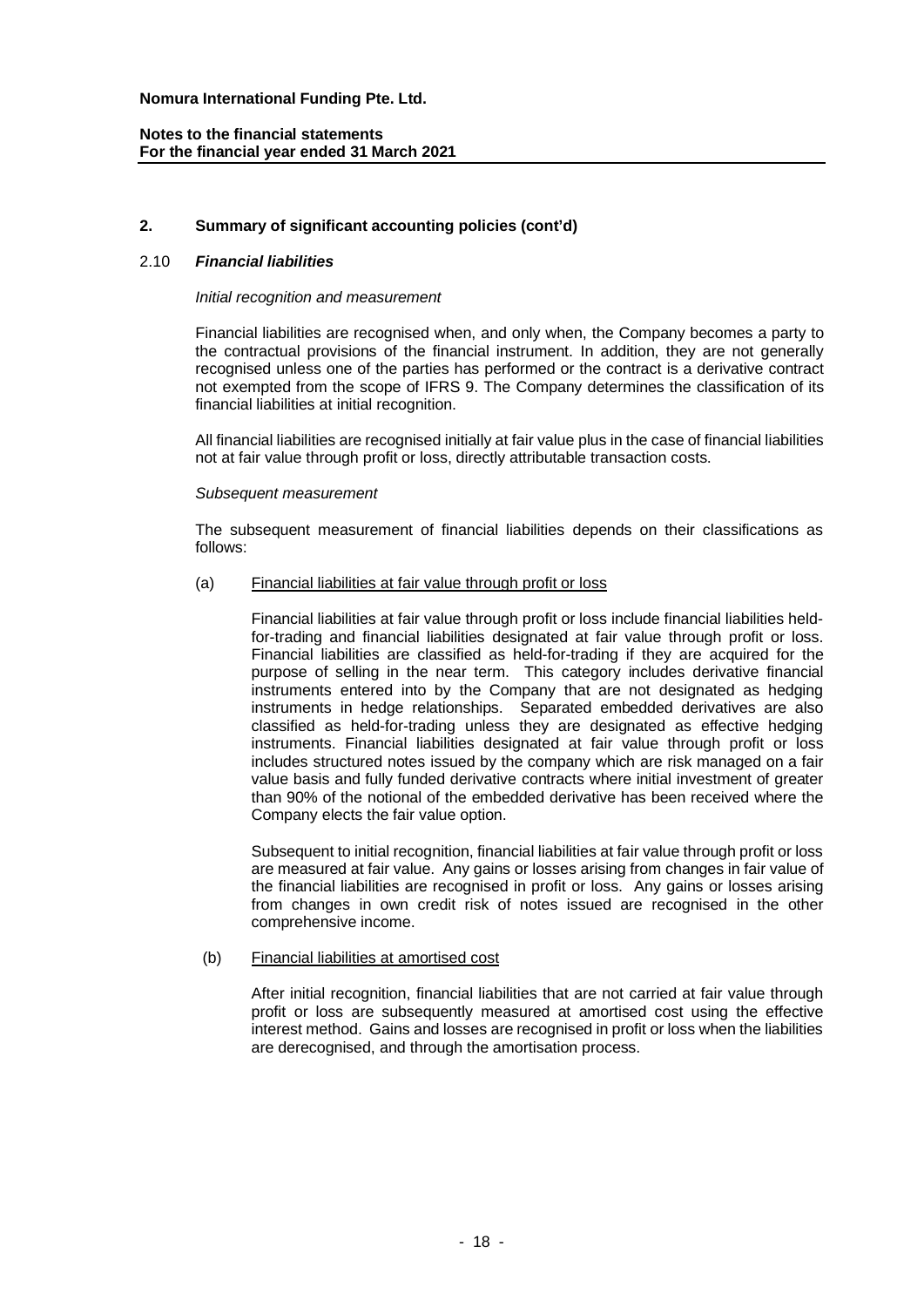# **2. Summary of significant accounting policies (cont'd)**

# 2.10 *Financial liabilities (cont'd)*

### *De-recognition*

A financial liability is de-recognised when the obligation under the liability is discharged, cancelled or expires. When an existing financial liability is replaced by another from the same lender on substantially different terms, or the terms of an existing liability are substantially modified, such an exchange or modification is treated as a de-recognition of the original liability and the recognition of a new liability. The difference between the carrying value of the original financial liability and the consideration is recognised in profit or loss. However, the own credit risk of notes issued is not allowed to be recycled to profit or loss upon derecognition.

# 2.11 *Offsetting of financial instruments*

Financial assets and financial liabilities are offset and the net amount is presented in the balance sheet, when and only when, there is a currently enforceable legal right to set-off the recognised amounts and there is an intention to settle on a net basis, or to realise the assets and settle the liabilities simultaneously.

Amounts due to/due from counterparties are only netted if there is a legal right to offset and management intends to settle on a net basis, or to realise an asset and settle the liability simultaneously. At present, no transactions meet these criteria and no amounts due to/due from by counterparties have been netted.

# 2.12 *Provisions*

Provisions are recognised when the Company has a present obligation (legal or constructive) as a result of a past event, it is probable that an outflow of resources embodying economic benefits will be required to settle the obligation and the amount of the obligation can be estimated reliably.

Provisions are reviewed at the end of each reporting period and adjusted to reflect the current best estimate. If it is no longer probable that an outflow of economic resources will be required to settle the obligation, the provisions are reversed. If the effect of the time value of money is material, provisions are discounted using a current pre-tax rate that reflects, where appropriate, the risks specific to the liability. When discounting is used, the increase in the provisions due to the passage of time is recognised as a finance cost.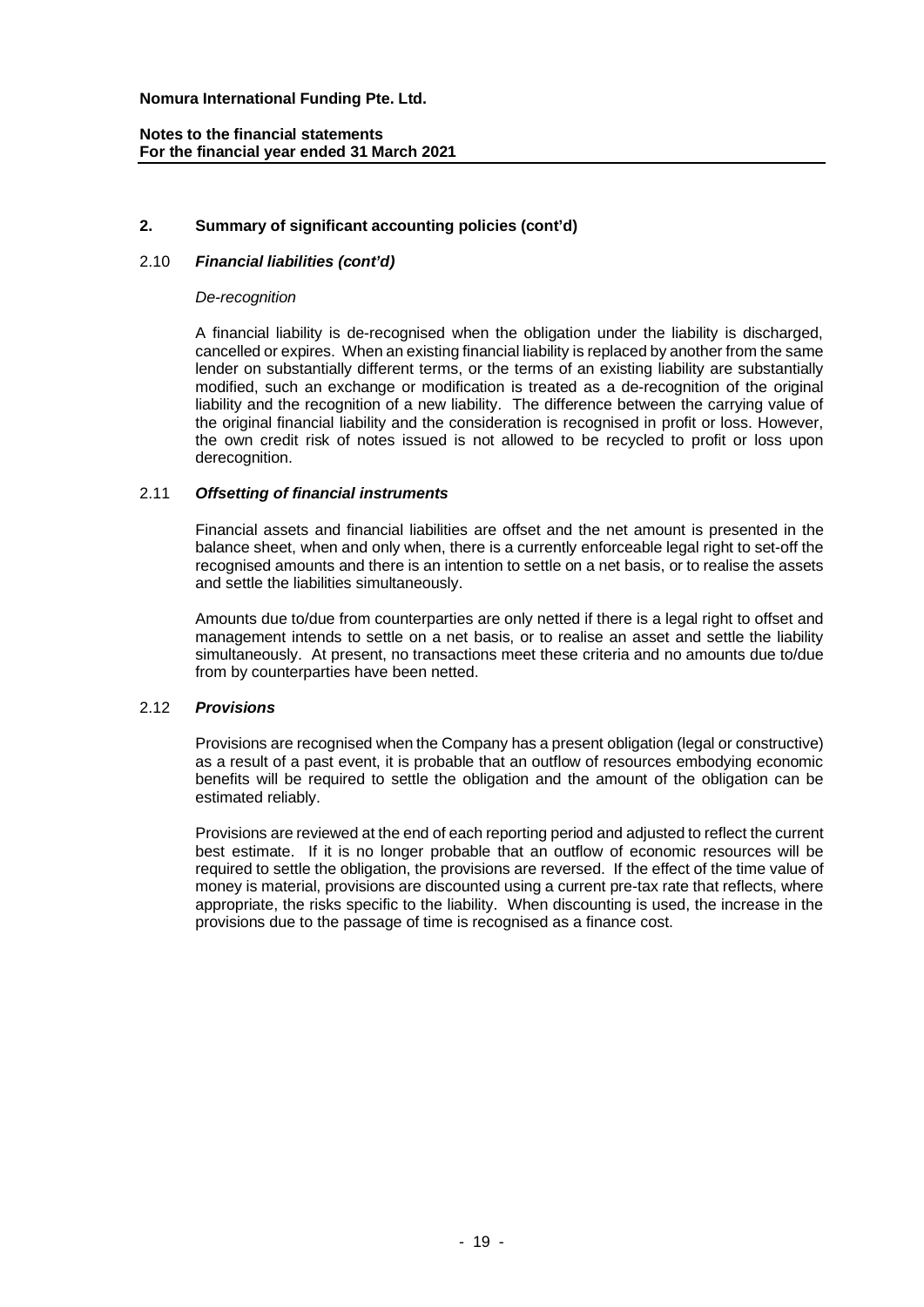# **Notes to the financial statements For the financial year ended 31 March 2021**

# **2. Summary of significant accounting policies (cont'd)**

### 2.13 *Revenue*

Revenue is recognised to the extent that it is probable that the economic benefits will flow to the Company and the revenue can be reliably measured, regardless of when the payment is made. Revenue is measured at the fair value of consideration received or receivable, taking into account contractually defined terms of payment and excluding taxes or duty. The following specific recognition criteria must also be met before revenue is recognised:

(a) *Interest income*

Interest income is recognised on a time proportion basis using the effective interest rate which is the rate that exactly discounts the estimated future cash receipts through the expected life of the financial instruments or a shorter period, where appropriate, to the net carrying amount of the financial assets or liabilities.

#### (b) *Other income*

Other income includes service fee income performed on behalf of related companies over time. During the year, the Company entered into a transfer pricing arrangement with the related parties and the transfer pricing income is recognised based on the globally agreed methodology applicable for trading activities.

#### (c) *Net losses from trading activities*

Net losses from trading activities include gains and losses from changes in fair value of financial assets and liabilities designated at fair value through profit or loss and derivative financial assets and liabilities.

# 2.14 *Taxes*

### (a) *Current income tax*

Current income tax assets and liabilities for the current and prior periods are measured at the amount expected to be recovered from or paid to the taxation authorities. The tax rates and tax laws used to compute the amount are those that are enacted or substantively enacted at the end of the reporting period.

Current income taxes are recognised in profit or loss except to the extent that the tax relates to items recognised outside profit or loss, either in other comprehensive income or directly in equity.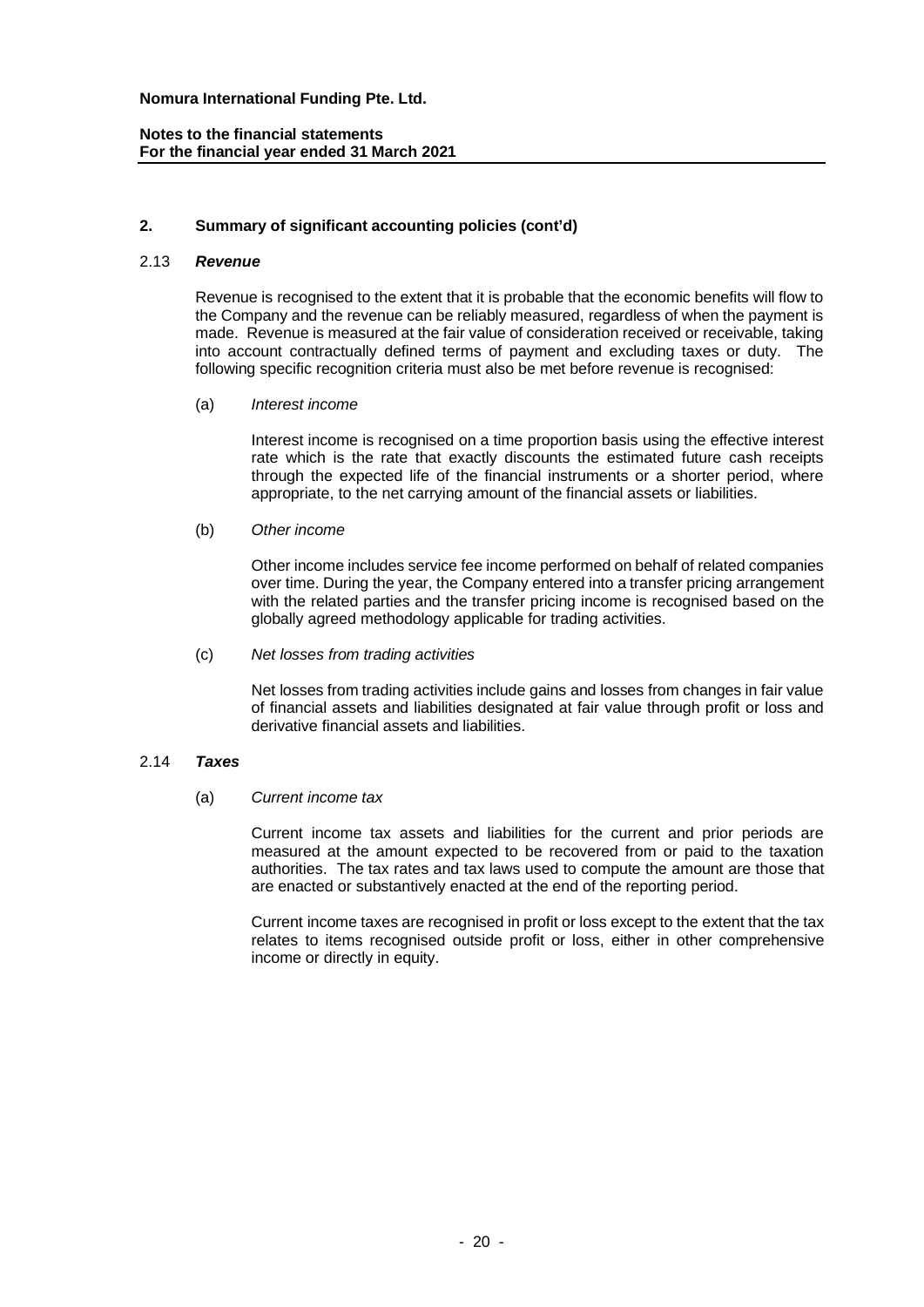# **2. Summary of significant accounting policies (cont'd)**

# 2.14 *Taxes (cont'd)*

(b) *Deferred tax*

Deferred tax is provided using the liability method on temporary differences at the end of the reporting period between the tax bases of assets and liabilities and their carrying amount for financial reporting purposes.

Deferred tax liabilities are recognised for all temporary differences, except:

- where the deferred tax liability arises from the initial recognition of goodwill or of an asset or liability in a transaction that is not a business combination and, at the time of the transaction, affects neither the accounting profit nor taxable profit or loss; and
- in respect of taxable temporary differences associated with investments in subsidiaries, associates and interests in joint ventures, where the timing of the reversal of the temporary differences can be controlled and it is probable that the temporary differences will not reverse in the foreseeable future.

Deferred tax assets are recognised for all deductible temporary differences, carry forward of unused tax credits and unused tax losses, to the extent that it is probable that taxable profit will be available against which the deductible temporary differences and the carry forward of unused tax credits and unused tax losses can be utilised except:

where the deferred tax asset relating to the deductible temporary differences arises from the initial recognition of an asset or liability in a transaction that is not a business combination and, at the time of the transaction, affects neither the accounting profit nor taxable profit or loss.

The carrying amount of deferred tax asset is reviewed at the end of each reporting period and reduced to the extent that it is no longer probable that sufficient taxable profit will be available to allow all or part of the deferred tax asset to be utilised. Unrecognised deferred tax assets are reassessed at the end of each reporting period and are recognised to the extent that it has become probable that future taxable profit will allow the deferred tax asset to be recovered.

Deferred tax assets and liabilities are measured at the tax rates that are expected to apply to the financial period when the asset is realised or the liability is settled, based on tax rates and tax laws that have been enacted or substantively enacted at the end of the reporting period.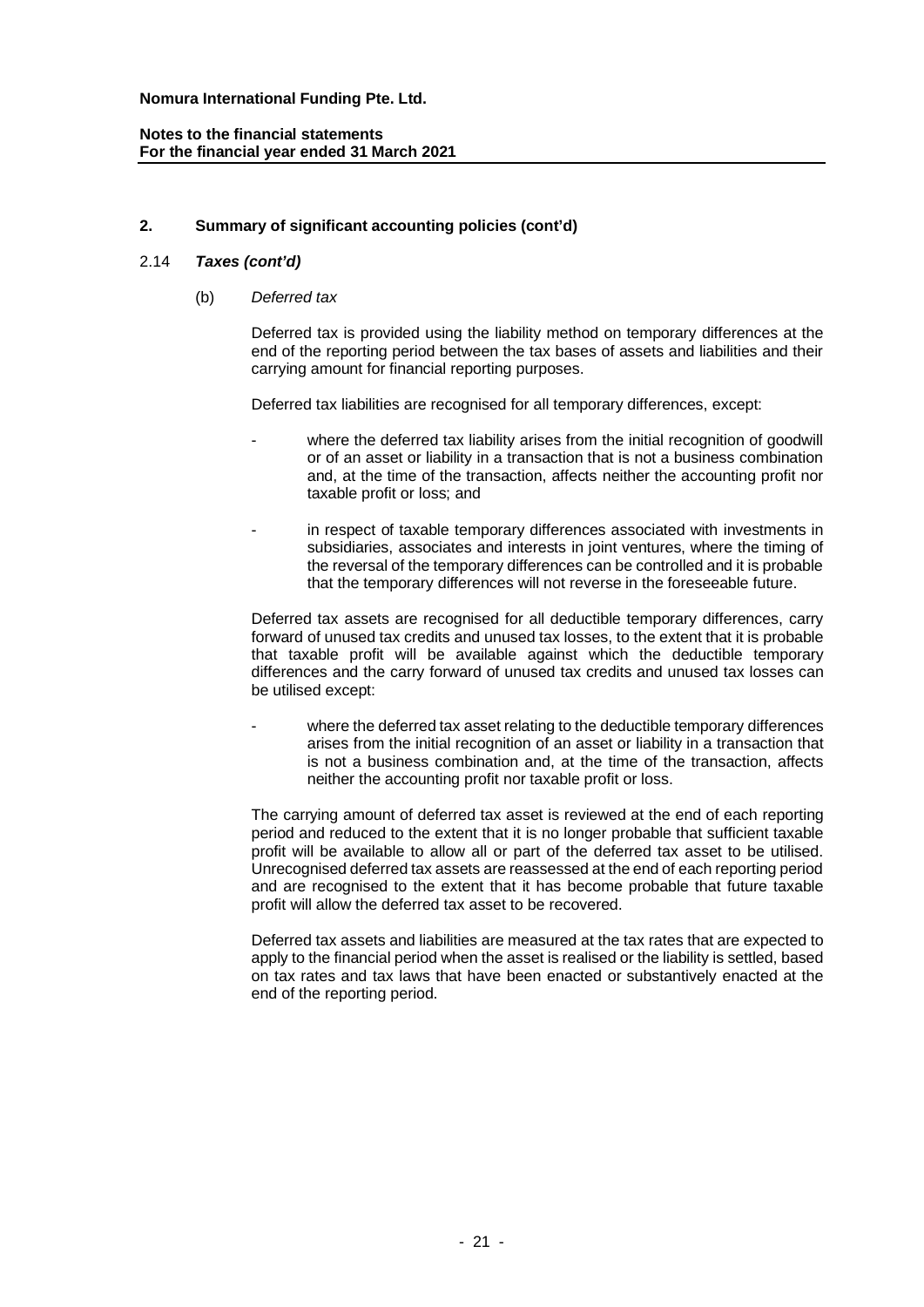# **2. Summary of significant accounting policies (cont'd)**

# 2.14 *Taxes (cont'd)*

(b) *Deferred tax (cont'd)*

Deferred tax relating to items recognised outside profit or loss is recognised outside profit or loss. Deferred tax items are recognised in correlation to the underlying transaction either in other comprehensive income or directly in equity.

Deferred tax assets and deferred tax liabilities are offset, if a legally enforceable right exists to set-off current income tax assets against current income tax liabilities and the deferred taxes relate to the same taxable entity and the same taxation authority.

(c) *Sales tax*

Revenues, expenses and assets are recognised net of the amount of sales tax except:

- Where the sales tax incurred in a purchase of assets or services is not recoverable from the taxation authority, in which case the sales tax is recognised as part of the cost of acquisition of the asset or as part of the expense item as applicable; and
- Receivables and payables that are stated with the amount of sales tax included.

The net amount of sales tax recoverable from, or payable to, the taxation authority is included as part of receivables or payables in the balance sheet.

# 2.15 *Employee benefits*

(a) *Defined contribution plan*

As required by law in Singapore, the Company makes contribution to the state retirement scheme, the Central Provident Fund ("CPF"), a defined contribution pension scheme. These contributions are recognised as an expense in the period in which the related service is performed.

(b) *Employee leave entitlement*

Employee entitlements to annual leave are recognised when they are accrued to employees. A provision is made for the estimated liability for leave as a result of services rendered by employees up to the end of the reporting period.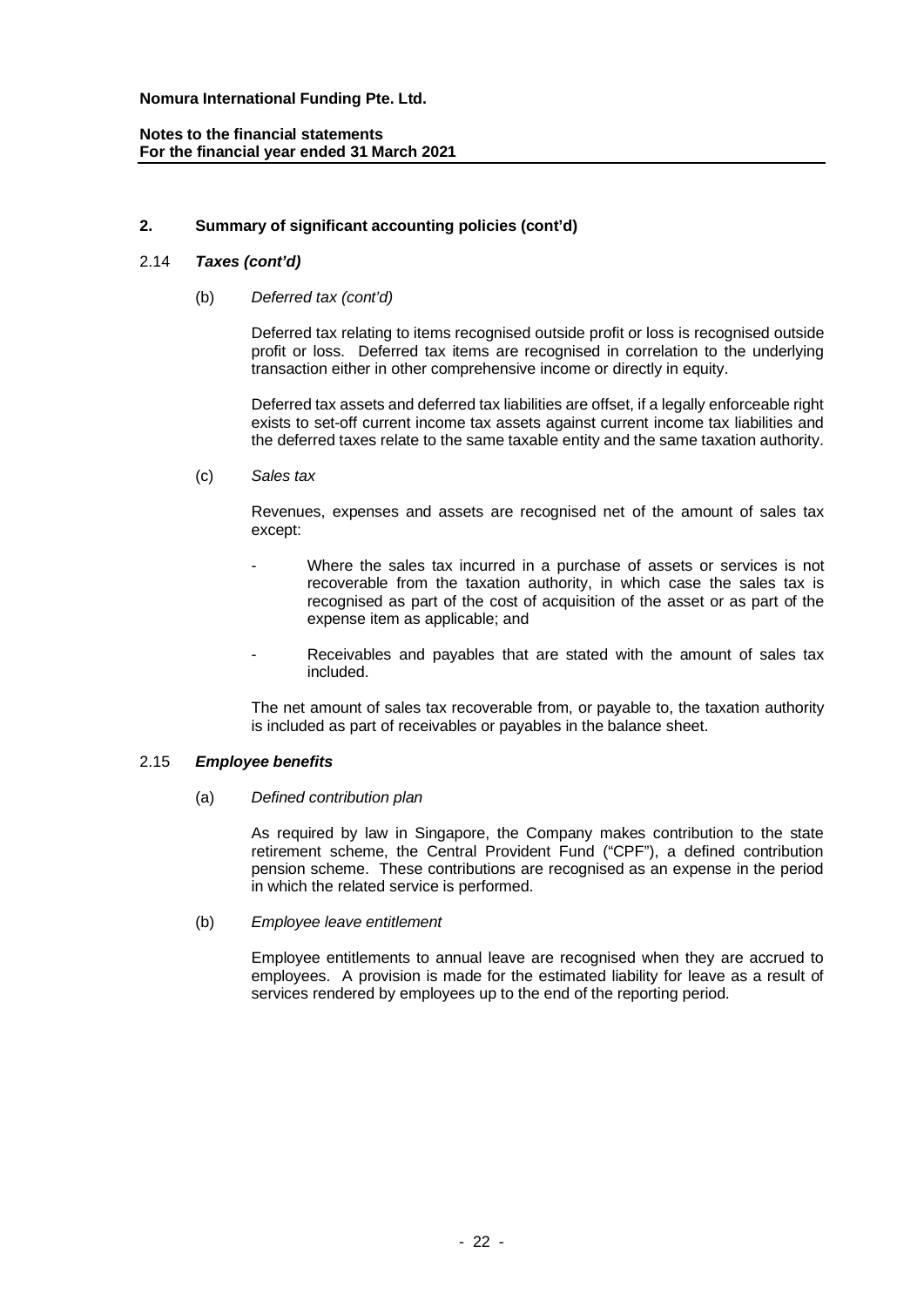# **2. Summary of significant accounting policies (cont'd)**

# 2.16 *Related parties*

A related party is defined as follows:

- (a) A person or a close member of that person's family is related to the Company if that person:
	- (i) Has control or joint control over the Company;
	- (ii) Has significant influence over the Company; or
	- (iii) Is a member of the key management personnel of the Company or of a parent of the Company.
- (b) An entity is related to the Company if any of the following conditions applies:
	- (i) The entity and the Company are members of the same group (which means that each parent, subsidiary and fellow subsidiary is related to the others);
	- (ii) One entity is an associate or joint venture of the other entity (or an associate or joint venture of a member of a group of which the other entity is a member);
	- (iii) Both entities are joint ventures of the same third party;
	- (iv) One entity is a joint venture of a third entity and the other entity is an associate of the third entity;
	- (v) The entity is a post-employment benefit plan for the benefit of employees of either the Company or an entity related to the Company. If the Company is itself such a plan, the sponsoring employers are also related to the Company;
	- (vi) The entity is controlled or jointly controlled by a person identified in (a);
	- (vii) A person identified in (a) (i) has significant influence over the entity or is a member of the key management personnel of the entity (or of a parent of the entity); or
	- (viii) The entity, or any member of a group of which it is a part, provides key management personnel services to the reporting entity or to the parent of the reporting entity.

### **3. Interest income**

|                                                                                                      | 2021<br><b>USD'000</b> | 2020<br><b>USD'000</b>    |
|------------------------------------------------------------------------------------------------------|------------------------|---------------------------|
| Loans due from related companies<br>Placements with related companies<br>Interest from bank balances | 197,784<br>422<br>604  | 344,199<br>2,685<br>6,386 |
|                                                                                                      | 198,810                | 353,270                   |

Total interest income (calculated using effective interest rate) for financial assets that are measured at amortised cost is USD198,810,000 (2020: USD353,270,000).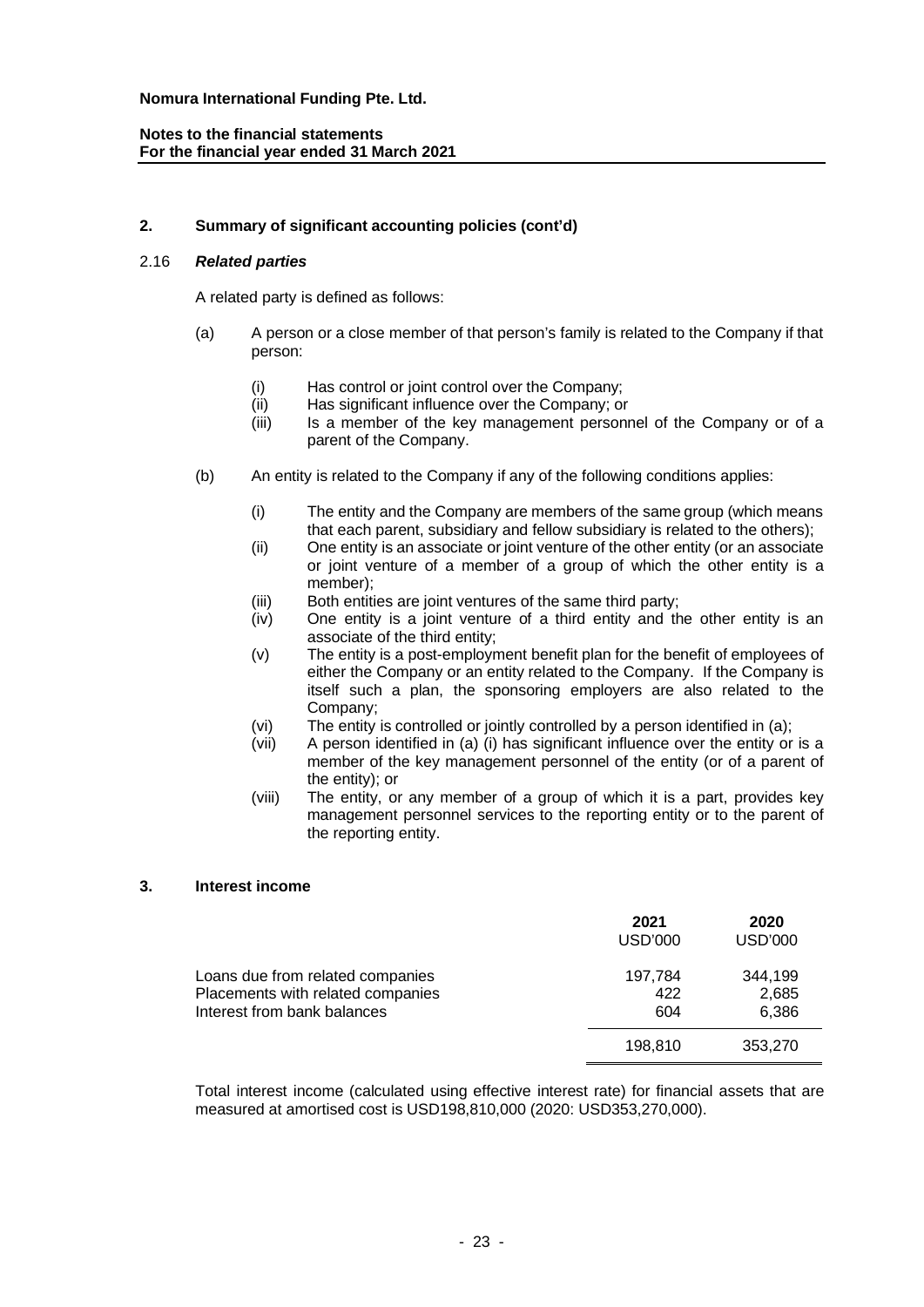# **Notes to the financial statements For the financial year ended 31 March 2021**

# **4. Net losses from trading activities**

|                                                                                                  | 2021<br><b>USD'000</b> | 2020<br><b>USD'000</b> |
|--------------------------------------------------------------------------------------------------|------------------------|------------------------|
| Financial instruments held for trading<br>Financial liabilities designated at fair value through | (193, 613)             | 246,193                |
| profit or loss                                                                                   | (74, 042)              | (632, 470)             |
|                                                                                                  | (267, 655)             | (386, 277)             |

Interest expense on financial liabilities designated at fair value through profit or loss is USD188,000,000 (2020: USD148,000,000).

# **5. Other income**

|                                                | 2021<br><b>USD'000</b> | 2020<br>USD'000 |
|------------------------------------------------|------------------------|-----------------|
| Transfer pricing income<br>Service fees income | 72,596<br>3.614        | 3,278           |
|                                                | 76.210                 | 3,278           |

# **6. Staff costs**

|                                                  | 2021<br><b>USD'000</b> | 2020<br>USD'000 |
|--------------------------------------------------|------------------------|-----------------|
| Salaries, wages, bonuses and other staff related | 100                    |                 |
| expenses                                         |                        | 98              |
| Defined contribution plan                        | 12                     | 11              |
|                                                  | 112                    | 109             |

# **7. Other operating expenses**

|                                                                                                                           | 2021<br><b>USD'000</b>              | 2020<br><b>USD'000</b>              |
|---------------------------------------------------------------------------------------------------------------------------|-------------------------------------|-------------------------------------|
| Guarantee fees payable<br>Service fees paid<br>Legal and professional fees<br>Other expenses<br>Sales and withholding tax | 5,571<br>2,288<br>646<br>557<br>148 | 5,215<br>1,927<br>917<br>383<br>314 |
|                                                                                                                           | 9,210                               | 8,756                               |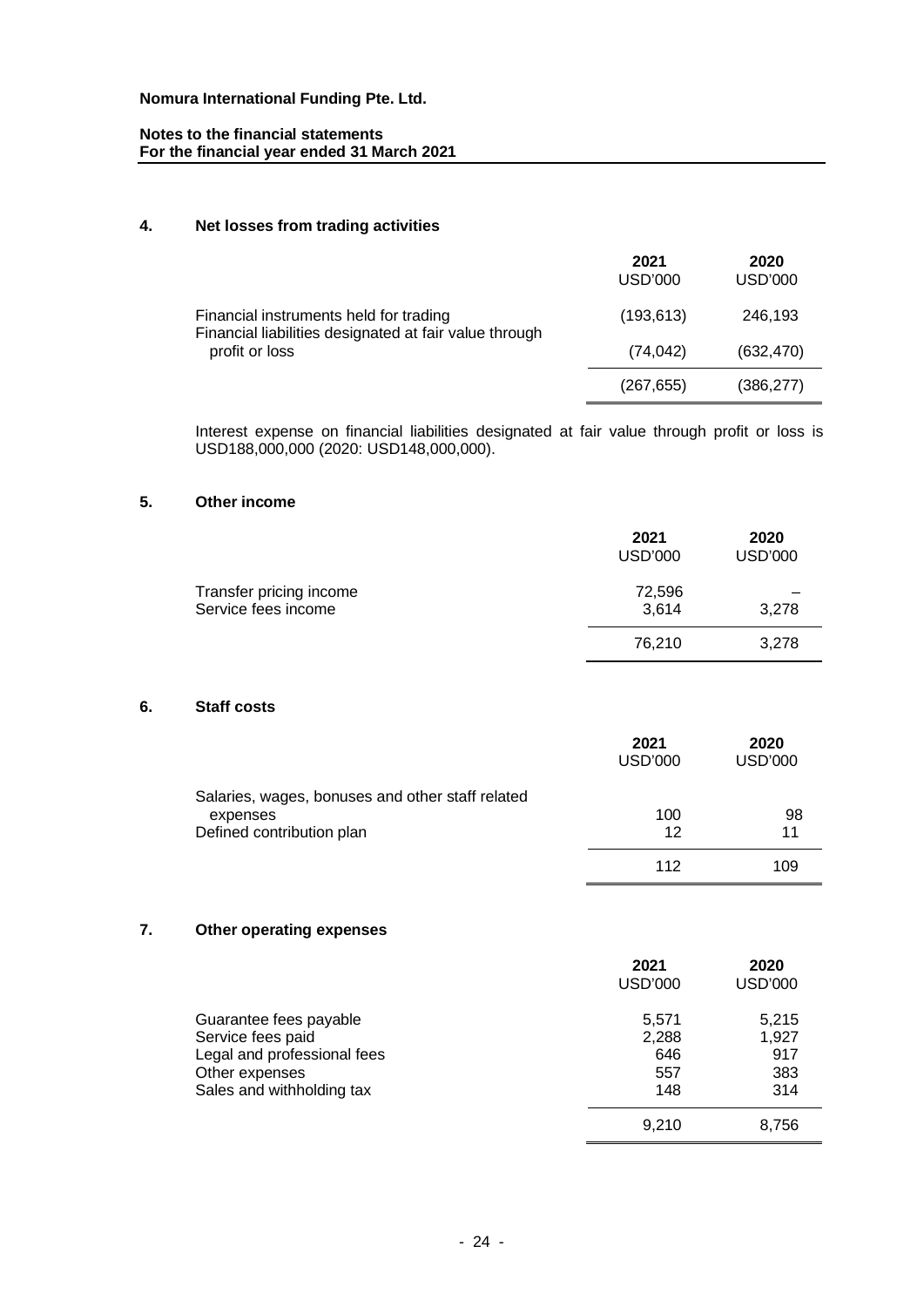# **Notes to the financial statements For the financial year ended 31 March 2021**

### **8. Allowance for expected credit losses**

|                              | 2021<br><b>USD'000</b> | 2020<br><b>USD'000</b> |
|------------------------------|------------------------|------------------------|
| <b>Stage 1 ECL allowance</b> |                        |                        |
| Loans (Note 12)              | 1,598                  | 1,000                  |
|                              | 1,598                  | 1,000                  |

The table below shows the movement in allowance for ECL during the year:

|       | <b>Balance at 1</b><br><b>April 2020</b><br><b>USD'000</b> | Charge to<br>income<br>statement<br><b>USD'000</b> | <b>Balance at 31</b><br><b>March 2021</b><br>USD'000 |
|-------|------------------------------------------------------------|----------------------------------------------------|------------------------------------------------------|
| Loans | 1,000                                                      | 598                                                | 1,598                                                |
|       | 1,000                                                      | 598                                                | 1,598                                                |

The ECL balance above relates to loans which are classified as Stage 1 under IFRS 9. These loans are not past due and are collectively assessed for impairment. There was no movement between ECL stages during the year. The increase in ECL was solely driven by the increase in carrying value of loan balances as at year end. As these are loans due from related companies which are relatively short term in nature, the ECL is not expected to be significant.

# **9. Taxation**

# (a) *Major components of income tax expense*

The major components of income tax expense for the years ended 31 March 2021 and 2020 are:

|                                                                             | 2021<br><b>USD'000</b> | 2020<br><b>USD'000</b> |
|-----------------------------------------------------------------------------|------------------------|------------------------|
| Current income tax                                                          |                        |                        |
| - With respect to current year<br>- Overprovision in respect of prior years |                        | (88)                   |
| Deferred income tax                                                         |                        |                        |
| - With respect to current year                                              | (426)                  | (6,839)                |
|                                                                             | (426)                  | (6.927                 |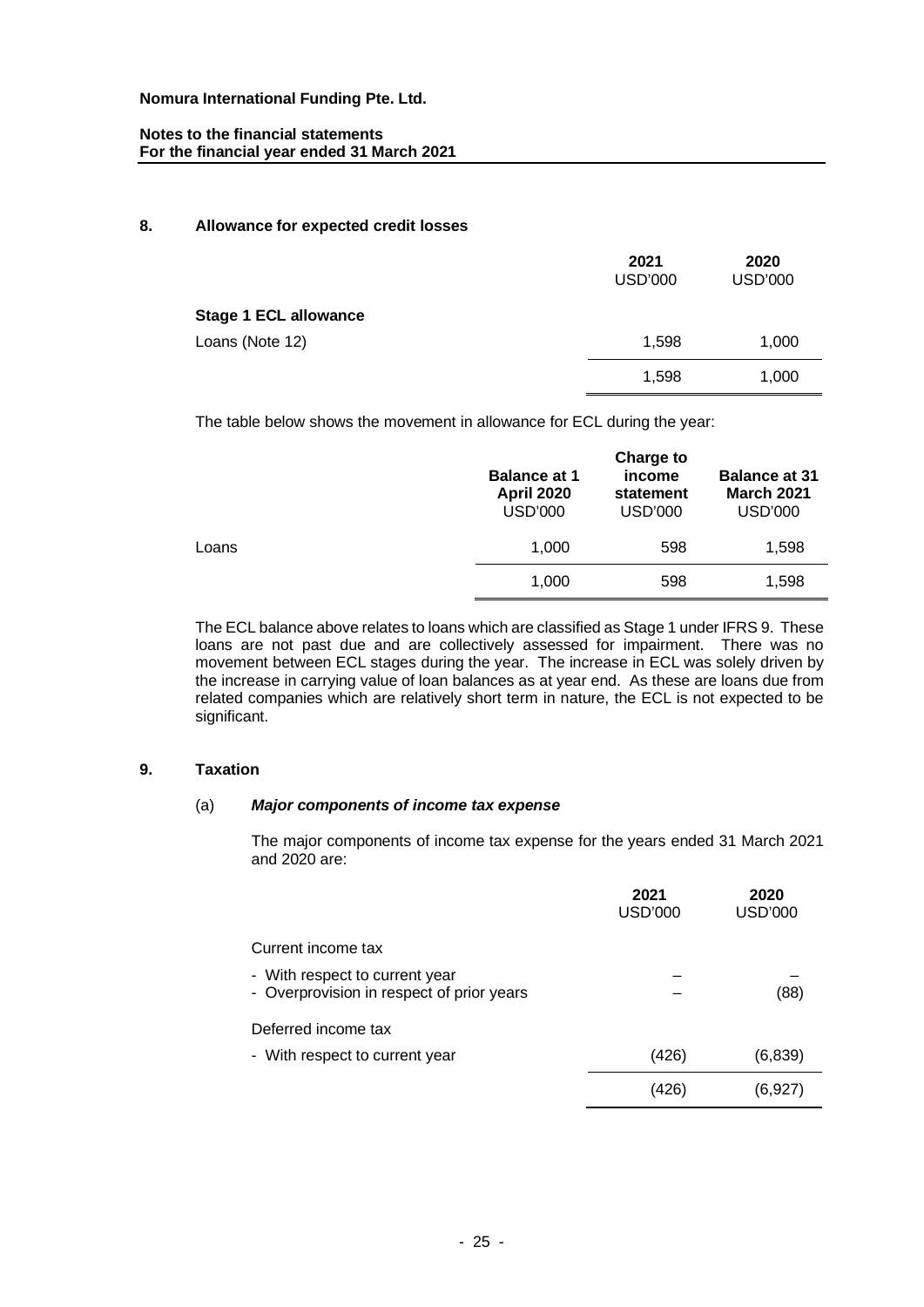# **9. Taxation (cont'd)**

(c) *Deferred tax asset*

(d) *Deferred tax liability*

# (b) *Relationship between tax expense and accounting profit*

The reconciliation between the tax expense and the product of accounting profit multiplied by the applicable tax rate for the financial years ended 31 March 2021 and 2020 is as follows:

|                                                                            | 2021<br><b>USD'000</b> | 2020<br><b>USD'000</b> |
|----------------------------------------------------------------------------|------------------------|------------------------|
| Loss before taxation                                                       | (2,653)                | (40, 542)              |
| Tax at applicable statutory tax rate at 17%<br>(2020: 17%)                 | (451)                  | (6, 892)               |
| Adjustments:                                                               |                        |                        |
| Withholding tax<br>Overprovision in respect of prior years                 | 25                     | 53<br>(88)             |
|                                                                            | (426)                  | (6,927)                |
| <b>Deferred tax asset</b>                                                  |                        |                        |
|                                                                            | 2021<br><b>USD'000</b> | 2020<br><b>USD'000</b> |
| At beginning of year<br>Movement to profit or loss<br>Movement through OCI | 6,839<br>426<br>39,411 | 6,839                  |
| Total deferred tax asset                                                   | 46,676                 | 6,839                  |
| <b>Deferred tax liability</b>                                              |                        |                        |
|                                                                            | 2021<br><b>USD'000</b> | 2020<br><b>USD'000</b> |
| At beginning of year<br>Movement through OCI                               | 59,538<br>(59, 538)    | 23,875<br>35,663       |
| Total deferred tax liability                                               |                        | 59,538                 |
| Net deferred tax asset/ (liability)                                        | 46,676                 | (52, 699)              |

The deferred tax asset relates to unrealised losses on own credit which are taken to other comprehensive income as well as the current year's tax losses. The deferred tax liability relates to gains on own credit which are taken to other comprehensive income.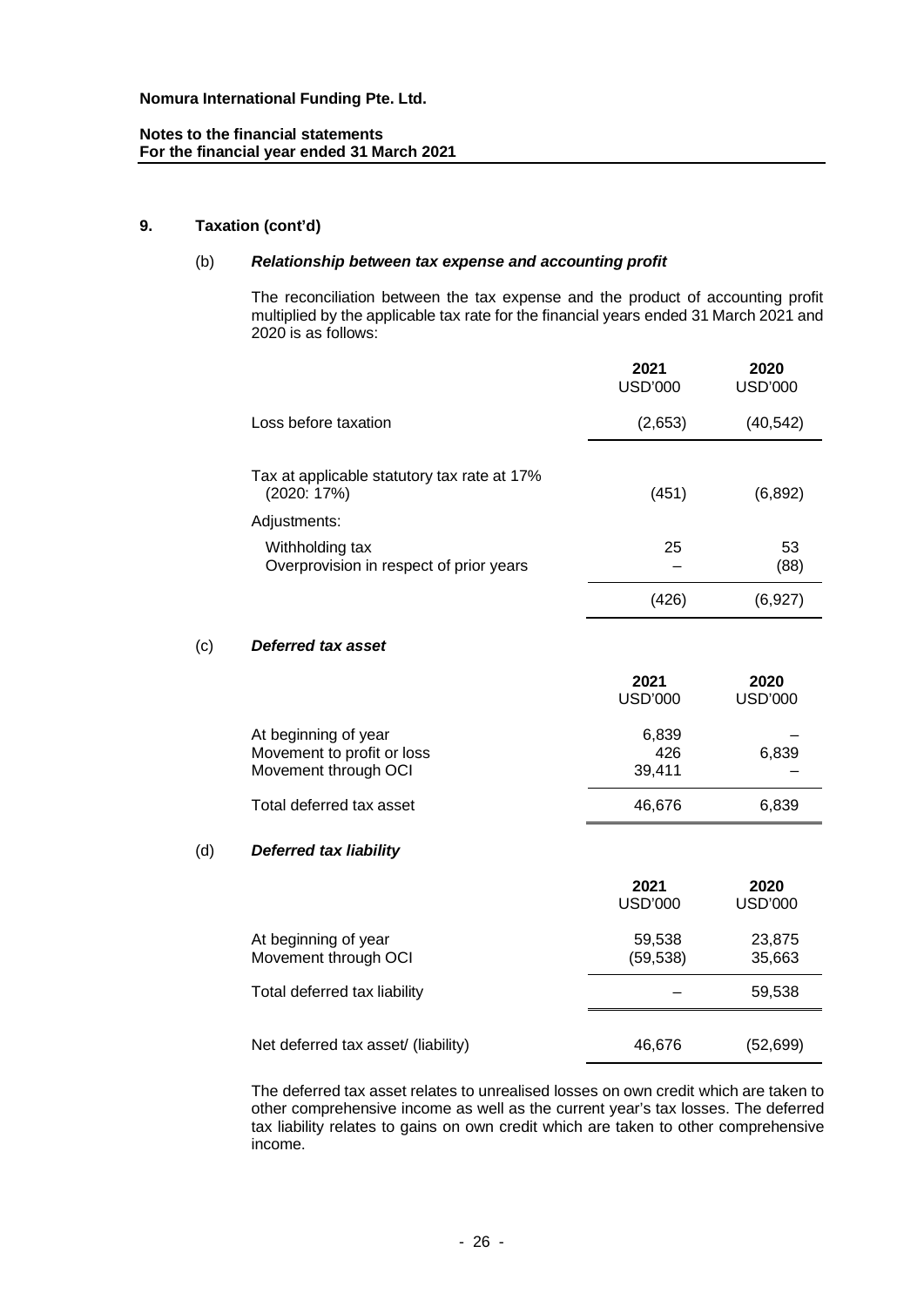### **10. Cash and cash equivalents**

|                          | 2021<br>USD'000 | 2020<br>USD'000 |
|--------------------------|-----------------|-----------------|
| Cash balances with banks | 376.724         | 627,983         |
|                          |                 |                 |

Cash balances with banks earn interest at prevailing deposit rates.

# **11. Financial assets designated at fair value through profit or loss**

The financial assets are fully funded over-the-counter ("OTC") equity options that are held for trading entered into with related companies, Nomura Securities Bermuda, it matures on<br>June 2026. The notional value at the year ended was USD53,700,000 The notional value at the year ended was USD53,700,000 (2020: USD31,300,000). Fair value changes arising from changes in credit risk as at 31 March 2021 and 31 March 2020 were not significant.

### **12. Loans**

|                                                  | 2021<br>USD'000       | 2020<br>USD'000      |
|--------------------------------------------------|-----------------------|----------------------|
| Loans<br>Less: Allowance for impairment (Note 8) | 10,715,874<br>(1,598) | 9,859,583<br>(1,000) |
|                                                  | 10,714,276            | 9,858,583            |

Loans are unsecured, bear interest at various 1 and 3 month interbank offer rate plus market related spread. Loans have maturities ranging from April 2021 to March 2022.

# **13. Other assets**

|                     | 2021<br><b>USD'000</b> | 2020<br><b>USD'000</b> |
|---------------------|------------------------|------------------------|
| Collateral placed   | 399,896                | 211,982                |
| Trade receivables   | 151,081                | 80,790                 |
| Interest receivable | 23,071                 | 33,220                 |
| Other receivables   | 19,383                 | 3.045                  |
| Tax receivable      | 38                     |                        |
|                     | 593,469                | 329,037                |

Trade and other receivables are unsecured, non-interest bearing and are due to settle within the next 12 months.

Collateral received or placed are unsecured, bear interest at US Federal Funds Rate and repayable within 30 days.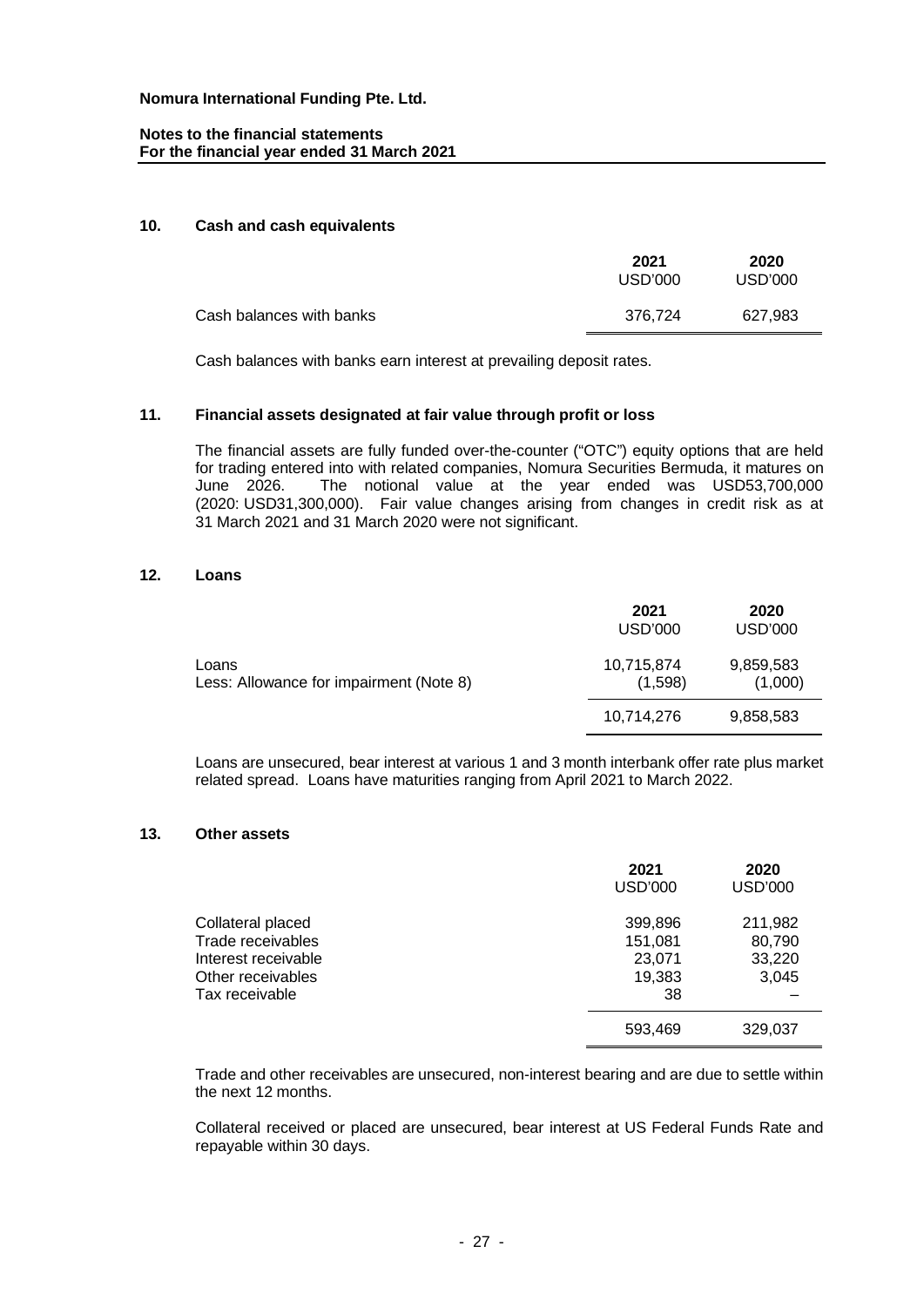### **Notes to the financial statements For the financial year ended 31 March 2021**

#### **14. Other liabilities**

|                                   | 2021<br><b>USD'000</b> | 2020<br><b>USD'000</b> |
|-----------------------------------|------------------------|------------------------|
| Trade payable                     | 43,584                 | 3,665                  |
| Guarantee fee payables            | 5,508                  | 5,123                  |
| Service fee payables              | 825                    | 7,832                  |
| Other payables                    | 267                    | 2,887                  |
| Provision for staff related costs | 19                     | 13                     |
| Lease payable                     | 14                     | 17                     |
|                                   | 50,217                 | 19,537                 |

Guarantee fee payables are paid to Nomura Holdings Inc. and Nomura Securities Co. for the guarantee provided on the notes issued by the Company.

# **15. Financial liabilities designated at fair value through profit or loss**

|                                        | 2021<br><b>USD'000</b> | 2020<br><b>USD'000</b> |
|----------------------------------------|------------------------|------------------------|
| Notes in issue, by remaining maturity: |                        |                        |
| - Less than 5 years                    | 4,464,873              | 2,819,576              |
| - Greater than 5 years                 | 6,571,988              | 7,296,059              |
|                                        | 11,036,861             | 10,115,635             |

The notes in issue above are designated at fair value through profit or loss comprised structured notes with maturity dates ranging from April 2021 to December 2067. The structured notes issued by the Company form part of a group of financial instruments (including the derivative financial instruments) that together are managed on a fair value basis. The impact of fair value changes in own credit risk recorded on the balance sheet as at 31 March 2021 was a loss of USD244,110,000 (2020: gains of USD347,772,000). Of which, USD86,496,000 of unrealized own credit loss was attributed to the impact to the change in valuation technique as disclosed in Note 2.4. It is impracticable to estimate the effect of the change in the measurement technique in future periods as the own credit risk is dependent on the credit risk of Nomura in the future. The notes are guaranteed by either a related company, Nomura Securities Co Ltd (incorporated in Japan) or the holding company, Nomura Holdings Inc..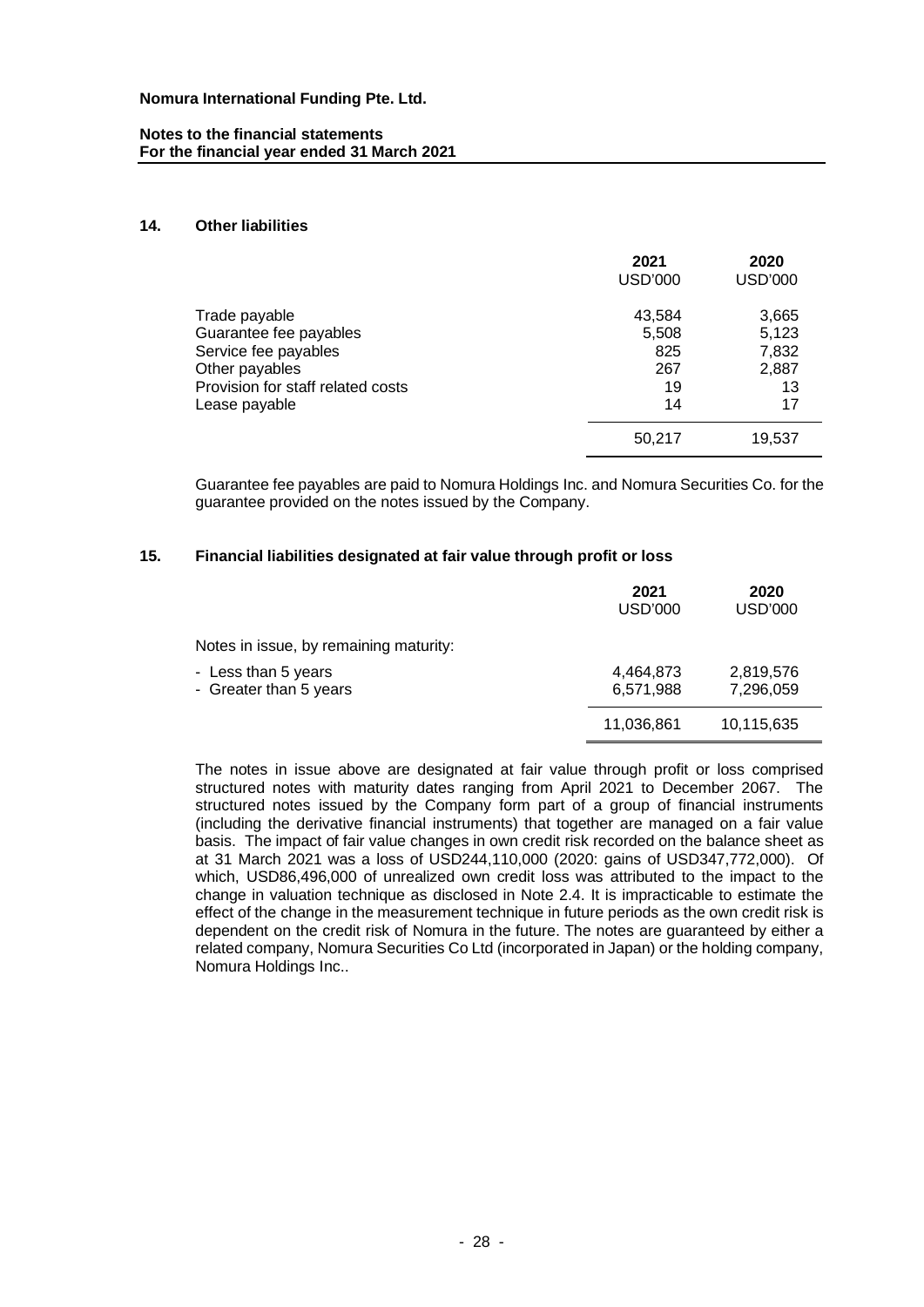# **16. Related parties transactions**

Other than those disclosed elsewhere in the financial statements, the Company had the following significant transactions with related companies which were made in the ordinary course of their business at terms agreed between the parties:

| 2021                                                                                                                                                                                                                                                                                              | <b>Ultimate</b><br>holding<br>company<br>USD'000 | <b>Related</b><br>companies<br><b>USD'000</b>                                                                                   |
|---------------------------------------------------------------------------------------------------------------------------------------------------------------------------------------------------------------------------------------------------------------------------------------------------|--------------------------------------------------|---------------------------------------------------------------------------------------------------------------------------------|
| Net income/(expense)                                                                                                                                                                                                                                                                              |                                                  |                                                                                                                                 |
| Interest income<br>Losses from trading activities<br>Transfer pricing income (Note 5)<br>Service fee income (Note 5)<br>Guarantee fee expense<br>Service fee expense<br>Other expense<br>Allowance for impairment                                                                                 | (4,748)                                          | 198,405<br>(164, 116)<br>72,596<br>3,614<br>(823)<br>(2, 288)<br>(5)<br>(598)                                                   |
| <b>Assets/(liabilities)</b>                                                                                                                                                                                                                                                                       |                                                  |                                                                                                                                 |
| Financial asset at fair value through profit or loss<br>Collateral placed<br>Loans (Note 12)<br>Trade receivables<br>Interest receivables<br>Other receivables<br>Derivative financial assets<br>Derivative financial liabilities<br>Trade payables<br>Other payables<br>Allowance for impairment | (4, 719)                                         | 28,159<br>399,896<br>10,714,276<br>151,081<br>23,068<br>19,223<br>3,998,235<br>(4, 436, 209)<br>(43, 585)<br>(1,631)<br>(1,598) |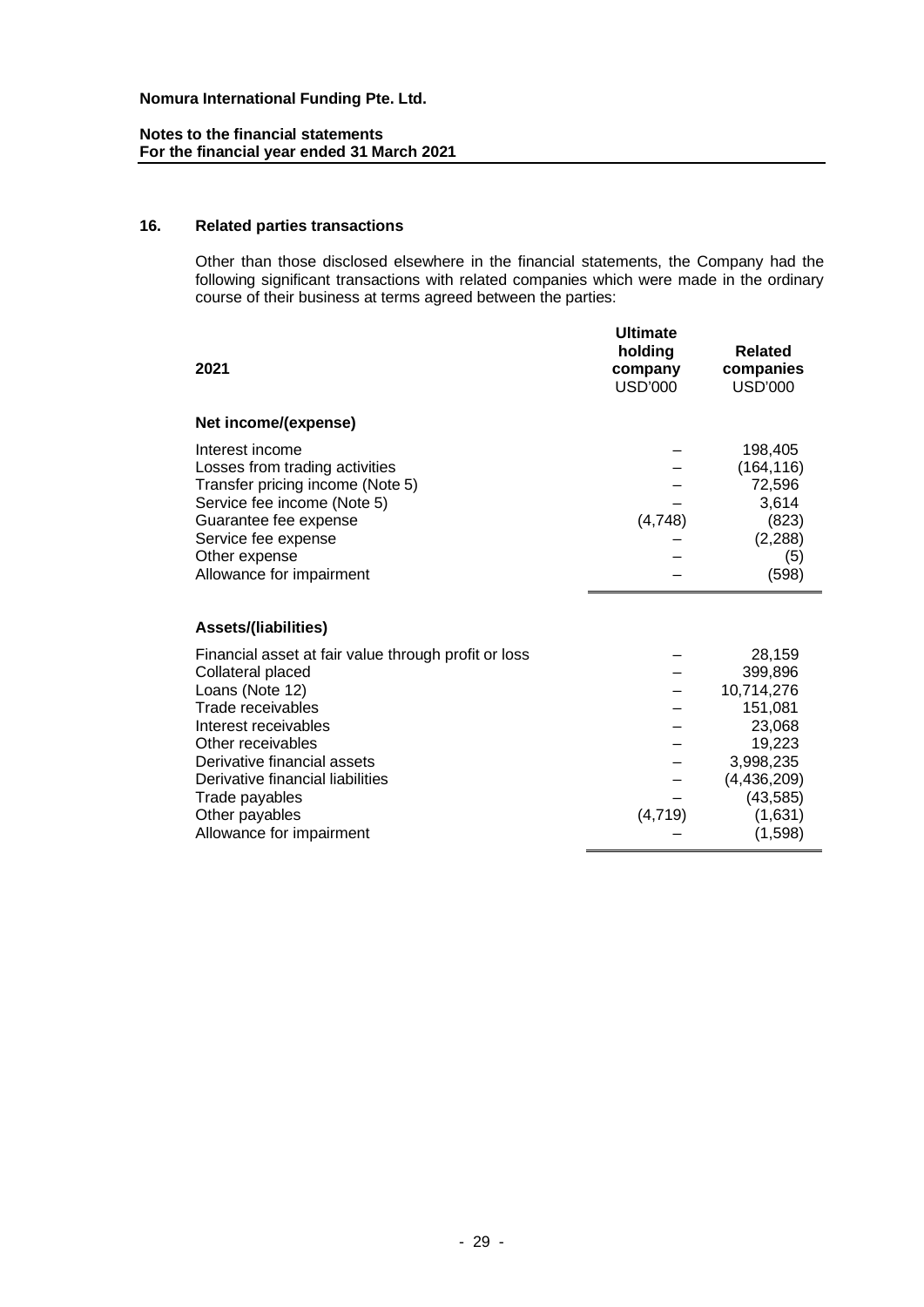# **16. Related parties transactions (cont'd)**

| 2020                                                                                                                                                                         | Ultimate<br>holding<br>company<br>USD'000 | <b>Related</b><br>companies<br><b>USD'000</b>                   |
|------------------------------------------------------------------------------------------------------------------------------------------------------------------------------|-------------------------------------------|-----------------------------------------------------------------|
| Net income/(expense)                                                                                                                                                         |                                           |                                                                 |
| Interest income<br>Gains from trading activities<br>Service fee income (Note 5)<br>Guarantee fee expense<br>Service fee expense<br>Other expense<br>Allowance for impairment | (4, 477)                                  | 346,885<br>235,324<br>3,278<br>(738)<br>(1,927)<br>(6)<br>(550) |
| <b>Assets/(liabilities)</b>                                                                                                                                                  |                                           |                                                                 |
|                                                                                                                                                                              |                                           |                                                                 |
| Financial asset at fair value through profit or loss<br>Collateral placed                                                                                                    |                                           | 18,681<br>211,982                                               |
| Loans (Note 12)                                                                                                                                                              |                                           | 9,858,583                                                       |
| Trade receivables                                                                                                                                                            |                                           | 30,790                                                          |
| Interest receivables                                                                                                                                                         |                                           | 32,817                                                          |
| Other receivables                                                                                                                                                            |                                           | 3,001                                                           |
| Derivative financial assets                                                                                                                                                  |                                           | 6,454,719                                                       |
| Derivative financial liabilities                                                                                                                                             |                                           | (6,641,529)                                                     |
| Trade payables                                                                                                                                                               |                                           | (6, 319)                                                        |
| Other payables                                                                                                                                                               | (4, 489)                                  | (8,539)                                                         |
| Allowance for impairment                                                                                                                                                     |                                           | (1,000)                                                         |

# **17. Share capital**

|                                              | 2021                  |         | 2020                  |                |
|----------------------------------------------|-----------------------|---------|-----------------------|----------------|
|                                              | No. of shares<br>000' | USD'000 | No. of shares<br>000' | <b>USD'000</b> |
| <b>Issued and fully</b><br>paid:             |                       |         |                       |                |
| At beginning of<br>year<br>Issued during the | 100,000               | 190,000 | 100,000               | 190,000        |
| year                                         | 130,000               | 260,000 |                       |                |
| At end of year                               | 230,000               | 450,000 | 100,000               | 190,000        |

The holders of ordinary shares are entitled to receive dividends as and when declared by the Company. All ordinary shares carry one vote per share without restrictions. The ordinary shares have no par value.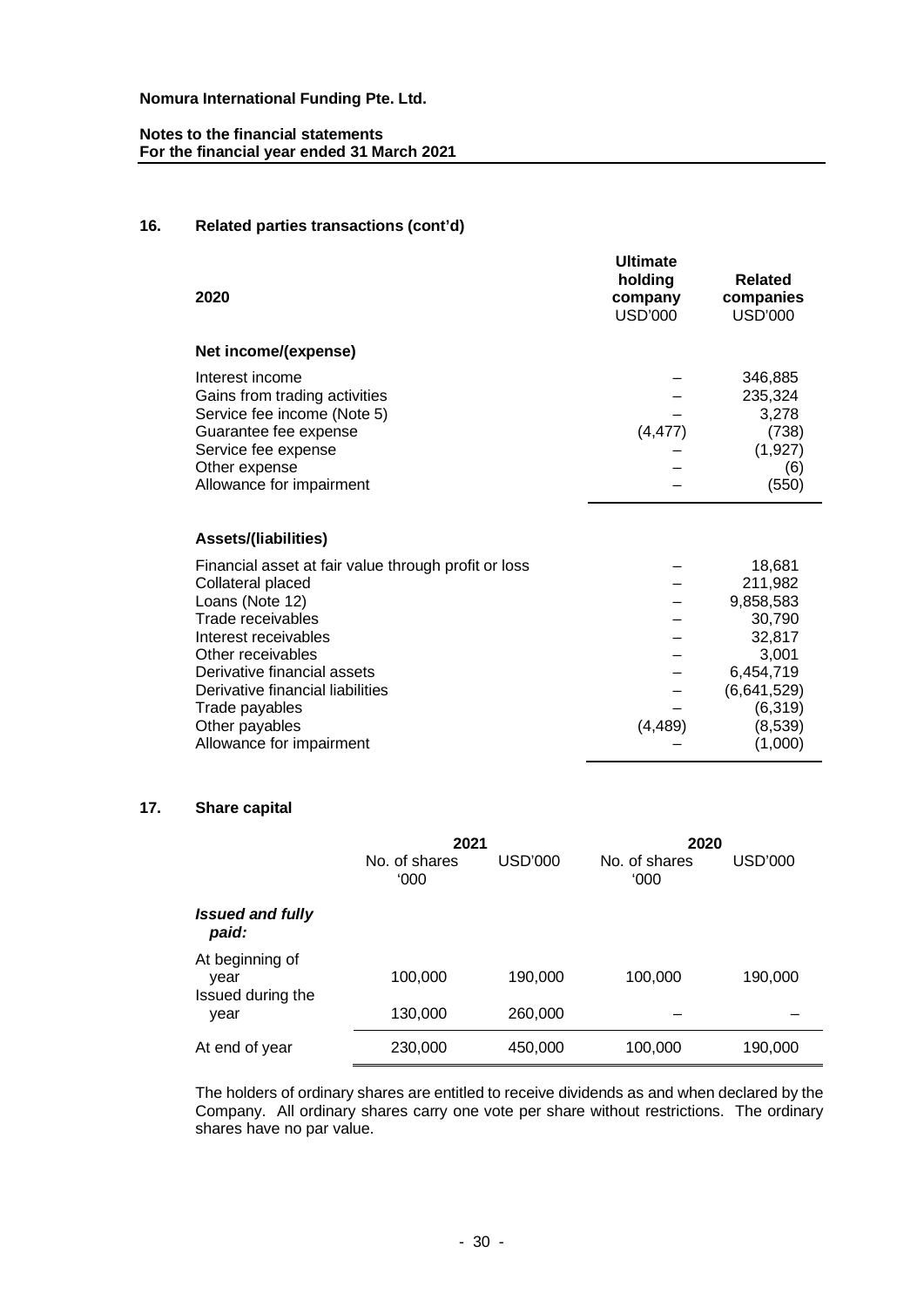# **18. Financial risk management**

#### *Financial risk management objectives and policies*

The Company is exposed to a variety of financial risks, including the effects of changes in foreign exchange rates, interest rates, credit risk and liquidity risk.

Managing these financial risks forms an integral part of the Company's business. The Company's risk management policy encompasses a variety of controls and reporting processes. These include the parameters for the risks that the Company may undertake for the various financial instruments, guidelines for accepting customers and the terms under which customer business is conducted. The Company believes it has effective processes in place to identify, measure, monitor and mitigate these financial risks.

#### (a) *Market risk*

Market risk is the risk of loss arising from fluctuations in the value of assets and liabilities (including off-balance sheet items) due to fluctuations in market risk factors (interest rates, foreign exchange rates, prices of securities and others).

### (i) Market risk management process

Effective management of market risk requires the ability to analyse a complex and constantly changing global market environment, identify problematic trends and ensure that appropriate action is taken in a timely manner.

The Company uses a variety of complementary tools to measure, model and aggregate market risk. The Company's principal statistical measurement tool to assess and monitor market risk on an ongoing basis is Value at Risk ("VaR"). Limits on VaR are set in line with Group's risk appetite as expressed through economic capital. In addition to VaR, the Company uses sensitivity analysis and stress testing to measure and analyse its market risk. Sensitivities are measures used to show the potential changes to a portfolio due to standard moves in market risk factors. They are specific to each asset class and cannot usually be aggregated across risk factors. Stress testing enables the Company to analyse portfolio risks or tail risks, including non-linear behaviours and can be aggregated across risk factors at any level of the group hierarchy. Market risk is monitored against a set of approved limits, with daily reports and other management information provided to the business units and senior management.

The Company enters into derivative financial instruments with Nomura affiliates to hedge the underlying market risk such as currency risk, interest rate risk, and other price risk of its positions.

### (ii) Value at risk

VaR is a measure of the potential loss in the value of positions due to adverse movements in markets over a defined time horizon with a specified confidence level. Market risks that are incorporated in the VaR model include equity prices, interest rates, foreign exchange rates, and commodities with associated volatilities and correlations.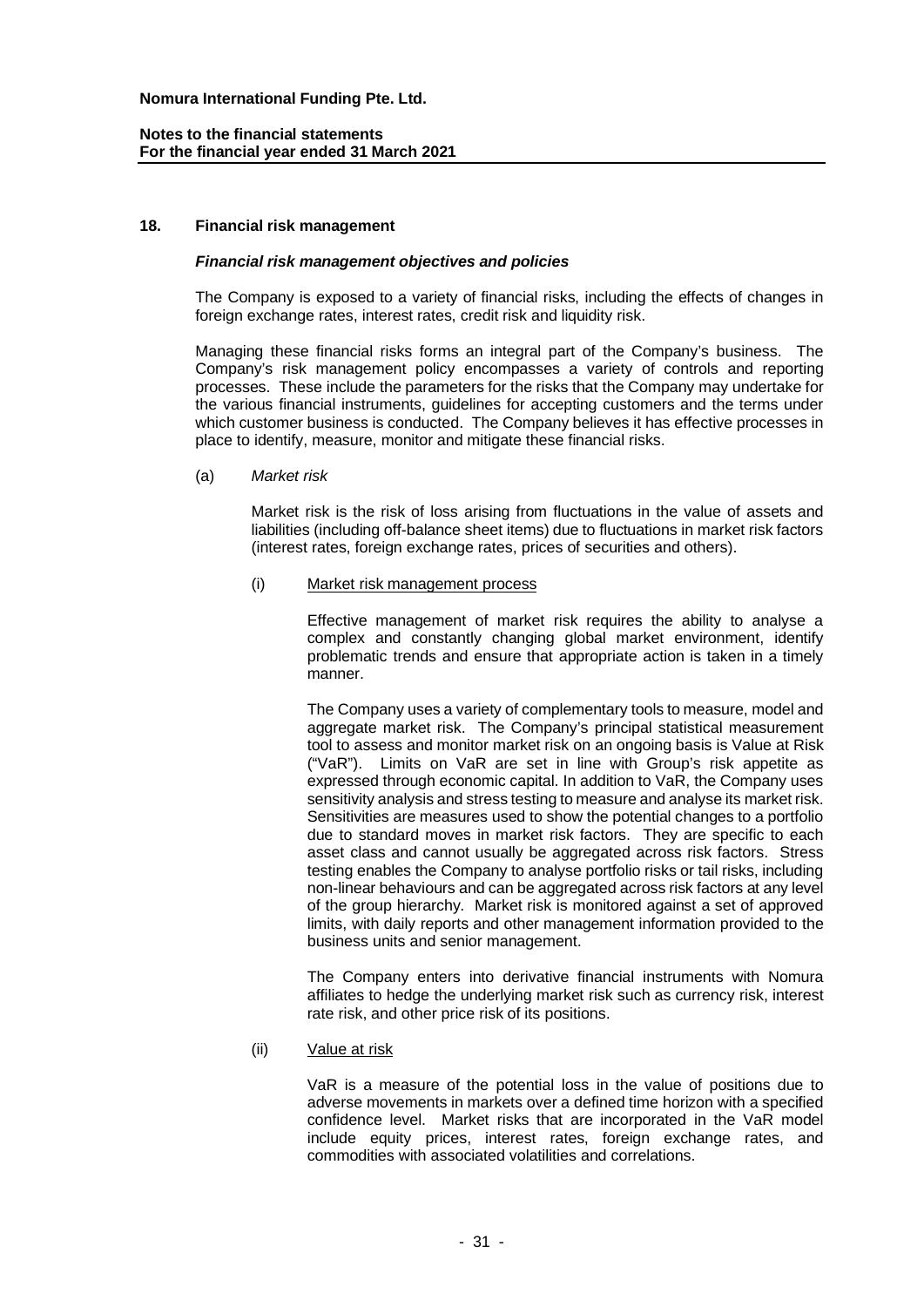# **18. Financial risk management (cont'd)**

### *Financial risk management objectives and policies (cont'd)*

(a) *Market risk (cont'd)*

### (iii) VaR methodology assumptions

The Company uses a single VaR model which has been implemented globally in order to determine the total VaR for the Company. The Company's VaR methodology uses historical simulation to estimate potential profit or loss. Historical market moves are repeatedly applied to current exposure, forming a distribution of simulated portfolio returns. From this distribution the required potential losses can be estimated at required confidence levels or probabilities. VaR is calculated at a 95% (2020: 99%) confidence level and using a 1-day time horizon. The change in VaR limit measure from 99% to 95% confidence interval was a group level change to align closer to trading daily PL expectations while larger standard deviation moves are covered by other risk matrices.

The VaR model uses a default historical time window of two years (520 business days). For risk management and VaR backtesting, the Company uses a weighted VaR. For the calculation of VaR, the probability weight assigned to each measure of estimated profit or loss in the historical simulation scenarios depends on when it occurred. The older the observation, the lower the weight.

In addition, the Company calculates other measures used to complement VaR under regulation known as "Basel 2.5". One example is Stressed-VaR ("SVaR") which is calibrated using a one-year window during a period of financial stress. The SVaR calculation uses one year of market data from that period of financial stress. The one-year window is calibrated to be the one with the largest SVaR, given the Company's current portfolio. The historical data used for SVaR is not exponentially weighted. All VaR and SVaR numbers are calculated within the same system using equivalent model assumptions.

The Company's VaR model uses time series for each individual underlying, whenever available. Whenever a time series cannot be found for a specific underlying, the VaR model will follow a 'proxy logic' to map the exposure to an appropriate time series (for example, this would be the case for an option on a recently issued stock). The level of proxying taking place in the VaR model is carefully monitored through internal risk management processes and there is a continual effort to source new time series to use in the VaR calculation.

### (iv) VaR backtesting

The performance of the Company's VaR model is constantly monitored to ensure that it remains fit for purpose. The main approach for validating VaR is to compare 1-day trading losses with the corresponding VaR estimate. The VaR model is backtested at the Group level and backtesting results are reviewed on a monthly basis by Group Risk Management.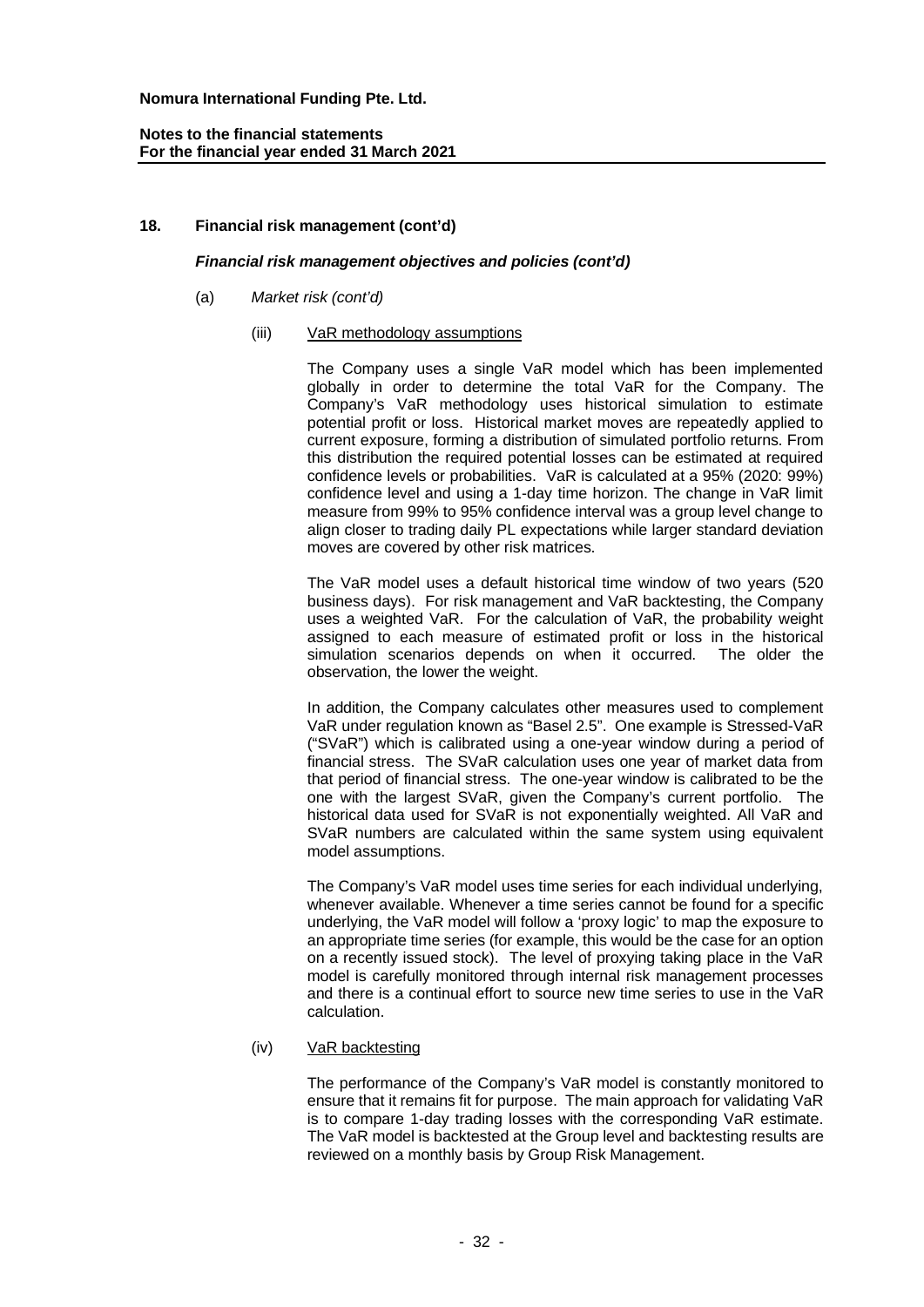# **18. Financial risk management (cont'd)**

# *Financial risk management objectives and policies (cont'd)*

- (a) *Market risk (cont'd)*
	- (v) Limitations and advantages of VaR

The main advantage of VaR as a risk measure is that it is able to aggregate risk from different asset classes (in contrast with other risk measures sensitivities that cannot be easily aggregated directly). The risk from different divisions of the Company can therefore easily be compared and aggregated using VaR.

As a risk measure, however, VaR has certain limitations. One of the main disadvantages with VaR is that it is a backward-looking risk measure. Using historical market moves to estimate future profits or losses assumes that only events that have actually happened in the past are relevant to analyse the risk of a portfolio.

In addition, VaR only gives an estimate of the loss at a stated 95th percentile (i.e. in 5 out of 100 days the loss will be greater than 1-day VaR), but not what the magnitude of loss could be whenever the loss does exceed VaR. VaR as a risk measure is most appropriate for liquid markets and may understate the financial impact of severe events for which there is no historical precedent on where market liquidity may not be reliable. In particular, historical correlations can break down in extreme markets leading to unexpected relative market moves. This may make positions that off-set each other in VaR modelling move in the same direction thus increasing losses.

Given the limitations of the VaR model, the Group uses VaR only as one component of a diverse market risk management process. Other metrics to supplement VaR include stress VAR, economic capital, stress testing and sensitivity analysis.

### (vi) VaR metrics

The one-day VaR at 95% confidence level as of 31 March 2021 (99% as of 31 March 2020) indicated is as follows:

|     | 2021<br><b>USD'000</b> | 2020<br><b>USD'000</b> |
|-----|------------------------|------------------------|
| VaR | 428                    | 2,480                  |

One-day VaR as of 31st March 2020 was reported at 99% confidence level and the estimated VaR at 95% confidence level was USD1,366,000.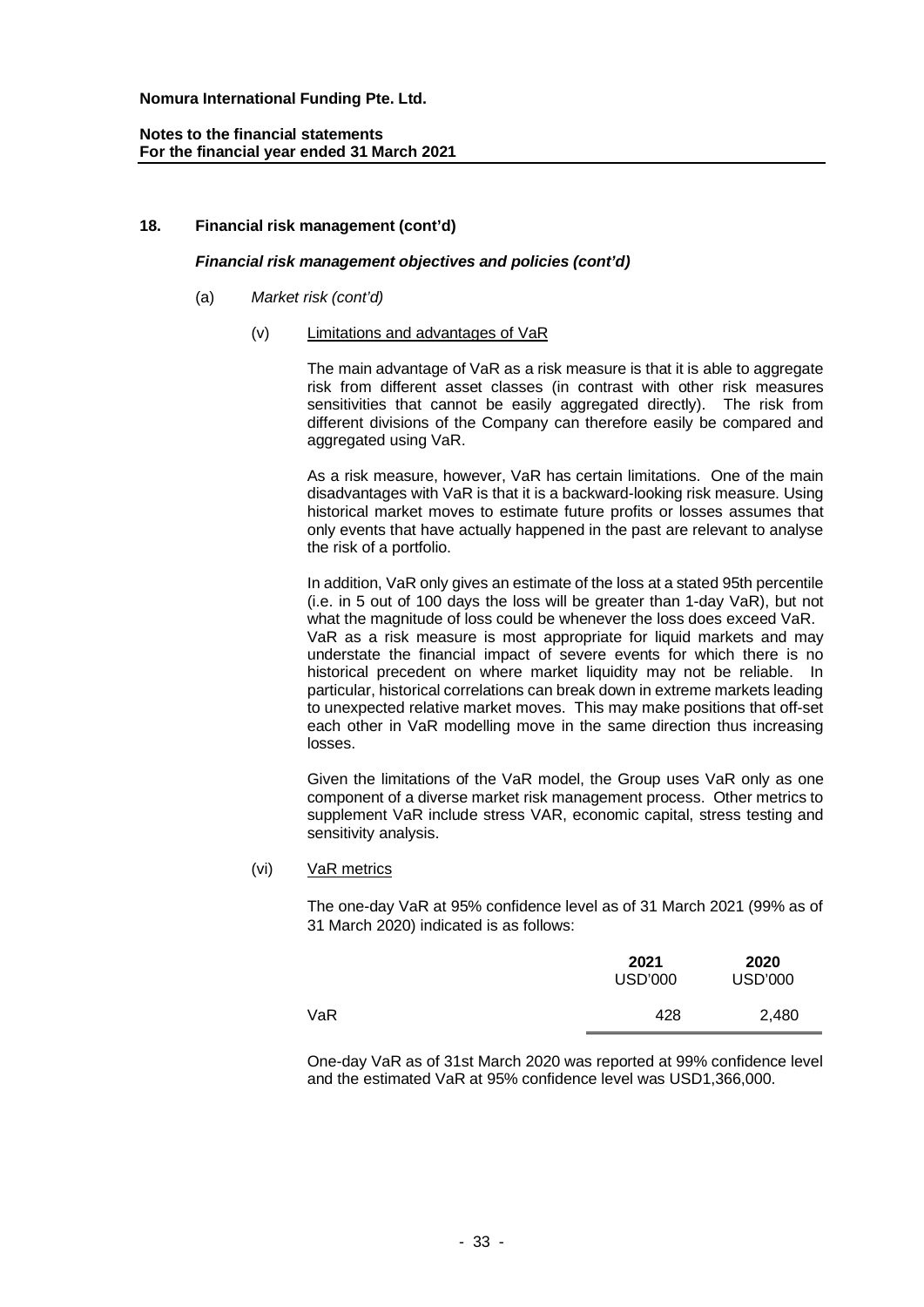# **18. Financial risk management (cont'd)**

### *Financial risk management objectives and policies (cont'd)*

- (a) *Market risk (cont'd)*
	- (vii) Stress testing

The Company conducts market risk stress testing since VaR and sensitivity analysis have limited ability to capture all portfolio risks or tail risks, including non-linear behaviours. Stress testing for market risk is conducted daily and weekly, using various scenarios based upon features of trading strategies. The Company conducts stress testing for each desk and at the Company level. The stress testing scenarios are calibrated each year and additional scenarios may be added on changing market events, including impact on the financial markets due to Covid-19 pandemic.

### (b) *Liquidity risk*

Liquidity risk is the risk that the Company will encounter difficulty in raising funds to meet its working capital requirements and commitments for the loans, including that associated with financial instruments. This risk could arise from various scenarios and could be due both to Nomura specific and market wide events. The primary objective for liquidity risk management is to ensure continuous liquidity across market cycles and periods of market stress, and to ensure that all funding requirements and unsecured debt obligations that fall due within one year can be met without any reliance on additional unsecured funding or forced liquidation of assets.

Nomura Group's Maximum Cumulative Outflow ("MCO") model quantifies the amount of liquidity required to survive approved stress scenarios and controls liquidity usage via an unsecured funding limit framework. To ensure a readily available source of liquidity to meet the modelled liquidity requirements, including the Companies maturing liabilities, Nomura Group maintains a liquidity pool in the form of cash and highly liquid unencumbered securities that can readily be sold or pledged, of which the guarantor may utilise for any liquidity shortfall.

The Company places its cash with related companies of the Nomura Group through short term loans and is managed as a part of the overall Nomura Group liquidity as described above. The Company's liquidity position remained materially unaffected by the increased market volatility and liquidity stress driven by COVID-19.

The table below presents the breakdown of the assets and liabilities by remaining contractual maturities at the balance sheet date. The amounts disclosed in the table are the carrying values. The amounts reflected under "due within 1 year" represent current assets and liabilities in accordance with IAS 1.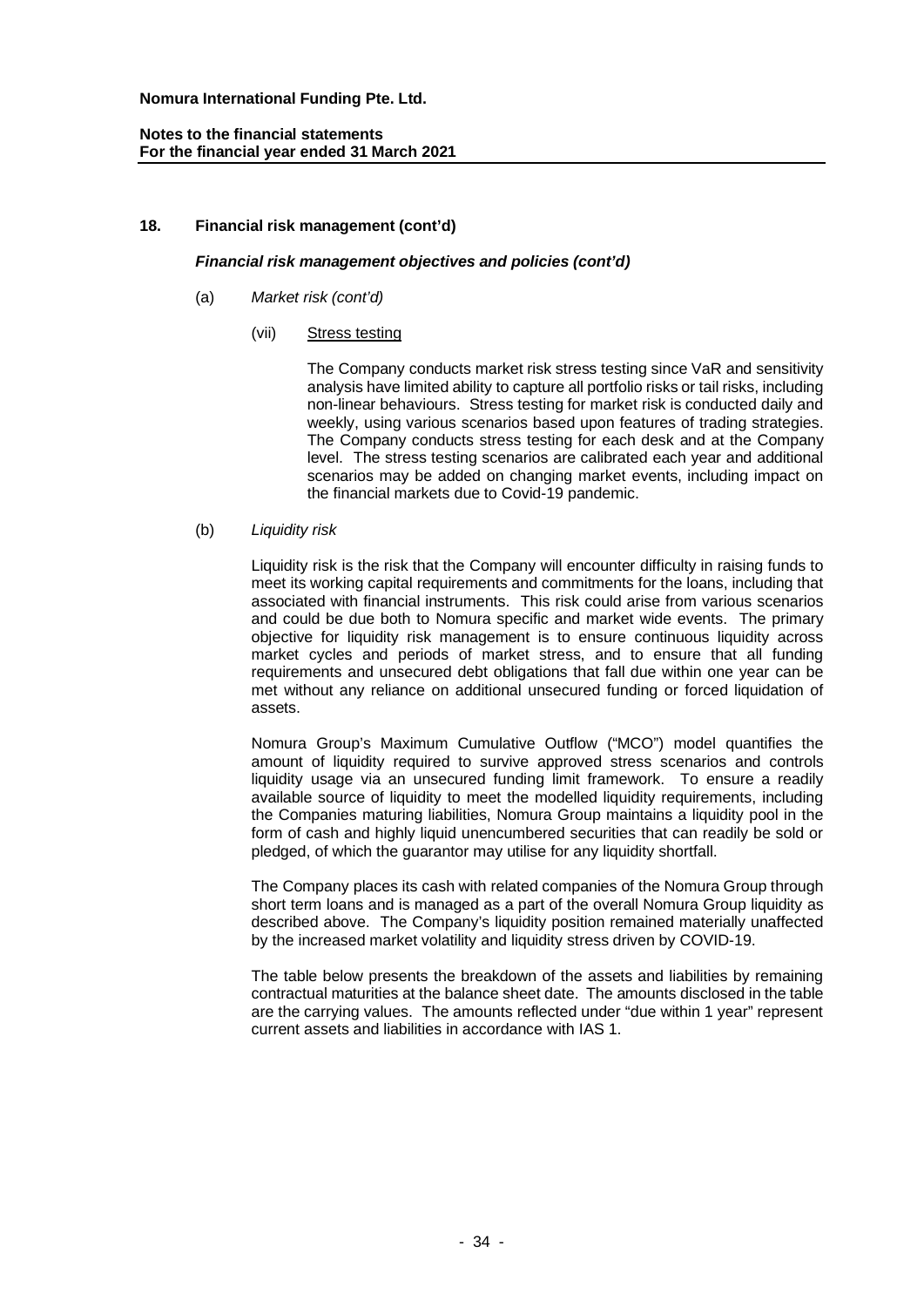# **18. Financial risk management (cont'd)**

# *Financial risk management objectives and policies (cont'd)*

(b) *Liquidity risk (cont'd)*

| 2021                                                                          | Due within 1<br>year<br><b>USD'000</b> | Due after 1<br>year<br><b>USD'000</b> | Total<br><b>USD'000</b> |
|-------------------------------------------------------------------------------|----------------------------------------|---------------------------------------|-------------------------|
| <b>Assets</b>                                                                 |                                        |                                       |                         |
| Cash and cash equivalents                                                     | 376,724                                |                                       | 376,724                 |
| Other assets<br>Derivative financial                                          | 593,469                                |                                       | 593,469                 |
| instruments<br>Financial assets designated at<br>fair value through profit or | 11,167                                 | 3,987,068                             | 3,998,235               |
| loss                                                                          |                                        | 28,159                                | 28,159                  |
| Loans                                                                         | 10,714,276                             |                                       | 10,714,276              |
| Right-of-use assets                                                           |                                        | 14                                    | 14                      |
| Deferred tax asset                                                            |                                        | 46,676                                | 46,676                  |
| Total assets                                                                  | 11,695,636                             | 4,061,917                             | 15,757,553              |
|                                                                               |                                        |                                       |                         |

| 2021                                                                                                                            | Due within 1<br>year<br>USD'000 | Due after 1<br>year<br>USD'000 | Total<br>USD'000    |
|---------------------------------------------------------------------------------------------------------------------------------|---------------------------------|--------------------------------|---------------------|
| Liabilities                                                                                                                     |                                 |                                |                     |
| Derivative financial<br>instruments<br>Other liabilities<br>Financial liabilities designated<br>at fair value through profit or | 12,923<br>50,212                | 4,423,286<br>5                 | 4,436,209<br>50.217 |
| loss                                                                                                                            | 2,249,697                       | 8,787,164                      | 11,036,861          |
| <b>Total liabilities</b>                                                                                                        | 2,312,832                       | 13,210,455                     | 15,523,287          |
| Net assets/(liabilities)                                                                                                        | 9,382,804                       | (9,148,538)                    | 234,266             |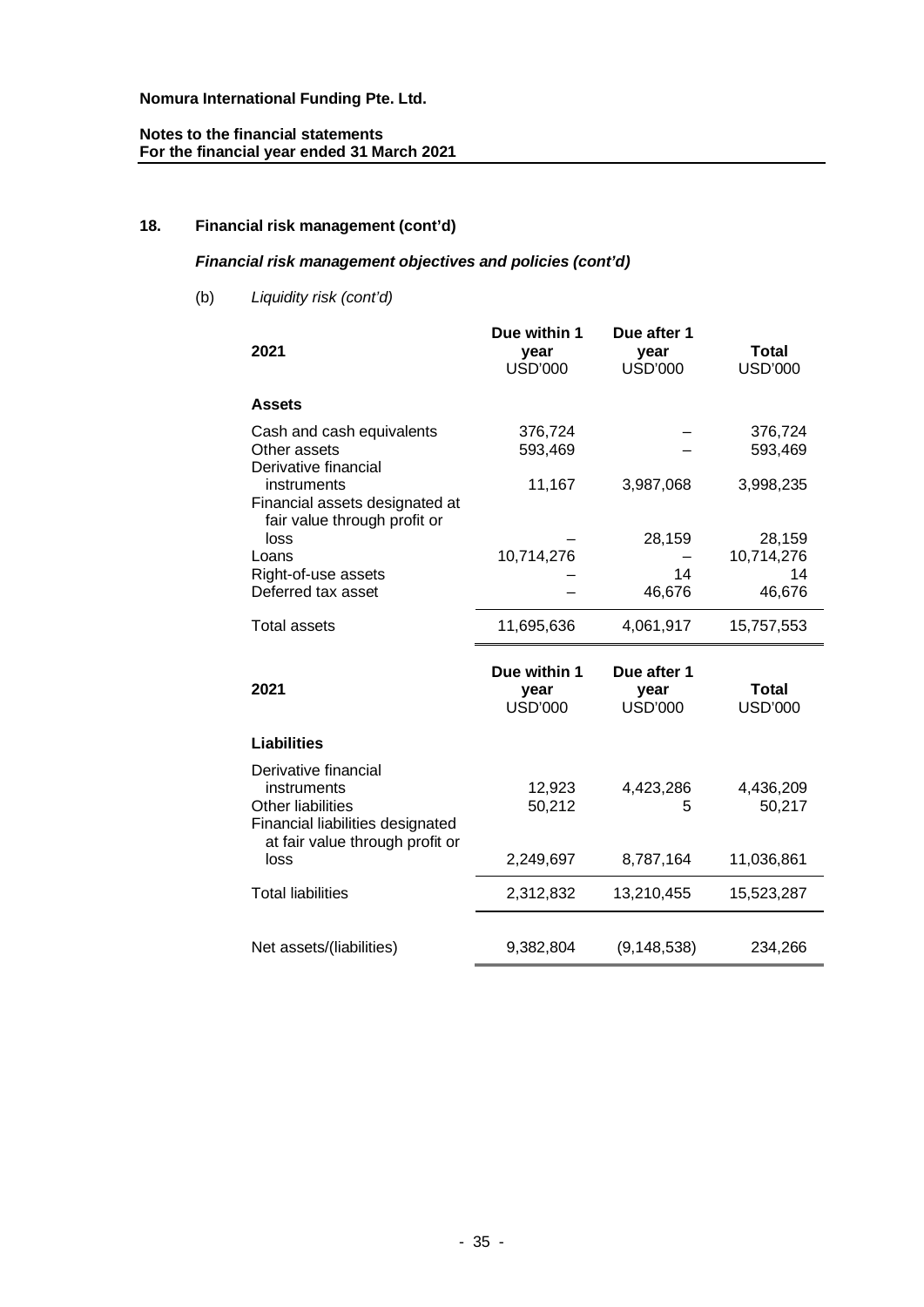# **18. Financial risk management (cont'd)**

# *Financial risk management objectives and policies (cont'd)*

(b) *Liquidity risk (cont'd)*

| 2020                                                                                                  | Due within 1<br>year<br>USD'000 | Due after 1<br>year<br><b>USD'000</b> | Total<br><b>USD'000</b> |
|-------------------------------------------------------------------------------------------------------|---------------------------------|---------------------------------------|-------------------------|
| <b>Assets</b>                                                                                         |                                 |                                       |                         |
| Cash and cash equivalents                                                                             | 627,983                         |                                       | 627,983                 |
| Other assets                                                                                          | 329,037                         |                                       | 329,037                 |
| Derivative financial<br>instruments<br>Financial assets designated at<br>fair value through profit or | 154,722                         | 6,299,997                             | 6,454,719               |
| loss                                                                                                  | 1,244                           | 17,437                                | 18,681                  |
| Loans                                                                                                 | 9,858,583                       |                                       | 9,858,583               |
| Right-of-use assets                                                                                   |                                 | 17                                    | 17                      |
| Deferred tax asset                                                                                    |                                 | 6,839                                 | 6,839                   |
| Total assets                                                                                          | 10,971,569                      | 6,324,290                             | 17,295,859              |
|                                                                                                       | Due within 1                    | 1 After منD                           |                         |

| 2020                                                                                                                            | Due within 1<br>year<br>USD'000 | Due after 1<br>vear<br><b>USD'000</b> | Total<br><b>USD'000</b> |
|---------------------------------------------------------------------------------------------------------------------------------|---------------------------------|---------------------------------------|-------------------------|
| Liabilities                                                                                                                     |                                 |                                       |                         |
| Derivative financial<br>instruments<br>Other liabilities<br>Financial liabilities designated<br>at fair value through profit or | 269,538<br>19,537               | 6,371,991                             | 6,641,529<br>19,537     |
| loss                                                                                                                            | 810,345                         | 9,305,290                             | 10,115,635              |
| Provision for taxation                                                                                                          | 22                              |                                       | 22                      |
| Deferred tax liability                                                                                                          |                                 | 59,538                                | 59,538                  |
| <b>Total liabilities</b>                                                                                                        | 1,099,442                       | 15,736,819                            | 16,836,261              |
|                                                                                                                                 |                                 |                                       |                         |
| Net assets/(liabilities)                                                                                                        | 9,872,127                       | (9,412,529)                           | 459,598                 |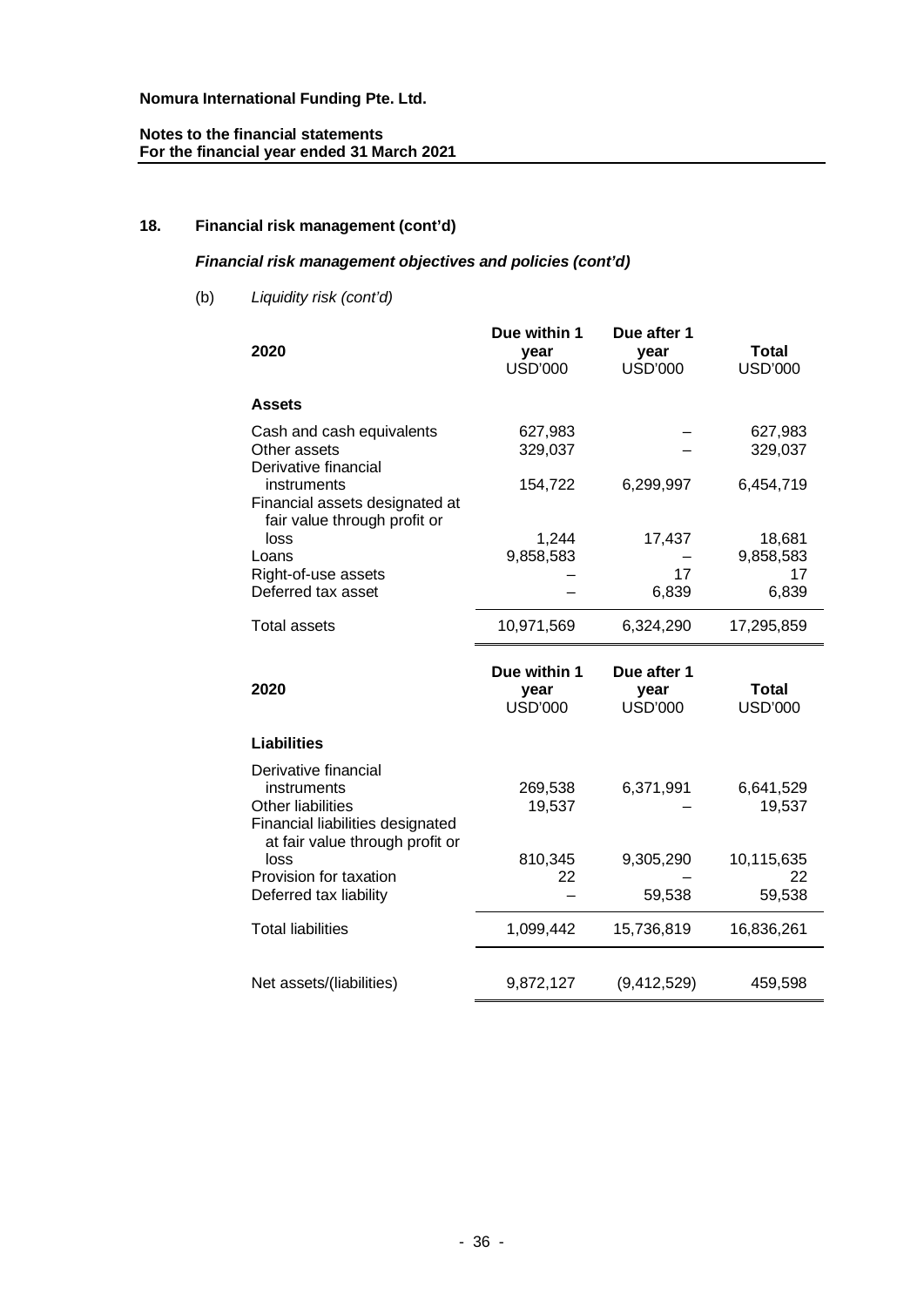# **18. Financial risk management (cont'd)**

# *Financial risk management objectives and policies (cont'd)*

(b) *Liquidity risk (cont'd)*

The table below presents the cash flows payable under financial liabilities by remaining contractual maturities at the balance sheet date. The amounts disclosed in the table are the contractual undiscounted cash flows.

Derivative financial instruments are included in the "within 3 months" column at their fair value as liquidity risk on these items is not managed on the basis of contractual maturity and will frequently be settled before contractual maturity. Financial liabilities designated at fair value are disclosed based on the contractual maturity remaining.

| 2021                                                                                                                                          | Within 3<br>months<br><b>USD'000</b> | 3 to 12<br>months<br><b>USD'000</b> | Over<br>1 year<br>USD'000 | Over 5<br>vears<br><b>USD'000</b> | Total<br>USD'000    |
|-----------------------------------------------------------------------------------------------------------------------------------------------|--------------------------------------|-------------------------------------|---------------------------|-----------------------------------|---------------------|
| <b>Liabilities</b>                                                                                                                            |                                      |                                     |                           |                                   |                     |
| Derivative financial<br>instruments<br><b>Other liabilities</b><br><b>Financial liabilities</b><br>designated at fair<br>value through profit | 4,436,209<br>50,217                  |                                     |                           |                                   | 4,436,209<br>50,217 |
| or loss                                                                                                                                       | 708,456                              | 2,045,993                           | 3,552,803                 | 7,858,484                         | 14,165,736          |
| <b>Total liabilities</b>                                                                                                                      | 5,194,882                            | 2,045,993                           | 3,552,803                 | 7,858,484                         | 18,652,162          |
|                                                                                                                                               |                                      |                                     |                           |                                   |                     |
| 2020                                                                                                                                          |                                      |                                     |                           |                                   |                     |
| Liabilities                                                                                                                                   |                                      |                                     |                           |                                   |                     |
| Derivative financial<br>instruments<br>Other liabilities<br><b>Financial liabilities</b><br>designated at fair<br>value through profit        | 6,641,529<br>19,537                  |                                     |                           |                                   | 6,641,529<br>19,537 |
| or loss                                                                                                                                       | 255,859                              | 805,071                             | 2,734,110                 | 8,290,604                         | 12,085,644          |
| <b>Total liabilities</b>                                                                                                                      | 6,916,925                            | 805,071                             | 2,734,110                 | 8,290,604                         | 18,746,710          |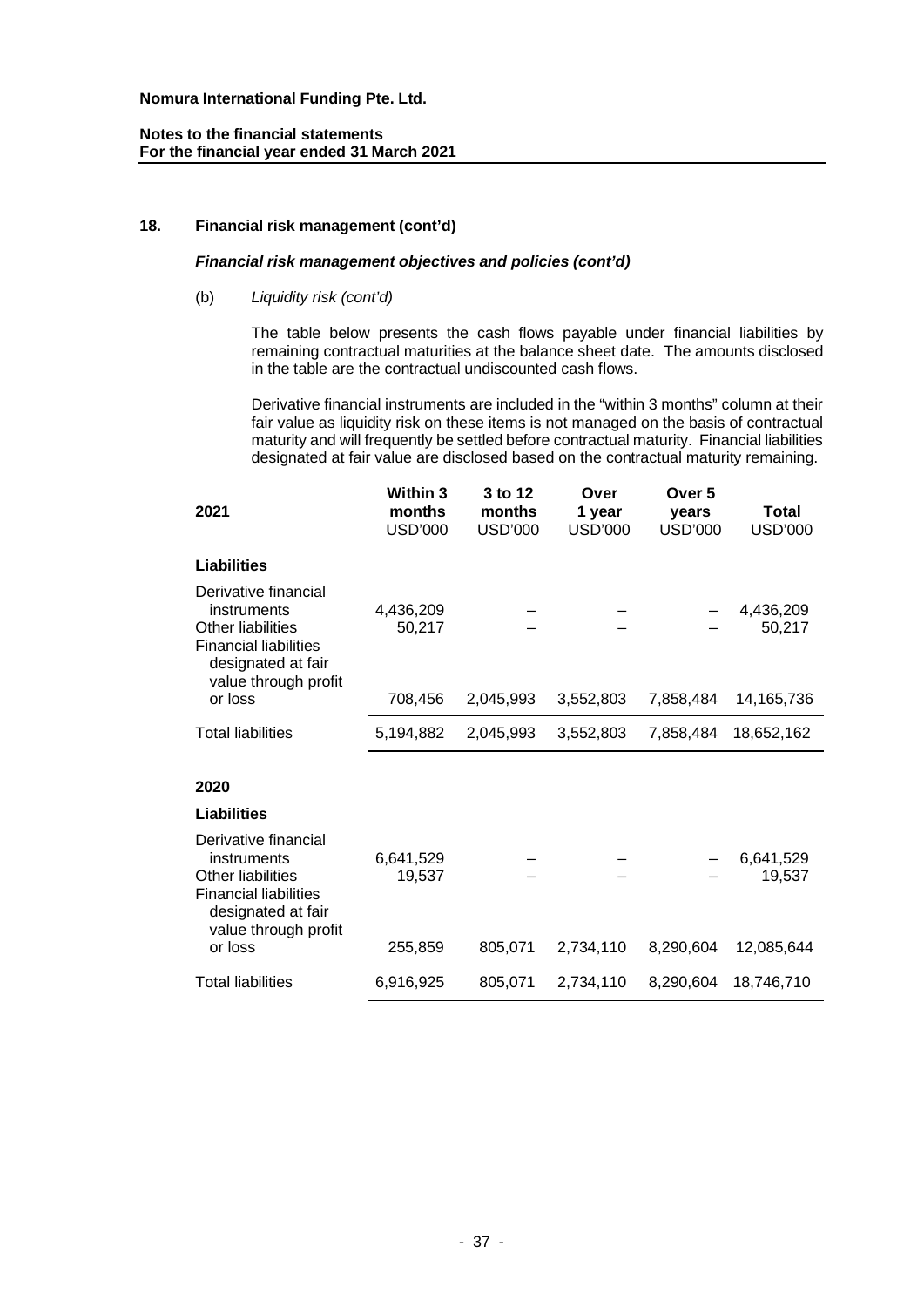# **18. Financial risk management (cont'd)**

# *Financial risk management objectives and policies (cont'd)*

(c) *Credit risk*

Credit risk is the risk of loss that may arise on outstanding financial instruments should a counterparty default on its obligations.

At the end of the reporting period, the Company's maximum exposure to credit risk was represented by the carrying amount of the financial assets that were recognised in the balance sheet.

The Company transacts primarily with other Nomura affiliates and its exposure to credit risks is that of the holding company, Nomura Holdings Inc's credit risk. Credit risk is managed by the ultimate holding company as part of the operations of the Group.

# Concentration of credit risk

Due to the Company's approach to mitigating risk, it is not exposed to any significant concentration risk other than that from other Nomura Group companies. Approximately 75% of the loans is with Nomura Europe Finance N.V. which is part of the Nomura Group.

### (d) *Derivative financial instruments*

Credit risk arising from derivative financial instruments is, at any time, limited to those with positive fair value, as recorded in the balance sheet. Derivative financial instruments are entered with related subsidiary companies for hedging purposes. The Company does not apply hedge accounting.

The tables below analyse the contractual or underlying principal amounts of derivative financial instruments held or issued for trading purposes.

They also set out the corresponding gross positive and negative balance sheet fair value of the trading derivative financial instruments.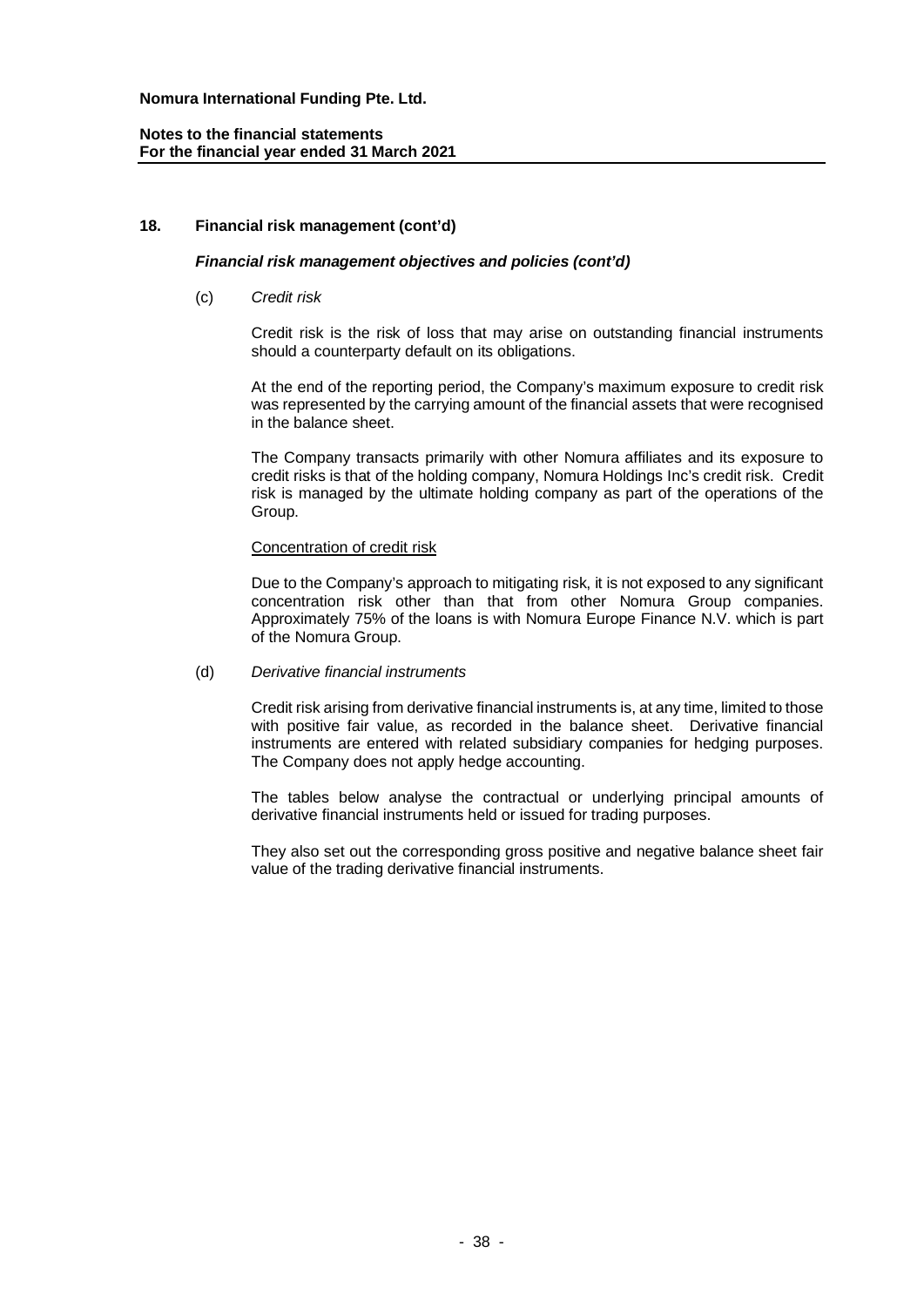# **Notes to the financial statements For the financial year ended 31 March 2021**

# **18. Financial risk management (cont'd)**

# *Financial risk management objectives and policies (cont'd)*

(d) *Derivative financial instruments (cont'd)*

| 2021                                               | <b>Contract or</b><br>underlying<br>principal<br>amount<br><b>USD'000</b> | <b>Derivative</b><br>financial<br>assets<br><b>USD'000</b> | <b>Derivative</b><br>financial<br>liabilities<br><b>USD'000</b> |  |
|----------------------------------------------------|---------------------------------------------------------------------------|------------------------------------------------------------|-----------------------------------------------------------------|--|
| Foreign exchange<br>derivatives                    |                                                                           |                                                            |                                                                 |  |
| Foreign exchange options<br>Foreign exchange swaps | 196,347<br>2,139,240                                                      | 628<br>1,582                                               | (5, 249)<br>(35, 854)                                           |  |
| <b>Equities derivatives</b>                        |                                                                           |                                                            |                                                                 |  |
| Equity options                                     | 2,940,887                                                                 | 96,595                                                     | (201, 856)                                                      |  |
| <b>Credit derivatives</b>                          |                                                                           |                                                            |                                                                 |  |
| Credit default swaps                               | 2,846,508                                                                 | 142,745                                                    | (49,026)                                                        |  |
| <b>Interest rate derivatives</b>                   |                                                                           |                                                            |                                                                 |  |
| Interest rate options<br>Interest rate swaps       | 4,952,039<br>167, 127, 937                                                | 161,425<br>3,595,260                                       | (87, 943)<br>(4,056,281)                                        |  |
| Total                                              | 180,202,958                                                               | 3,998,235                                                  | (4,436,209)                                                     |  |
| 2020                                               |                                                                           |                                                            |                                                                 |  |
| Foreign exchange<br>derivatives                    |                                                                           |                                                            |                                                                 |  |
| Foreign exchange options<br>Foreign exchange swaps | 282,248<br>1,450,704                                                      | 263<br>10,169                                              | (28, 277)<br>(17, 869)                                          |  |
| <b>Equities derivatives</b>                        |                                                                           |                                                            |                                                                 |  |
| Equity options                                     | 2,022,995                                                                 | 29,434                                                     | (327, 882)                                                      |  |
| <b>Credit derivatives</b>                          |                                                                           |                                                            |                                                                 |  |
| Credit default swaps                               | 2,277,532                                                                 | 47,161                                                     | (192, 423)                                                      |  |
| Interest rate derivatives                          |                                                                           |                                                            |                                                                 |  |
| Interest rate options<br>Interest rate swaps       | 5,234,902<br>106,785,718                                                  | 65,814<br>6,301,878                                        | (535,070)<br>(5,540,008)                                        |  |
| Total                                              | 118,054,099                                                               | 6,454,719                                                  | (6,641,529)                                                     |  |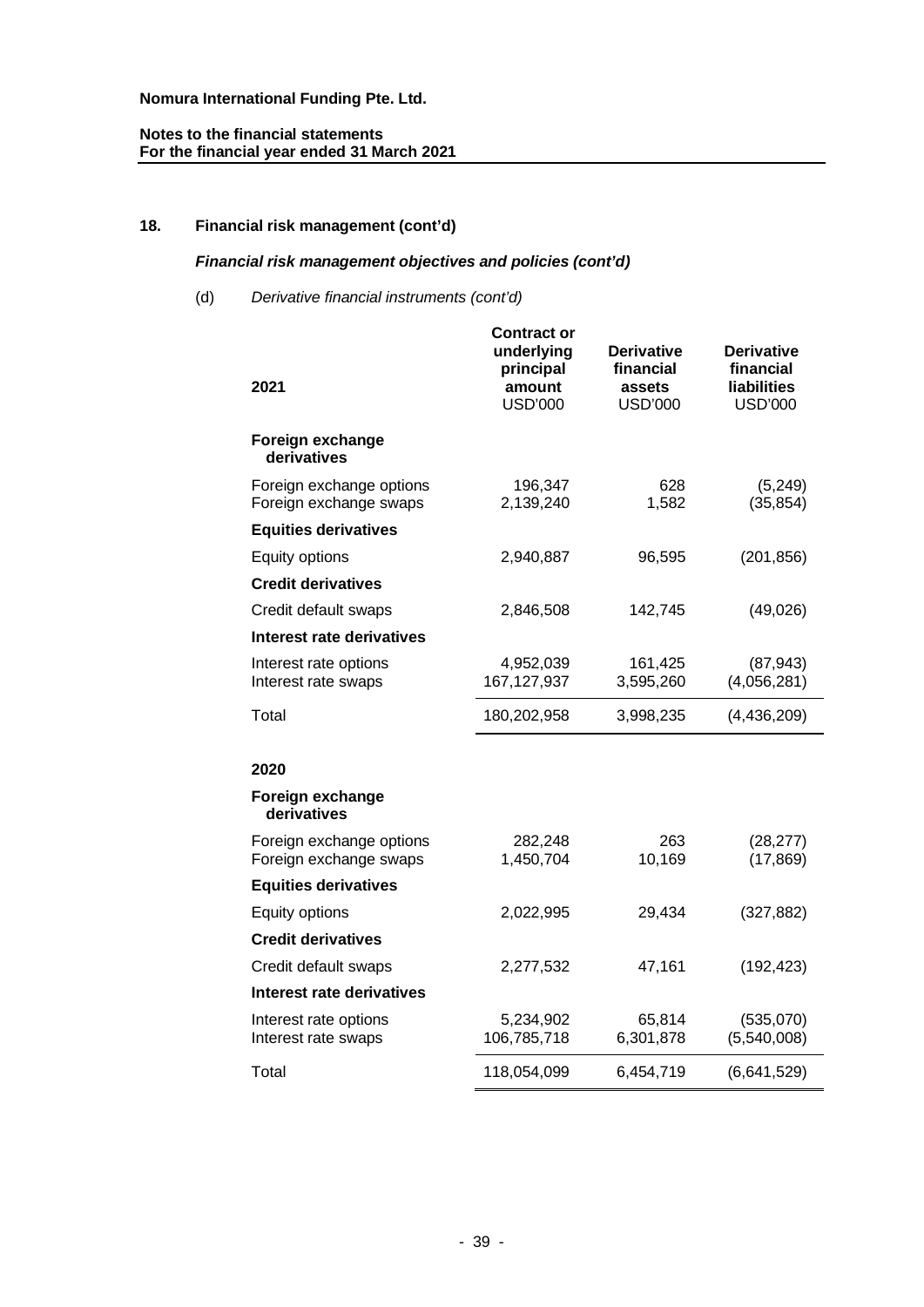# **18. Financial risk management (cont'd)**

# *Financial risk management objectives and policies (cont'd)*

# (e) *Offsetting derivative financial assets and liabilities*

The following table shows the impact of netting arrangements on all derivative financial instruments that are subject to enforceable master netting arrangements or similar agreements, but do not qualify for balance sheet netting under IAS 32.

|                                                           | <b>Related amounts not offset</b>                     |                                                   |                                                  |                                         |  |
|-----------------------------------------------------------|-------------------------------------------------------|---------------------------------------------------|--------------------------------------------------|-----------------------------------------|--|
| 2021                                                      | <b>Gross</b><br>carrying<br>amounts<br><b>USD'000</b> | <b>Financial</b><br>instruments<br><b>USD'000</b> | <b>Financial</b><br>collateral<br><b>USD'000</b> | <b>Net</b><br>amounts<br><b>USD'000</b> |  |
| Derivative<br>financial assets<br>Derivative<br>financial | 3,998,235                                             | (3,998,235)                                       |                                                  |                                         |  |
| liabilities                                               | (4,436,209)                                           | 3,998,235                                         | 399,896                                          | (38,078)                                |  |
|                                                           | (437, 974)                                            |                                                   | 399,896                                          | (38,078)                                |  |
| 2020                                                      |                                                       |                                                   |                                                  |                                         |  |
| Derivative<br>financial assets<br>Derivative<br>financial | 6,454,719                                             | (6,454,719)                                       |                                                  |                                         |  |
| liabilities                                               | (6,641,529)                                           | 6,454,719                                         | 211,982                                          | 25,172                                  |  |
|                                                           | (186, 810)                                            |                                                   | 211,982                                          | 25,172                                  |  |

\* The net balances of the gross carrying amount of the derivative financial assets and liabilities are used to hedge against the underlying exposure of the derivatives embedded in the long term structured notes disclosed in Note 15. The company does not apply hedge accounting.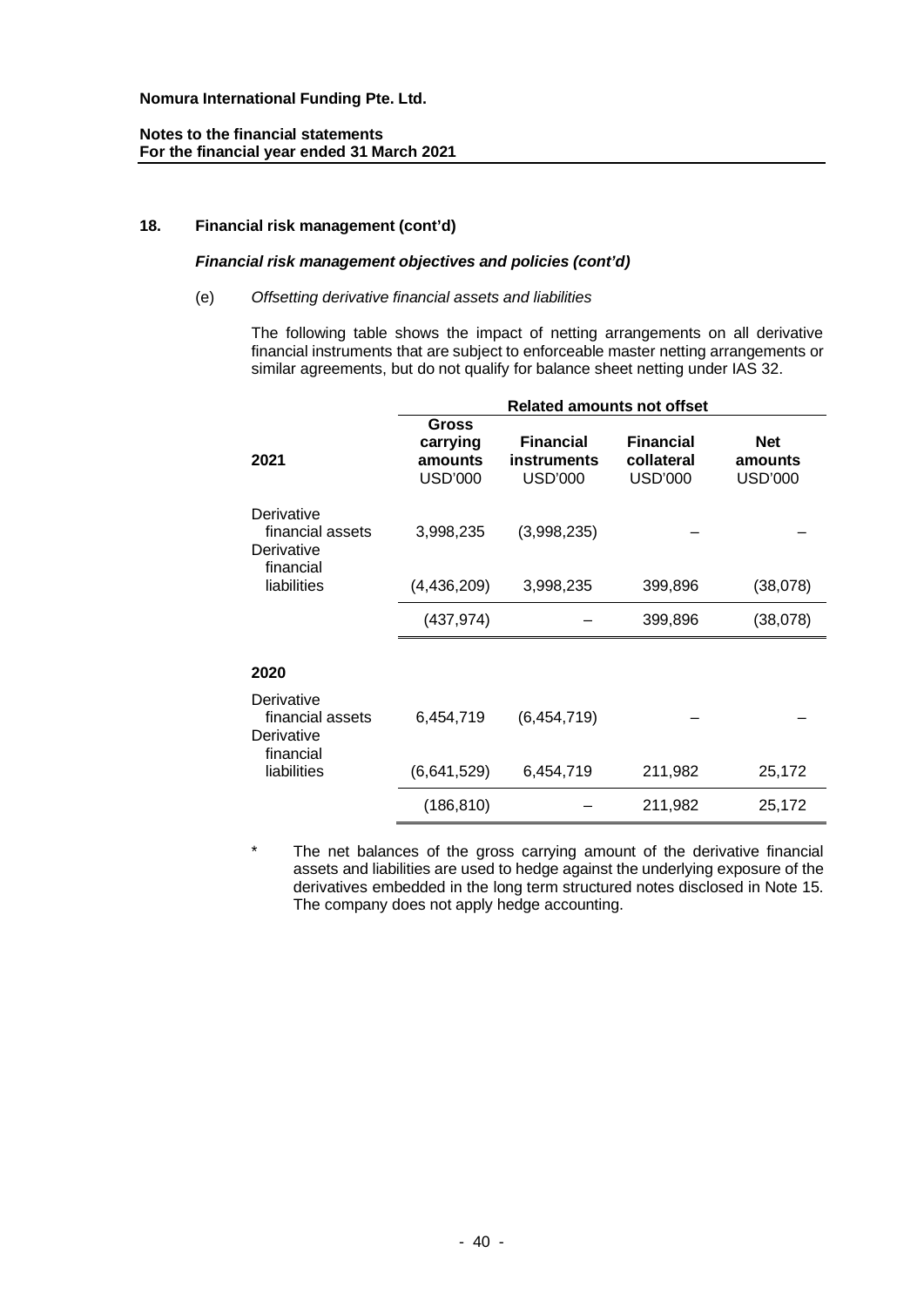# **Notes to the financial statements For the financial year ended 31 March 2021**

# **18. Financial risk management (cont'd)**

# *Financial risk management objectives and policies (cont'd)*

(f) *Classification of financial assets and liabilities*

|                                                                            | At fair value<br>through profit or loss | Amortised                      |                    |
|----------------------------------------------------------------------------|-----------------------------------------|--------------------------------|--------------------|
| 2021                                                                       | (Mandatory)<br><b>USD'000</b>           | (Designated)<br><b>USD'000</b> | cost<br>USD'000    |
| <b>Financial assets</b>                                                    |                                         |                                |                    |
| Cash and cash equivalents<br>Other assets<br>Derivative financial          |                                         |                                | 376,724<br>593,469 |
| instruments<br>Financial assets designated<br>at fair value through profit | 3,998,235                               |                                |                    |
| or loss                                                                    |                                         | 28,159                         |                    |
| Loans                                                                      |                                         |                                | 10.714.276         |
| <b>Total financial assets</b>                                              | 3,998,235                               | 28,159                         | 11,684,469         |

|                                                                                                 | At fair value<br>through profit or loss | Amortised               |                 |
|-------------------------------------------------------------------------------------------------|-----------------------------------------|-------------------------|-----------------|
|                                                                                                 | (Mandatory)<br>USD'000                  | (Designated)<br>USD'000 | cost<br>USD'000 |
| <b>Financial liabilities</b>                                                                    |                                         |                         |                 |
| Other liabilities                                                                               |                                         |                         | 50,217          |
| Derivative financial<br>instruments<br><b>Financial liabilities</b><br>designated at fair value | 4.436.209                               |                         | 4,436,209       |
| through profit or loss                                                                          |                                         | 11,036,861              |                 |
| <b>Total financial liabilities</b>                                                              | 4.436.209                               | 11.036.861              | 4.486.426       |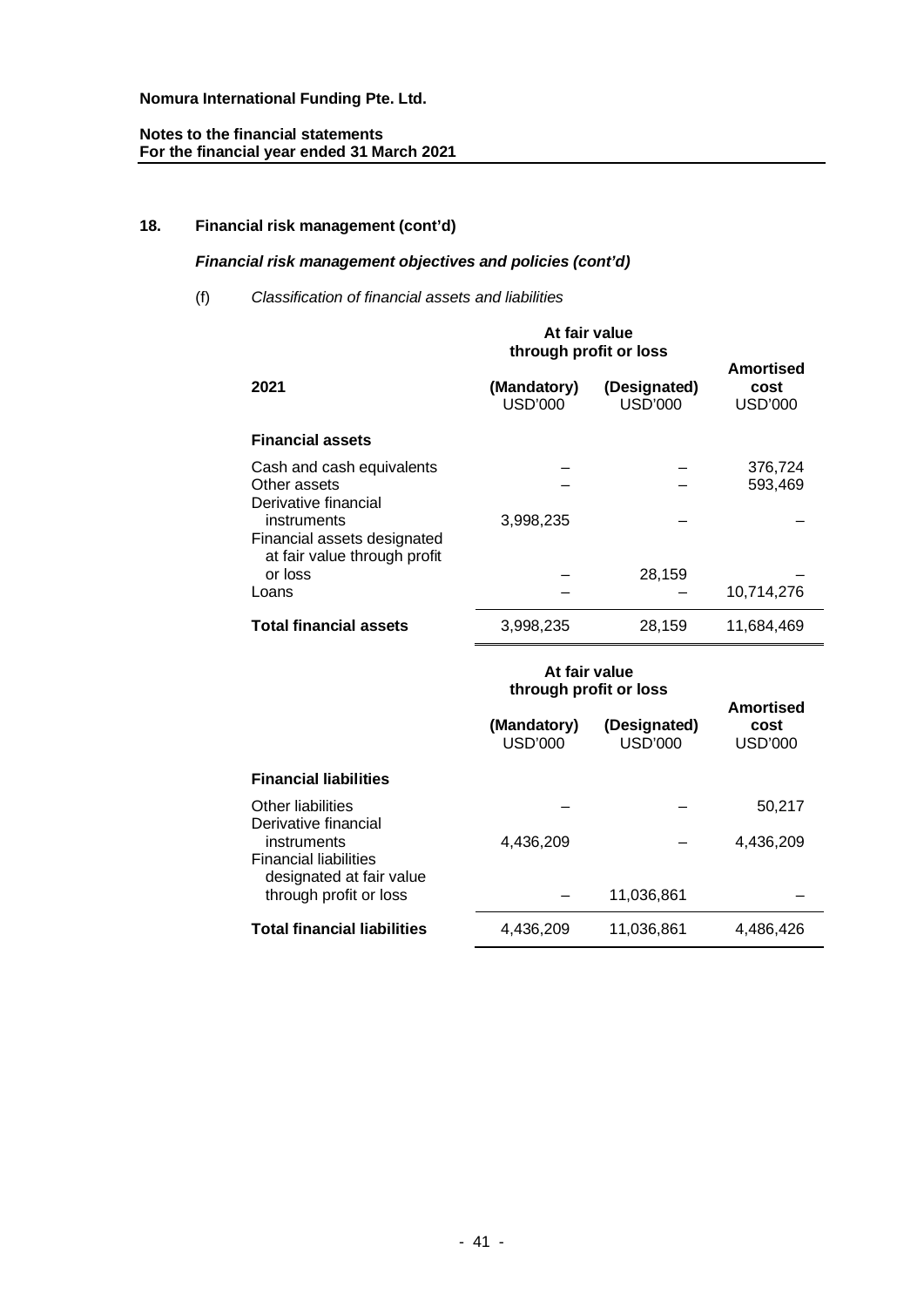# **18. Financial risk management (cont'd)**

# *Financial risk management objectives and policies (cont'd)*

(f) *Classification of financial assets and liabilities (cont'd)*

|                                                                            | At fair value<br>through profit or loss | Amortised                      |                    |
|----------------------------------------------------------------------------|-----------------------------------------|--------------------------------|--------------------|
| 2020                                                                       | (Mandatory)<br><b>USD'000</b>           | (Designated)<br><b>USD'000</b> | cost<br>USD'000    |
| <b>Financial assets</b>                                                    |                                         |                                |                    |
| Cash and cash equivalents<br>Other assets<br>Derivative financial          |                                         |                                | 627,983<br>329,037 |
| instruments<br>Financial assets designated<br>at fair value through profit | 6,454,719                               |                                |                    |
| or loss                                                                    |                                         | 18,681                         |                    |
| Loans                                                                      |                                         |                                | 9,858,583          |
| <b>Total financial assets</b>                                              | 6,454,719                               | 18,681                         | 10,815,603         |

|                                                                         |                        | At fair value<br>through profit or loss |                              |  |
|-------------------------------------------------------------------------|------------------------|-----------------------------------------|------------------------------|--|
|                                                                         | (Mandatory)<br>USD'000 | (Designated)<br><b>USD'000</b>          | Amortised<br>cost<br>USD'000 |  |
| <b>Financial liabilities</b>                                            |                        |                                         |                              |  |
| Other liabilities<br>Derivative financial                               |                        |                                         | 19,537                       |  |
| instruments<br><b>Financial liabilities</b><br>designated at fair value | 6,641,529              |                                         |                              |  |
| through profit or loss                                                  |                        | 10,115,635                              |                              |  |
| <b>Total financial liabilities</b>                                      | 6,641,529              | 10,115,635                              | 19,537                       |  |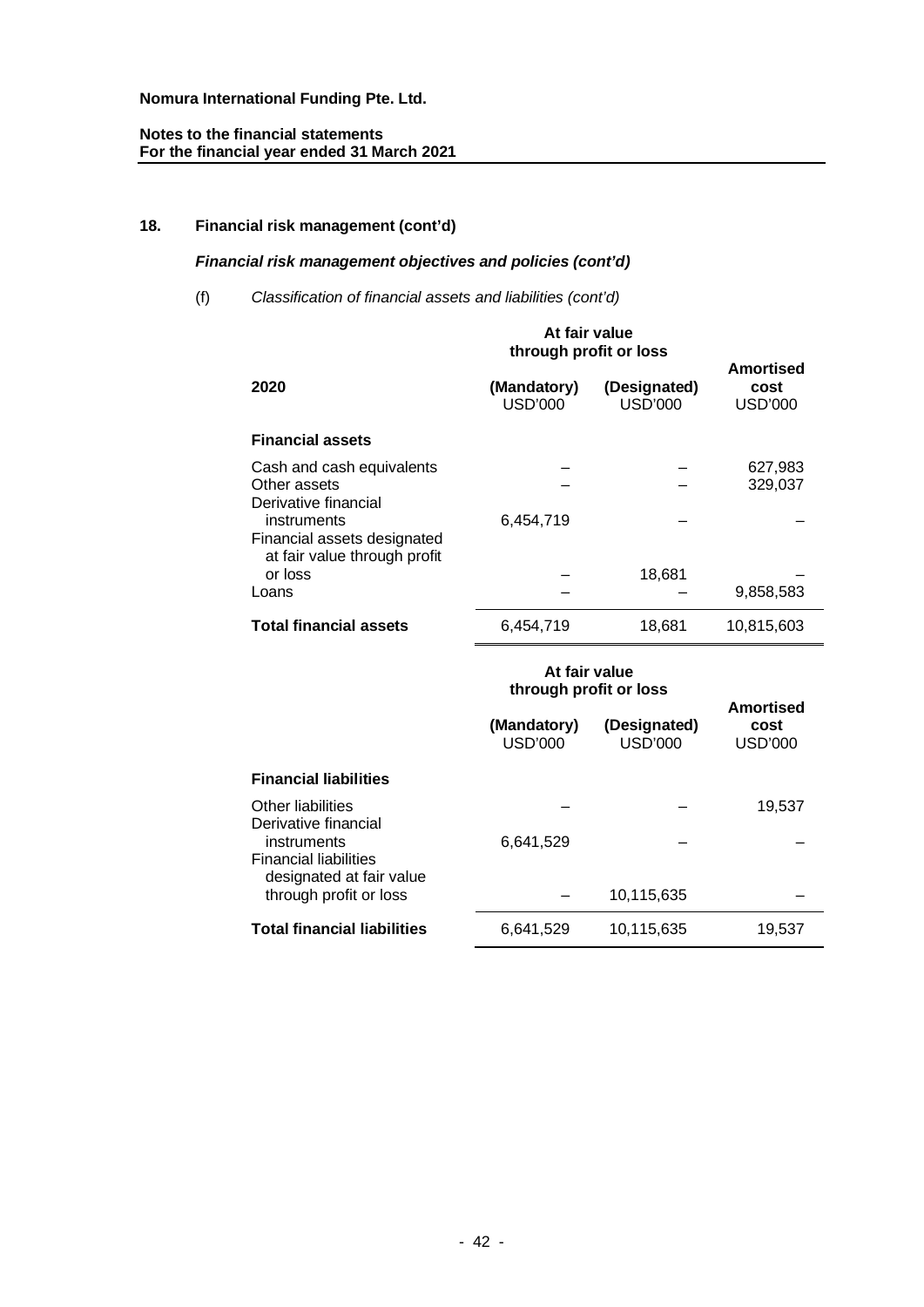### **19. Fair value of financial instruments**

# (a) *Fair value hierarchy*

The Company classifies fair value measurements using a fair value hierarchy that reflects the significance of the inputs used in making the measurements. The fair value hierarchy has the following levels:

- Level 1 Quoted prices unadjusted in active markets for identical assets or liabilities;
- Level 2 Inputs other than quoted prices included within Level 1 that are observable for the assets or liabilities, either directly (i.e. as prices) or indirectly (i.e. derived from prices); and
- Level 3 Inputs for the assets or liabilities that are not based on observable market data (i.e. unobservable inputs).

Fair value measurements that use inputs of different hierarchy levels are categorised in its entirety in the same level of the fair value hierarchy as the lowest level input that is significant to the entire measurement.

The following table shows an analysis of financial instruments carried at fair value by level of fair value hierarchy:

| 2021                                                                             | Level 1<br>USD'000 | Level 2<br><b>USD'000</b> | Level 3<br><b>USD'000</b> | Total<br><b>USD'000</b> |
|----------------------------------------------------------------------------------|--------------------|---------------------------|---------------------------|-------------------------|
| <b>Recurring fair</b><br>value<br>measurements                                   |                    |                           |                           |                         |
| <b>Financial assets:</b>                                                         |                    |                           |                           |                         |
| <b>Financial assets</b><br>designated at fair<br>value through<br>profit or loss |                    | 28,159                    |                           | 28,159                  |
| <b>Derivatives</b><br>financial assets:                                          |                    |                           |                           |                         |
| Foreign exchange<br>options<br>Foreign exchange                                  |                    | 154                       | 474                       | 628                     |
| swaps                                                                            |                    | 1,571                     | 11                        | 1,582                   |
| Equity options                                                                   |                    | 83,480                    | 13,115                    | 96,595                  |
| Credit default swaps                                                             |                    | 89,925                    | 52,820                    | 142,745                 |
| Interest rate options                                                            |                    | 158,385                   | 3,040                     | 161,425                 |
| Interest rate swaps                                                              |                    | 3,594,591                 | 669                       | 3,595,260               |
| As at 31 March 2021                                                              |                    | 3,956,265                 | 70,129                    | 4,026,394               |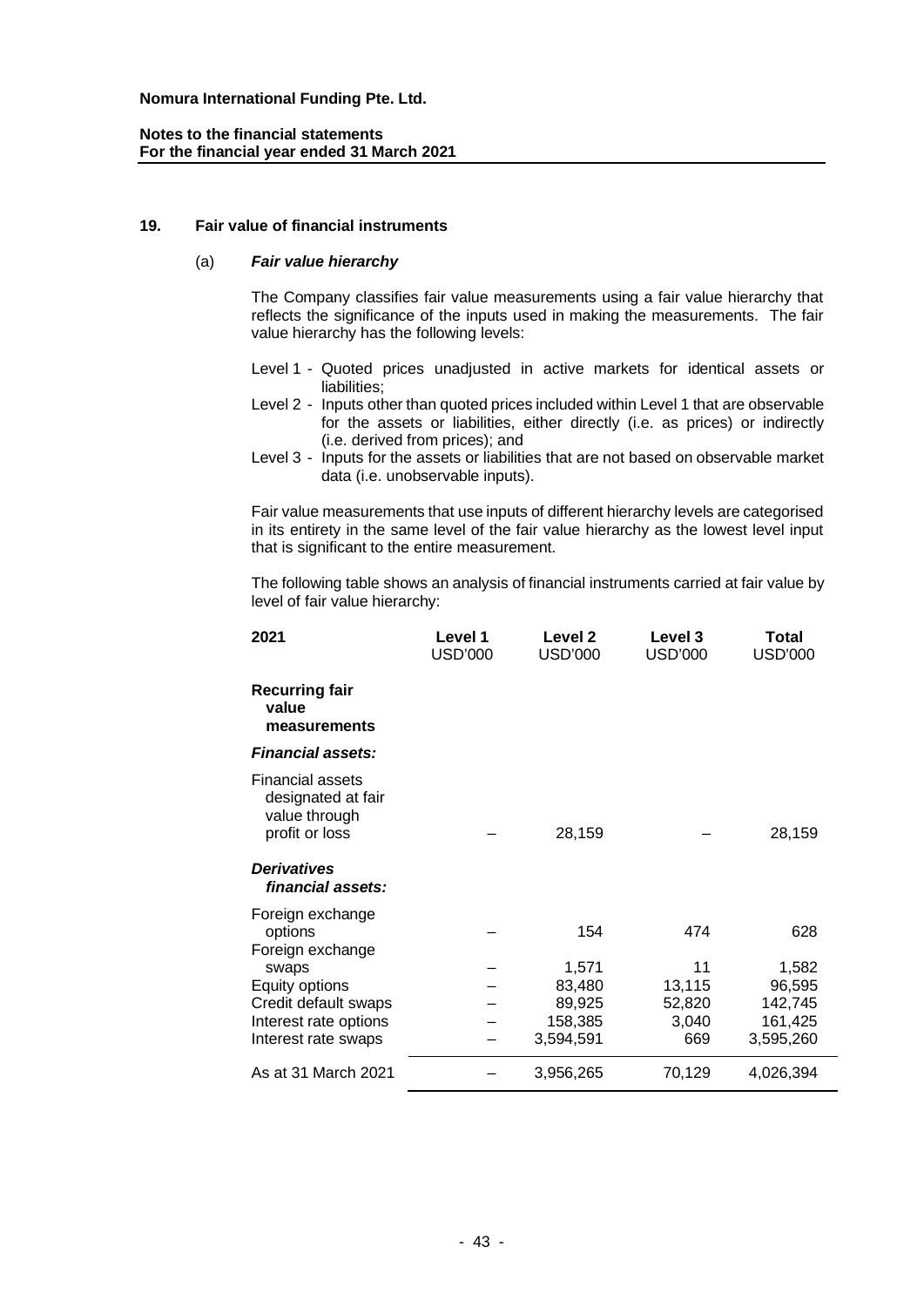# **19. Fair value of financial instruments (cont'd)**

| (a) | Fair value hierarchy (cont'd)                                                                      |                    |                                  |                           |                                      |
|-----|----------------------------------------------------------------------------------------------------|--------------------|----------------------------------|---------------------------|--------------------------------------|
|     | 2021                                                                                               | Level 1<br>USD'000 | Level 2<br>USD'000               | Level 3<br><b>USD'000</b> | Total<br>USD'000                     |
|     | <b>Financial liabilities:</b>                                                                      |                    |                                  |                           |                                      |
|     | <b>Financial liabilities</b><br>designated at fair<br>value through<br>profit or loss              |                    | 11,036,861                       |                           | 11,036,861                           |
|     | <b>Derivatives</b><br>financial<br>liabilities:                                                    |                    |                                  |                           |                                      |
|     | Foreign exchange<br>options<br>Foreign exchange<br>swaps<br>Equity options<br>Credit default swaps |                    | 2<br>35,854<br>118,373<br>18,371 | 5,247<br>83,483<br>30,655 | 5,249<br>35,854<br>201,856<br>49,026 |
|     | Interest rate options<br>Interest rate swaps                                                       |                    | 59,250<br>4,053,336              | 28,693<br>2,945           | 87,943<br>4,056,281                  |
|     | As at 31 March 2021                                                                                |                    | 15,322,047                       | 151,023                   | 15,473,070                           |

# **2020**

| LULU                                                                      |           |        |           |
|---------------------------------------------------------------------------|-----------|--------|-----------|
| <b>Recurring fair</b><br>value<br>measurements                            |           |        |           |
| <b>Financial assets:</b>                                                  |           |        |           |
| Financial assets<br>designated at fair<br>value through<br>profit or loss | 18,681    |        | 18,681    |
| <b>Derivatives</b><br>financial assets:                                   |           |        |           |
| Foreign exchange<br>options<br>Foreign exchange                           |           | 263    | 263       |
| swaps                                                                     | 5,025     | 5,144  | 10,169    |
| Equity options                                                            | 18,445    | 10,989 | 29,434    |
| Credit default swaps                                                      | 15,379    | 31,782 | 47,161    |
| Interest rate options                                                     | 65,668    | 146    | 65,814    |
| Interest rate swaps                                                       | 6,301,870 | 8      | 6,301,878 |
| As at 31 March 2020                                                       | 6,425,068 | 48,332 | 6,473,400 |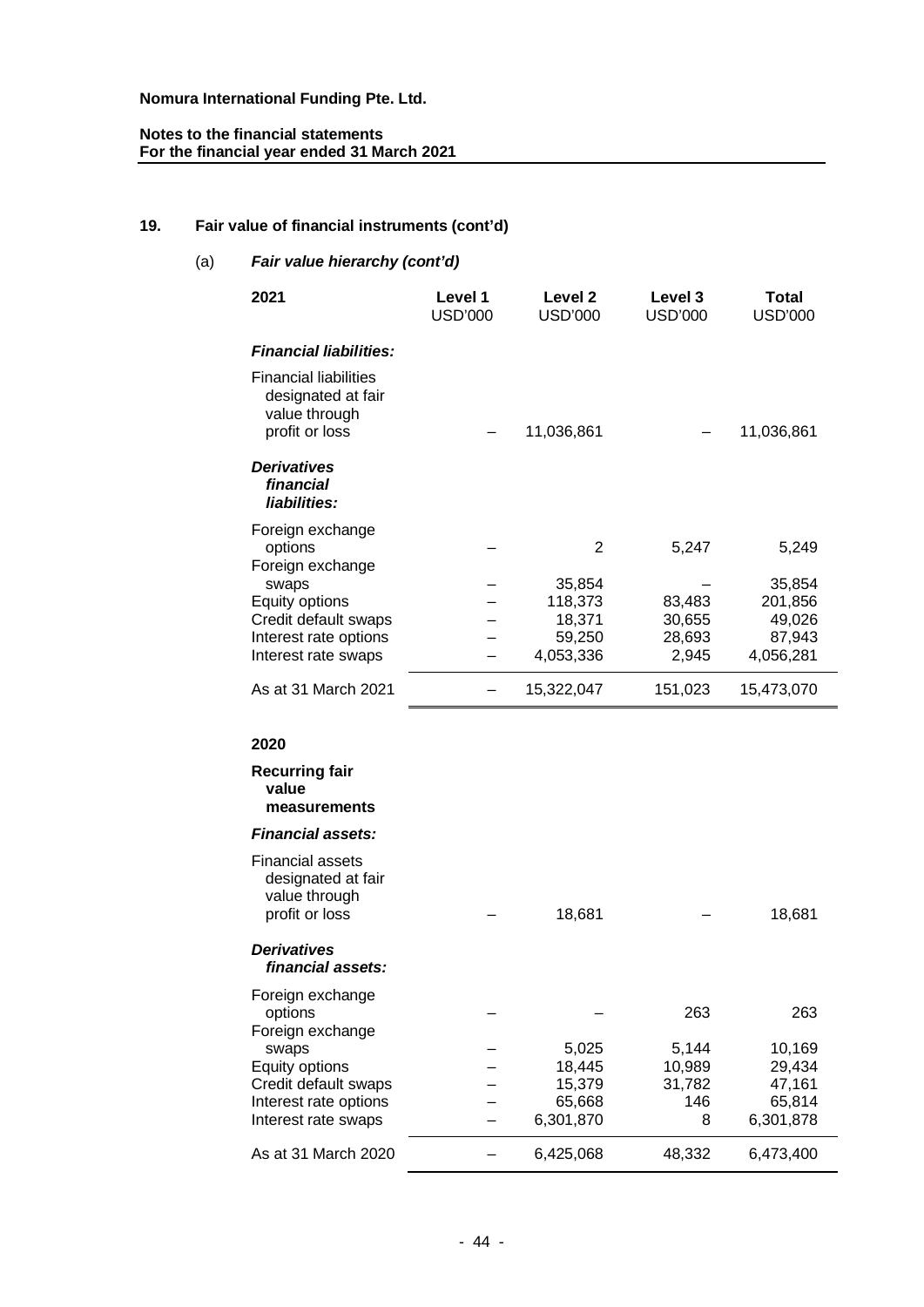# **19. Fair value of financial instruments (cont'd)**

| (a) |                                                                                       | Fair value hierarchy (cont'd) |                    |                           |                         |  |  |  |  |
|-----|---------------------------------------------------------------------------------------|-------------------------------|--------------------|---------------------------|-------------------------|--|--|--|--|
|     | 2020                                                                                  | Level 1<br><b>USD'000</b>     | Level 2<br>USD'000 | Level 3<br><b>USD'000</b> | Total<br><b>USD'000</b> |  |  |  |  |
|     | <b>Financial liabilities:</b>                                                         |                               |                    |                           |                         |  |  |  |  |
|     | <b>Financial liabilities</b><br>designated at fair<br>value through<br>profit or loss |                               | 10,115,635         |                           | 10,115,635              |  |  |  |  |
|     | <b>Derivatives</b><br>financial<br>liabilities:                                       |                               |                    |                           |                         |  |  |  |  |
|     | Foreign exchange<br>options<br>Foreign exchange                                       |                               |                    | 28,277                    | 28,277                  |  |  |  |  |
|     | swaps                                                                                 |                               | 17,869             |                           | 17,869                  |  |  |  |  |
|     | Equity options                                                                        |                               | 83,563             | 244,319                   | 327,882                 |  |  |  |  |
|     | Credit default swaps                                                                  |                               | 83,919             | 108,504                   | 192,423                 |  |  |  |  |
|     | Interest rate options                                                                 |                               | 435,570            | 99,500                    | 535,070                 |  |  |  |  |
|     | Interest rate swaps                                                                   |                               | 5,515,397          | 24,611                    | 5,540,008               |  |  |  |  |
|     | As at 31 March 2020                                                                   |                               | 16,251,953         | 505,211                   | 16,757,164              |  |  |  |  |

# *Financial assets and financial liabilities not carried at fair value*

Except for financial instruments disclosed above, the carrying values of assets and liabilities approximate their respective fair values, either because of the relatively short-term maturity or because the interest rates are generally reset after a short period of time.

### *Valuation processes*

The Company is fully integrated into the Nomura Group's governance framework which mandates determination or validation of a fair value measurement by control and support functions independent of the businesses assuming the risk of the financial instrument in order to ensure the appropriateness of any fair value measurement of a financial instrument used within these financial statements including those classified as Level 3 within the fair value hierarchy.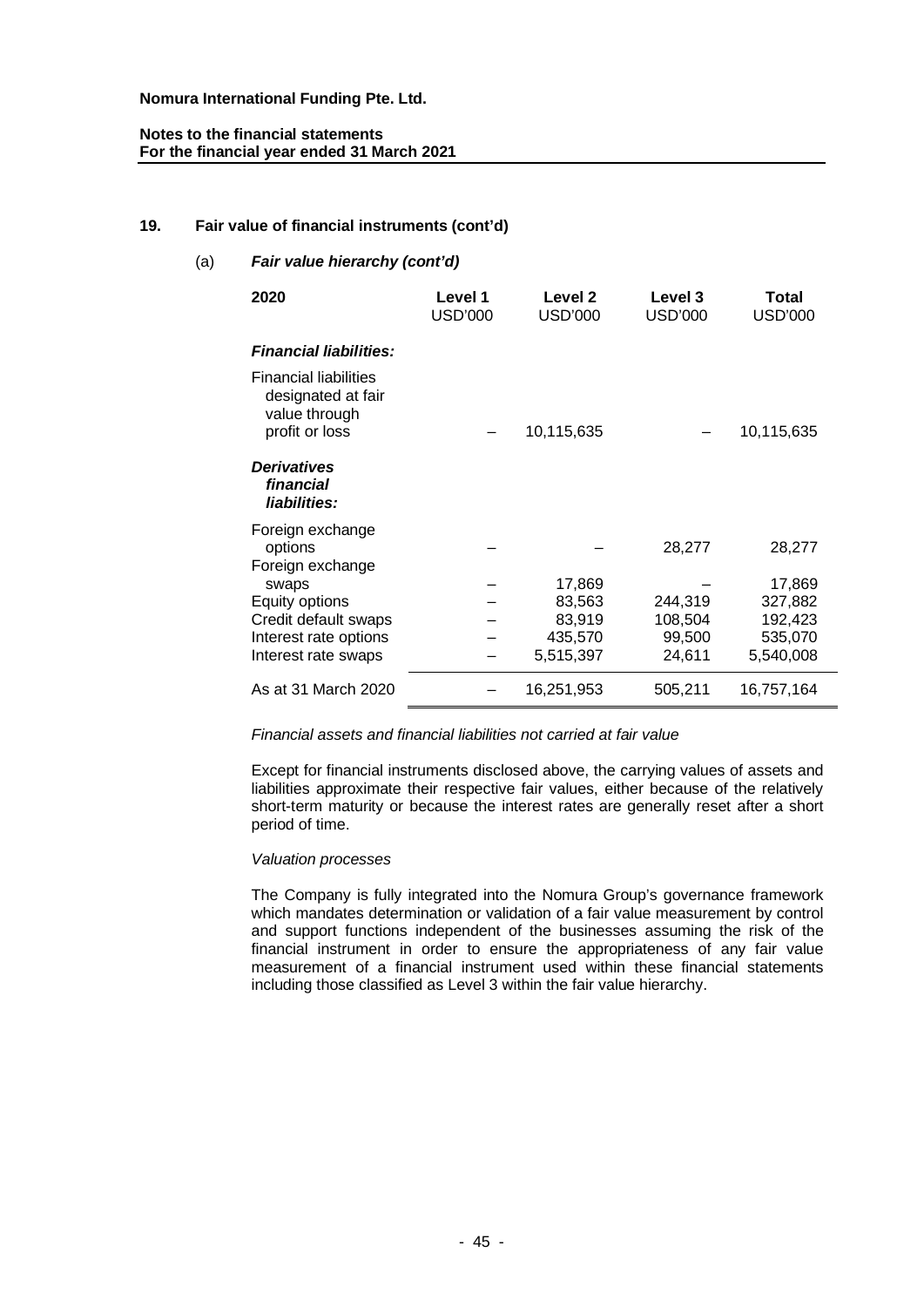# **19. Fair value of financial instruments (cont'd)**

### (a) *Fair value hierarchy (cont'd)*

### *Valuation processes (cont'd)*

The functions for either defining, implementing or maintaining valuation policies and procedures are as follows:

- · The Valuation Control Group ("VCG") within Nomura's Finance Department has the primary responsibility to determine and implement valuation policies and procedures in connection with determination of fair value measurements. VCG performs independent price verification to verify the appropriateness of fair value measurements applied to all financial instruments. The independent price verification process seeks to ensure the valuation technique and inputs are appropriate, reasonable and consistently applied.
- The Valuation Control Model Validation Group ("VCMVG") is an independent function at the global level to validate the appropriateness and perform governance and oversight for all models developed and built by the Valuation Control Group ("VCG"). The change in valuation technique of the OCA model as disclosed in Note 2.4 was validated and approved by VCMVG during the year.
- · The Valuation Model Validation Group ("VMVG") validates the appropriateness and consistency of pricing models used to determine fair value measurements independently of those who design and build the models.

### (b) *Level 2 fair value measurements*

The following is a description of the valuation techniques and inputs used in the fair value measurement for assets and liabilities that are categorised within Level 2 of the fair value hierarchy:

(i) *Financial assets and liabilities designated at fair value through profit or loss*

Financial assets and liabilities designated at fair value through profit and loss are measured at fair value by reference to quoted prices when available. Valuation models are based wherever possible on assumptions supported by observable market prices or rates. These valuation techniques include discounted cash flows ("DCF") and option pricing models, depending on the nature of the embedded features within the financial instruments. As a result, fair value calculated using these valuation techniques will change if the underlying assumptions change. The fair value of the financial liabilities designated at fair value through profit or loss includes Nomura's own credit worthiness.

(ii) *Derivatives*

Derivative products valued using a valuation technique with marketobservable inputs are mainly interest rate swaps and options, currency swaps and forward foreign exchange contracts. The most frequently applied valuation technique is discounted cash flow model.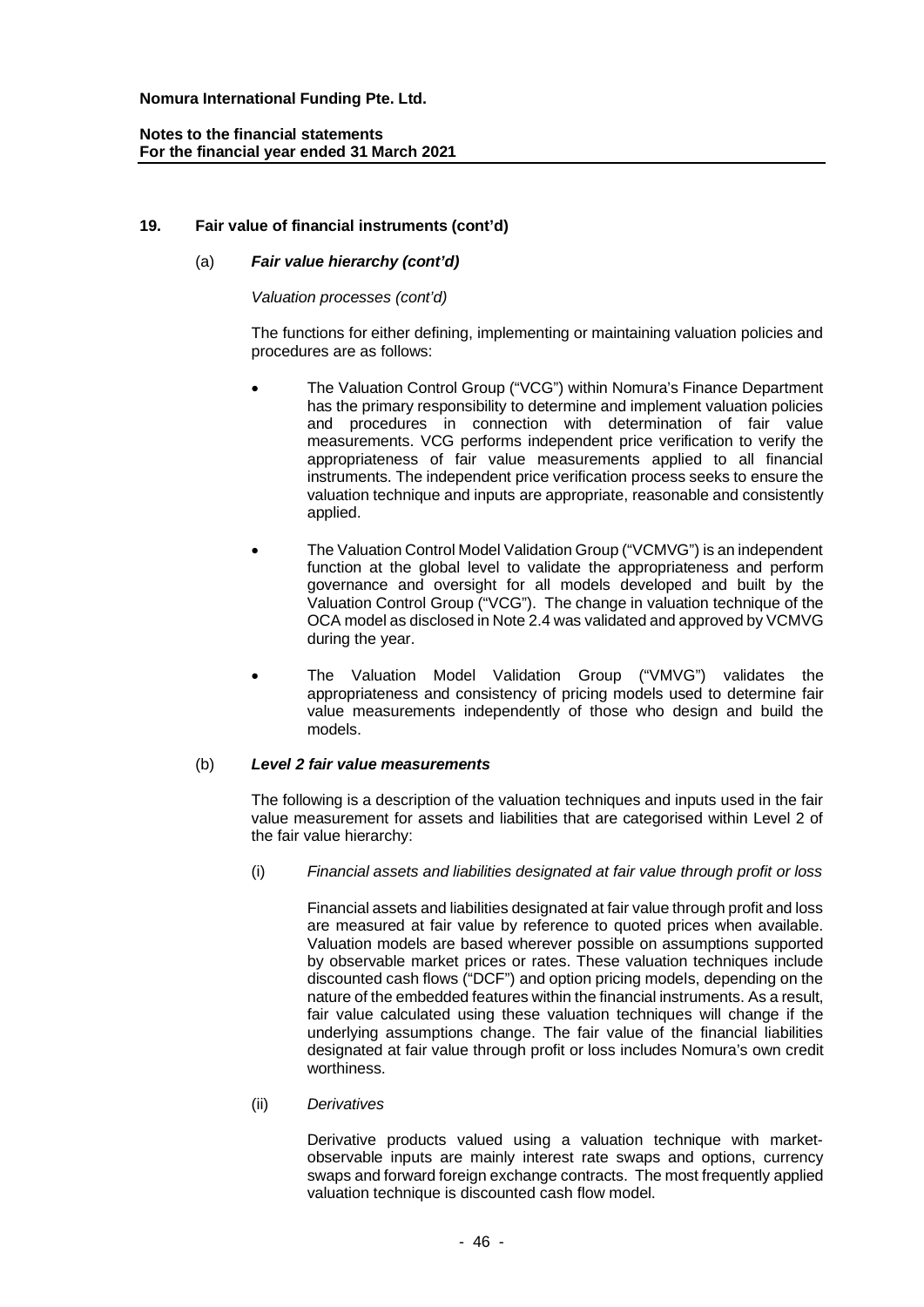# **19. Fair value of financial instruments (cont'd)**

# (c) *Level 3 fair value measurements*

(i) *Information about significant unobservable inputs used in Level 3 fair value measurements*

The following table shows the information about fair value measurements using significant unobservable inputs (Level 3):

| <b>Description</b>          | <b>Fair value</b><br>as at<br>31 March<br>2021<br><b>USD'000</b> | Valuation<br>techniques                 | Unobservable<br>inputs                                                                                            | Range                    |
|-----------------------------|------------------------------------------------------------------|-----------------------------------------|-------------------------------------------------------------------------------------------------------------------|--------------------------|
| Credit default<br>swaps     | 22,165                                                           | Discounted<br>cash flow                 | IR vs IR<br>Correlation;<br>IR vs FX<br>Correlation;<br>IR vs EQ<br>Correlation;<br>Other vs Other<br>Correlation | 99.45% to<br>$(98.00)\%$ |
| Equity options              | (70, 368)                                                        | Discounted<br>cash flow/option<br>model | IR vs FX<br>Correlation;<br>IR vs EQ<br>Correlation;<br>Other vs Other<br>Correlation                             | 50.79% to<br>$(69.00)\%$ |
| Foreign exchange<br>options | (4,773)                                                          | Discounted<br>cash flow/option<br>model | IR vs FX<br>Correlation;<br>IR vs IR<br>Correlation;<br>IR vs EQ<br>Correlation;<br>Other vs Other<br>Correlation | 99.91% to<br>$(46.00)\%$ |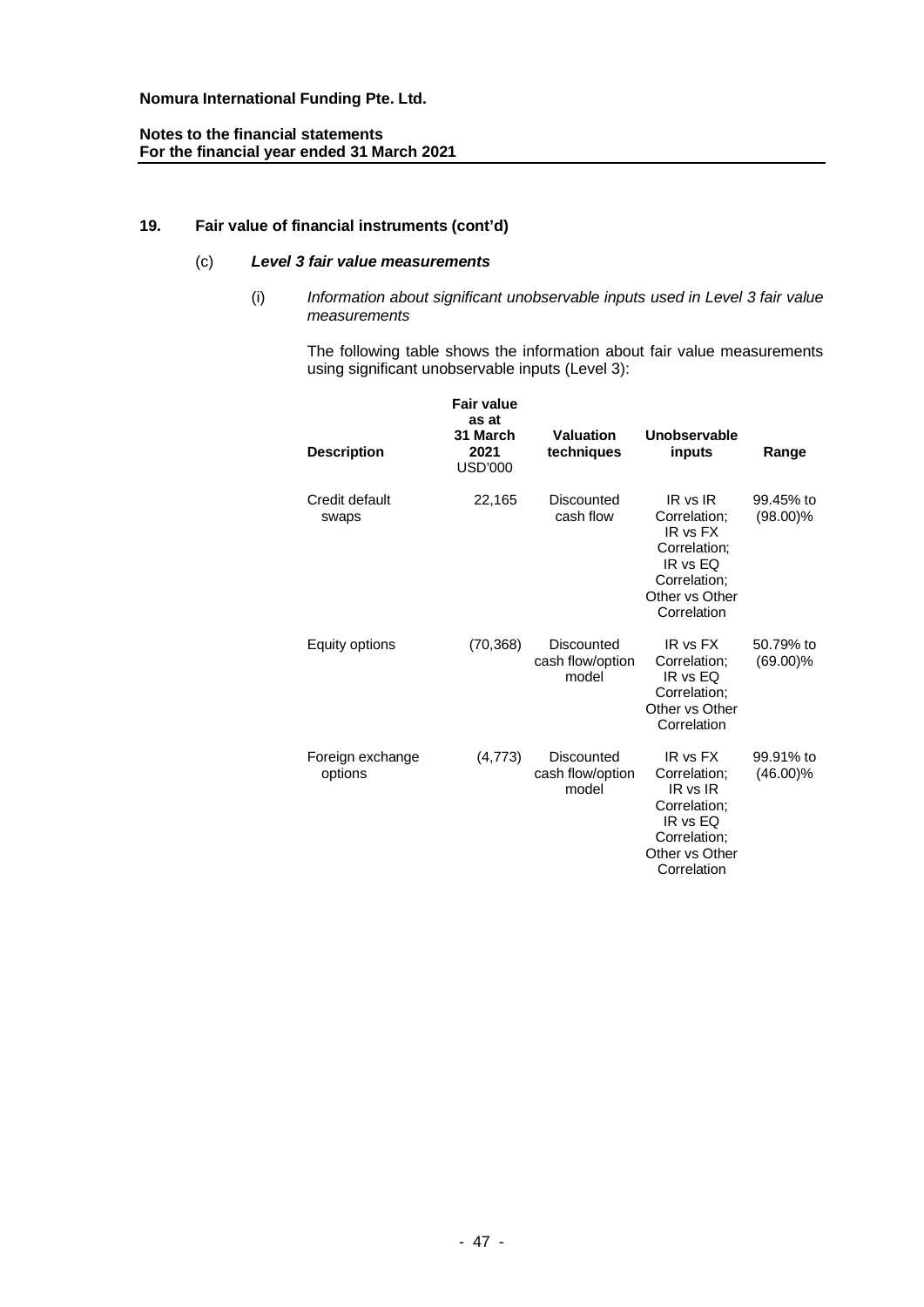# **19. Fair value of financial instruments (cont'd)**

# (c) *Level 3 fair value measurements (cont'd)*

(i) *Information about significant unobservable inputs used in Level 3 fair value measurements (cont'd)*

| <b>Description</b>        | Fair value<br>as at<br>31 March<br>2021<br>USD'000 | Valuation<br>techniques                 | Unobservable<br>inputs                                                                | Range                    |
|---------------------------|----------------------------------------------------|-----------------------------------------|---------------------------------------------------------------------------------------|--------------------------|
| Foreign exchange<br>swaps | 11                                                 | Discounted<br>cash flow                 | <b>FX Volatility</b>                                                                  | $6.96%$ to<br>6.86%      |
| Interest rate<br>options  | (25, 653)                                          | Discounted<br>cash flow/option<br>model | IR vs IR<br>Correlation;<br>IR vs FX<br>Correlation;<br>Other vs Other<br>Correlation | 97.11% to<br>$(46.00)\%$ |
| Interest rate swaps       | (2,276)                                            | Discounted<br>cash flow                 | IR vs IR<br>Correlation;<br>Other vs Other<br>Correlation                             | 97.00% to<br>$(46.00)\%$ |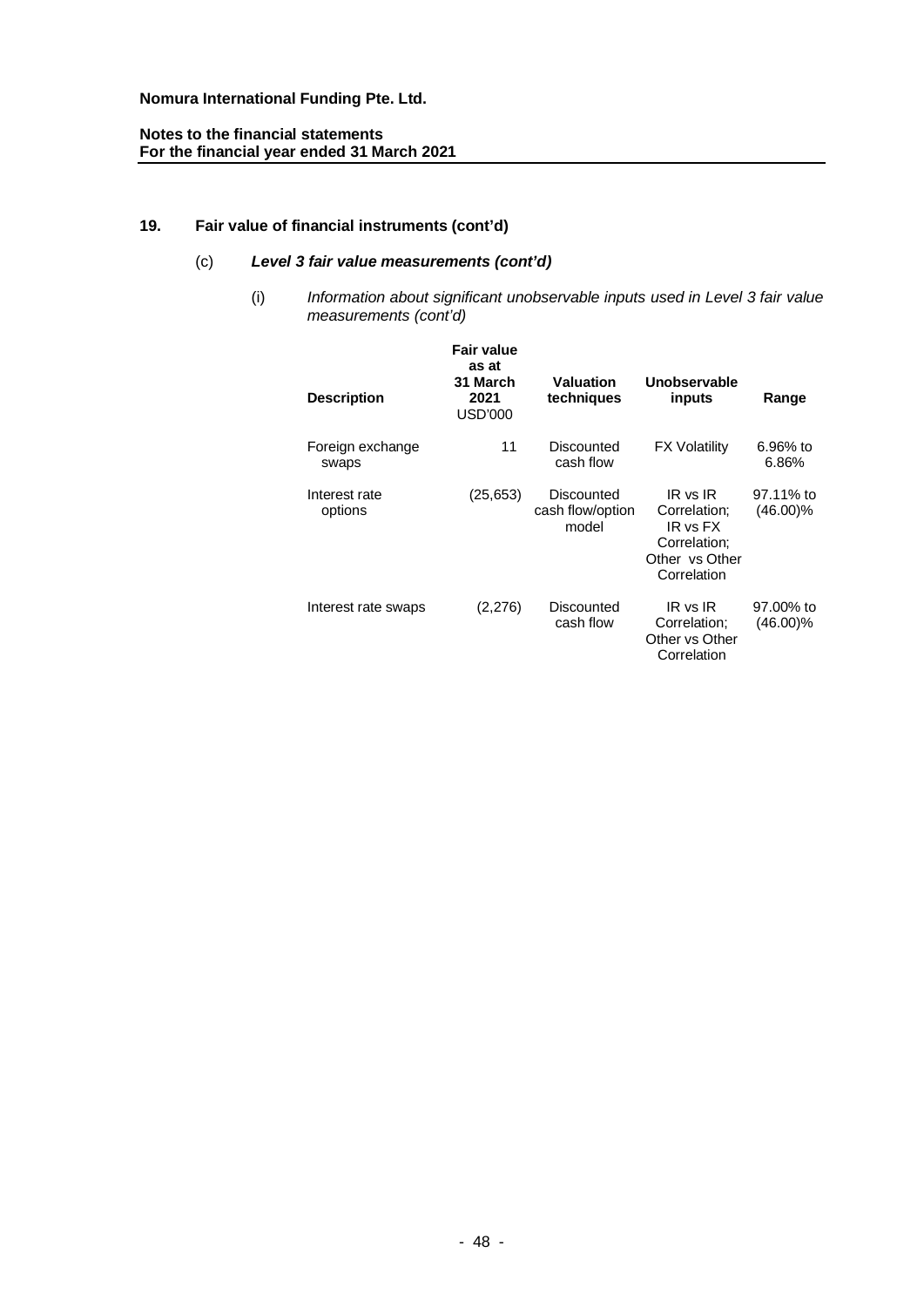# **19. Fair value of financial instruments (cont'd)**

# (c) *Level 3 fair value measurements (cont'd)*

(i) *Information about significant unobservable inputs used in Level 3 fair value measurements (cont'd)*

| <b>Description</b>          | <b>Fair value</b><br>as at<br>31 March<br>2020<br><b>USD'000</b> | <b>Valuation</b><br>techniques          | Unobservable<br>inputs                                                                                                                                                       | Range                    |
|-----------------------------|------------------------------------------------------------------|-----------------------------------------|------------------------------------------------------------------------------------------------------------------------------------------------------------------------------|--------------------------|
| Credit default<br>swaps     | (76, 721)                                                        | Discounted<br>cash flow                 | IR vs IR<br>Correlation;<br>IR vs FX<br>Correlation;<br>IR vs EQ<br>Correlation;<br>Other vs Other<br>Correlation;<br>EQ vs Other<br>Correlation;<br>EQ vs EQ<br>Correlation | 80.30% to<br>$(69.00)\%$ |
| Equity options              | (233, 330)                                                       | Discounted<br>cash flow/option<br>model | IR vs FX<br>Correlation;<br>IR vs IR<br>Correlation;<br>EQ vs Other<br>Correlation;<br>IR vs EQ<br>Correlation;<br>Other vs Other<br>Correlation<br>EQ vs EQ<br>Correlation  | 94.60% to<br>$(76.00)\%$ |
| Foreign exchange<br>options | (28, 014)                                                        | Discounted<br>cash flow/option<br>model | IR vs FX<br>Correlation;<br>IR vs IR<br>Correlation;<br>IR vs EQ<br>Correlation:<br>Other vs Other<br>Correlation:<br>EQ vs Other<br>Correlation                             | 99.90% to<br>$(69.00)\%$ |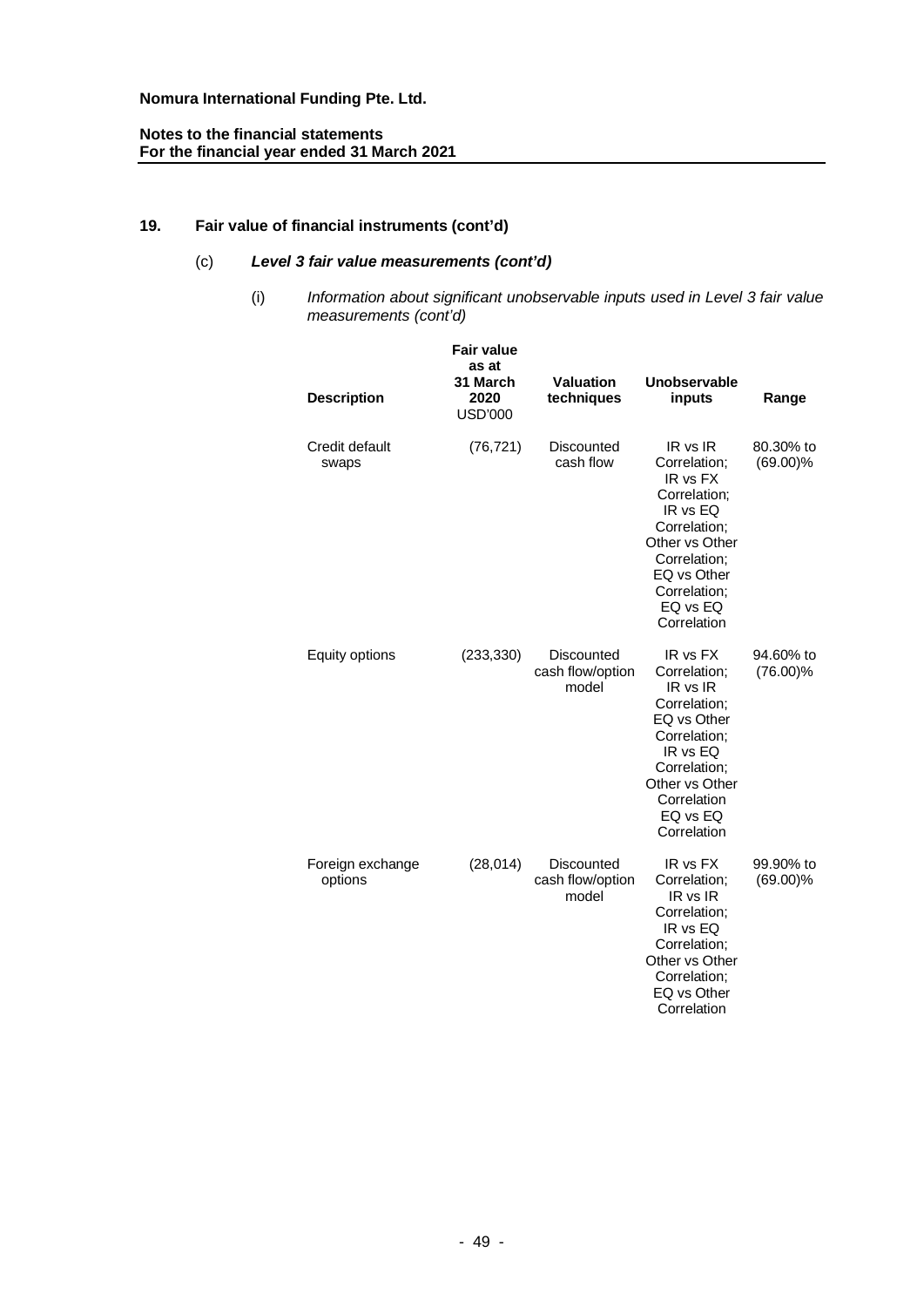# **19. Fair value of financial instruments (cont'd)**

# (c) *Level 3 fair value measurements (cont'd)*

(i) *Information about significant unobservable inputs used in Level 3 fair value measurements (cont'd)*

| <b>Description</b>        | <b>Fair value</b><br>as at<br>31 March<br>2020<br>USD'000 | Valuation<br>techniques                 | Unobservable<br>inputs                                                                                                                           | Range                    |
|---------------------------|-----------------------------------------------------------|-----------------------------------------|--------------------------------------------------------------------------------------------------------------------------------------------------|--------------------------|
| Foreign exchange<br>swaps | 5,144                                                     | Discounted<br>cash flow                 | <b>FX Volatility</b>                                                                                                                             | 12.34% to<br>11.36%      |
| Interest rate<br>options  | (99, 354)                                                 | Discounted<br>cash flow/option<br>model | IR vs IR<br>Correlation;<br>IR vs FX<br>Correlation;<br>Other vs Other<br>Correlation:<br>EQ vs Other<br>Correlation                             | 98.10% to<br>$(84.00)\%$ |
| Interest rate swaps       | (24, 595)                                                 | Discounted<br>cash flow                 | IR vs IR<br>Correlation;<br>IR vs FX<br>Correlation;<br>EQ vs Other<br>Correlation;<br>IQ vs EQ<br>Correlation;<br>Other vs Other<br>Correlation | 97.70% to<br>$(69.00)\%$ |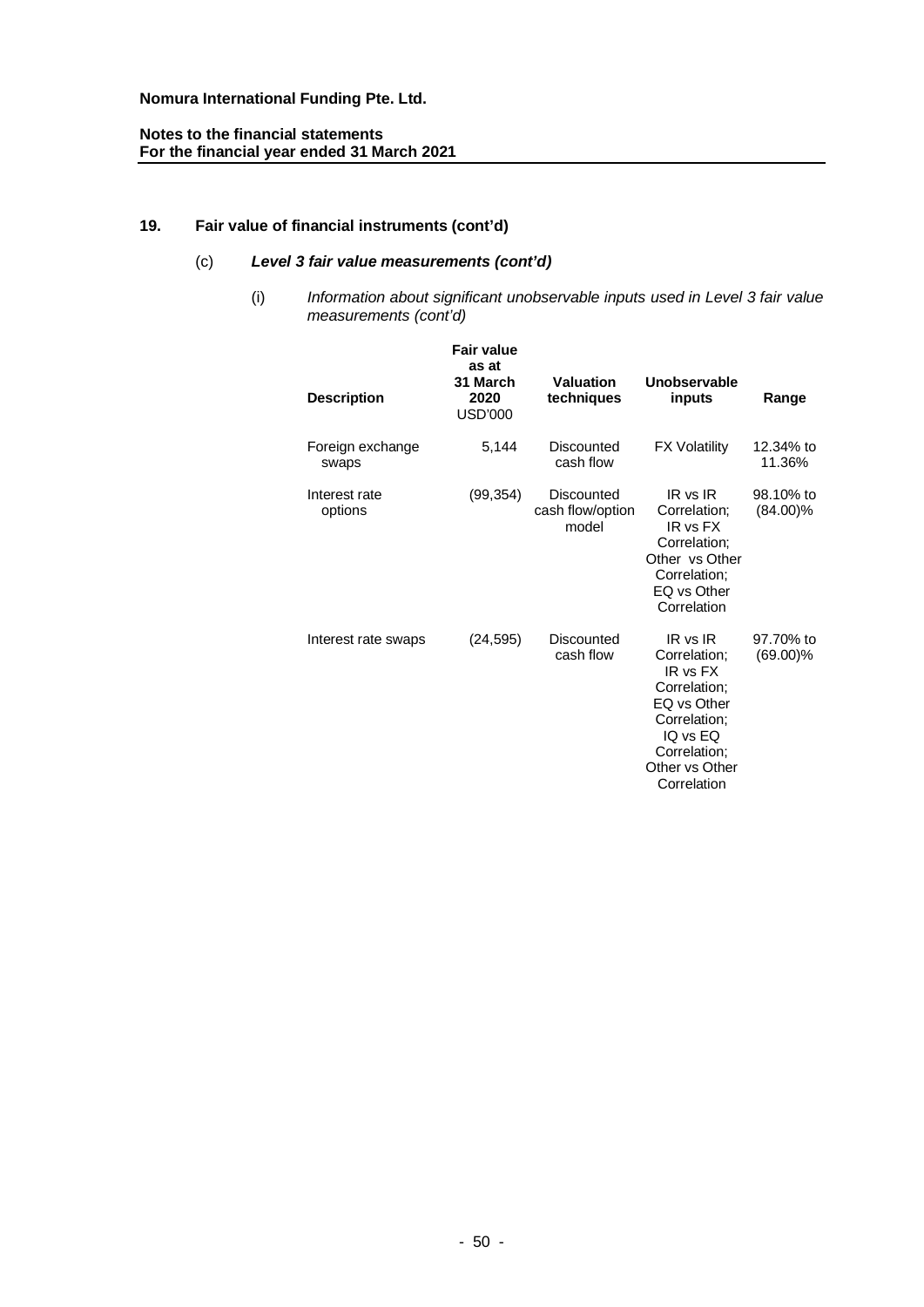# **19. Fair value of financial instruments (cont'd)**

### (c) *Level 3 fair value measurements (cont'd)*

(i) *Information about significant unobservable inputs used in Level 3 fair value measurements (cont'd)*

Impact on fair value of Level 3 financial instruments measured at fair value of changes to key assumptions

Credit default swap - the Company adjusted correlation by 2-13% from management's estimates, which are considered by the Company to be within a range of reasonably possible alternatives as inputs to the valuation model, the effect to profit or loss of USD1,200,000.

Foreign exchange swaps - the Company adjusted FX volatilities by 0.22% from management's estimates, which are considered by the Company to be within a range of reasonably possible alternatives as inputs to the valuation model, the effect to profit or loss of USD200,000.

Foreign exchange option - the Company adjusted correlation by 2-13% from management's estimates, which are considered by the Company to be within a range of reasonably possible alternatives as inputs to the valuation model, the effect to profit or loss of USD500,000.

Equity Option - the Company adjusted correlation by 8-13% from management's estimates, which are considered by the Company to be within a range of reasonably possible alternatives as inputs to the valuation model, the effect to profit or loss of USD2,100,000.

Interest rate swap - the Company adjusted correlation by 2-9% from management's estimates, which are considered by the Company to be within a range of reasonably possible alternatives as inputs to the valuation model, the effect to profit or loss of USD1,500,000.

Interest rate option - the Company adjusted correlation by 2-9% from management's estimates, which are considered by the Company to be within a range of reasonably possible alternatives as inputs to the valuation model, the effect to profit or loss of USD2,100,000.

For each class of financial instrument described in the above table, changes in each of the significant unobservable inputs and assumptions used by the Company will impact upon the determination of a fair value measurement for the financial instrument.

As the Company enters into derivative transactions to hedge its exposures to embedded derivatives and the market risks in the loans and medium term notes, the increase or decrease in the value of the Level 3 portfolio will not significantly impact its profits and losses. Hedging derivative instruments offset the positions arising from the derivatives which are embedded in the debt instruments and limit the sensitivity of fair value to changes in unobservable inputs related to these financial instruments.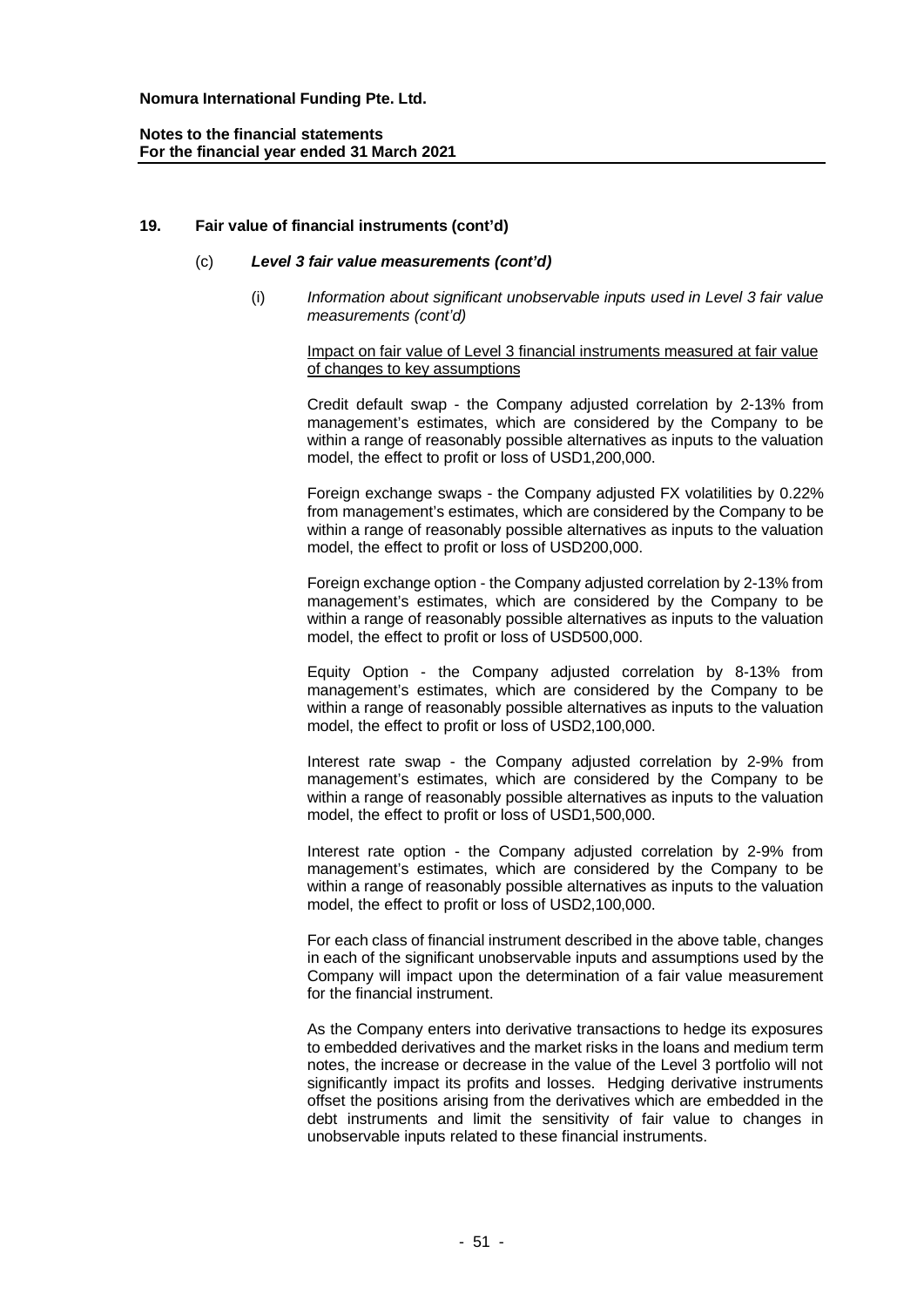# **19. Fair value of financial instruments (cont'd)**

# (c) *Level 3 fair value measurements (cont'd)*

# (ii) *Movements in Level 3 financial instruments measured at fair value*

Assets and liabilities move between Level 2 and Level 3 primarily when there is an increase or decrease in market activity related to an unobservable input, or a change in the significance of the unobservable input, with instruments classified as Level 3 if an unobservable input is deemed significant. The transfers occurred at the beginning of the reporting period.

The following table shows a reconciliation of the opening and closing amounts of Level 3 financial liabilities which are recorded at fair value:

|                                                   |                |                     |                  |                | Total gains/               |             |
|---------------------------------------------------|----------------|---------------------|------------------|----------------|----------------------------|-------------|
|                                                   | At 1 April     |                     | <b>Transfers</b> |                | (losses) in                | At 31 March |
|                                                   | 2020           | <b>Transfers in</b> | out              |                | Settlements profit or loss | 2021        |
|                                                   | <b>USD'000</b> | <b>USD'000</b>      | <b>USD'000</b>   | <b>USD'000</b> | <b>USD'000</b>             | USD'000     |
| <b>Financial assets:</b>                          |                |                     |                  |                |                            |             |
| <b>Derivative financial</b><br><i>instruments</i> |                |                     |                  |                |                            |             |
| Foreign exchange                                  |                |                     |                  |                |                            |             |
| options                                           | 283            |                     |                  | (263)          | 454                        | 474         |
| Foreign exchange swaps                            | 5,144          |                     |                  | (5, 144)       | 11                         | 11          |
| Equity options                                    | 10,989         | 4                   | (157)            | (10, 989)      | 13,268                     | 13,115      |
| Credit default swaps                              | 31,782         |                     | (22, 205)        | (31, 782)      | 75,025                     | 52,820      |
| Interest rate options                             | 146            |                     |                  | (146)          | 3,040                      | 3,040       |
| Interest rate swaps                               | 8              |                     |                  | (8)            | 669                        | 669         |
| Total level 3 financial                           |                |                     |                  |                |                            |             |
| assets                                            | 48,352         | 4                   | (22, 362)        | (48, 332)      | 92,467                     | 70,129      |
|                                                   |                |                     |                  |                |                            |             |
| <b>Financial liabilities:</b>                     |                |                     |                  |                |                            |             |
| <b>Derivative financial</b><br><i>instruments</i> |                |                     |                  |                |                            |             |
| Foreign exchange                                  |                |                     |                  |                |                            |             |
| options                                           | 28,277         | 2,136               |                  | (88,900)       | 63,734                     | 5,247       |
| Foreign exchange swaps                            |                | 3,141               |                  |                | (3, 141)                   |             |
| Equity options                                    | 244,319        | 12,300              | (36, 386)        | (265, 577)     | 128,827                    | 83,483      |
| Credit default swaps                              | 108,504        |                     |                  | (119,609)      | 41,760                     | 30,655      |
| Interest rate options                             | 99,500         |                     |                  | (99, 500)      | 28,693                     | 28,693      |
| Interest rate swaps                               | 24,811         |                     |                  | (24, 611)      | 2,745                      | 2,945       |
| Total level 3 financial                           |                |                     |                  |                |                            |             |
| liabilities                                       | 505,411        | 17,577              | (36, 386)        | (598, 197)     | 262,618                    | 151,023     |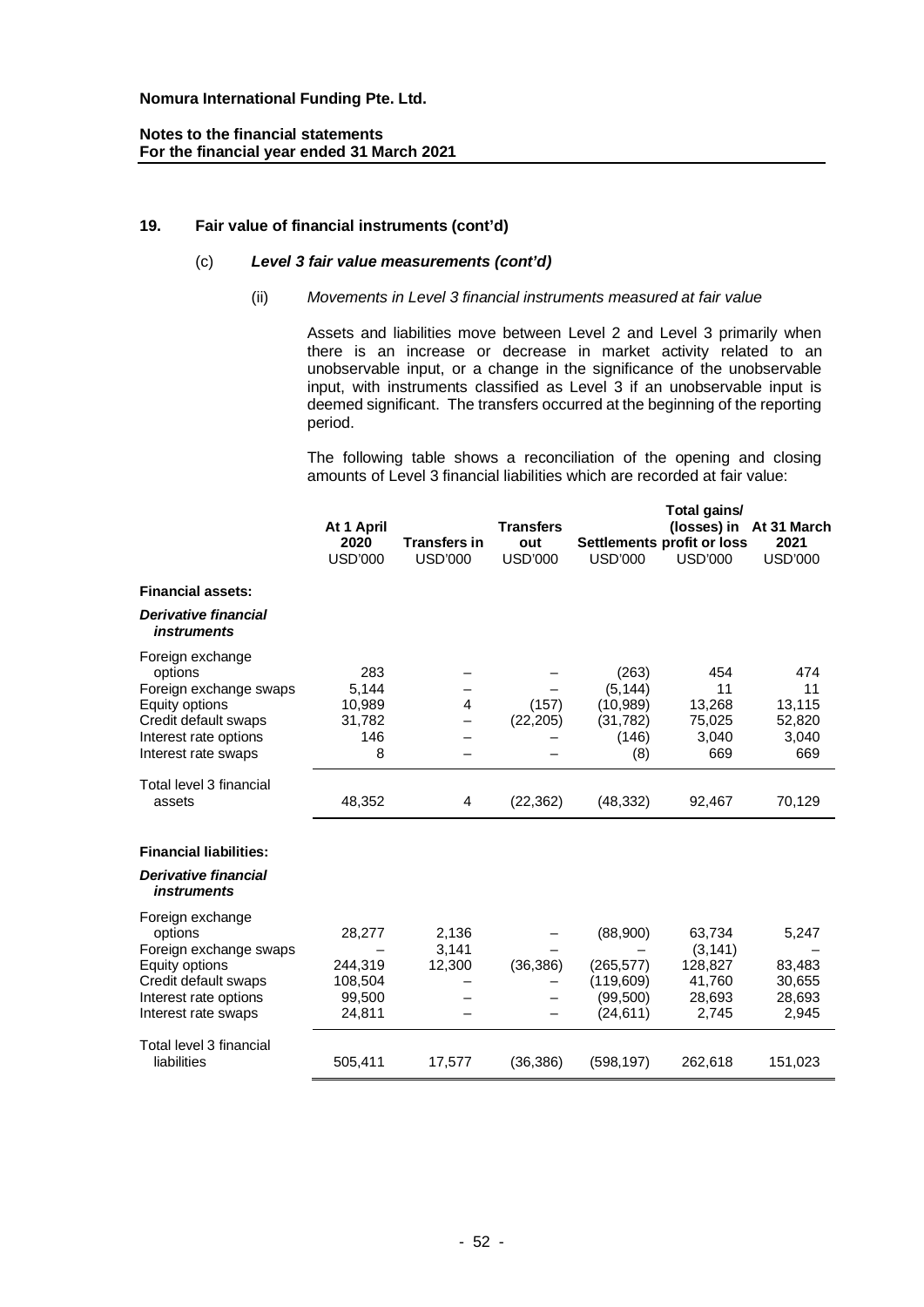# **19. Fair value of financial instruments (cont'd)**

# (c) *Level 3 fair value measurements (cont'd)*

(ii) *Movements in Level 3 financial instruments measured at fair value (cont'd)*

|                                                                                                                                                 | At 1 April<br>2019<br><b>USD'000</b>                 | <b>Transfers in</b><br><b>USD'000</b> | <b>Transfers</b><br>out<br><b>USD'000</b> | <b>USD'000</b>                                            | Total gains/<br>Settlements profit or loss<br><b>USD'000</b> | (losses) in At 31 March<br>2020<br><b>USD'000</b> |
|-------------------------------------------------------------------------------------------------------------------------------------------------|------------------------------------------------------|---------------------------------------|-------------------------------------------|-----------------------------------------------------------|--------------------------------------------------------------|---------------------------------------------------|
| <b>Financial assets:</b>                                                                                                                        |                                                      |                                       |                                           |                                                           |                                                              |                                                   |
| <b>Derivative financial</b><br><i>instruments</i>                                                                                               |                                                      |                                       |                                           |                                                           |                                                              |                                                   |
| Foreign exchange<br>options<br>Foreign exchange swaps<br>Equity options<br>Credit default swaps<br>Interest rate options<br>Interest rate swaps | 1,786<br>2,232<br>7,297<br>34,845<br>1,144<br>27,830 | 1,025<br>1                            | (11)<br>(4, 446)<br>(19)                  | (1,774)<br>(3,785)<br>(5, 178)<br>(975)<br>(30,037)       | 262<br>2,912<br>10,898<br>2,115<br>(23)<br>2,233             | 263<br>5,144<br>10,989<br>31,782<br>146<br>8      |
| Total level 3 financial<br>assets                                                                                                               | 75,134                                               | 1,026                                 | (4, 476)                                  | (41, 749)                                                 | 18,397                                                       | 48,332                                            |
| <b>Financial liabilities:</b>                                                                                                                   |                                                      |                                       |                                           |                                                           |                                                              |                                                   |
| <b>Derivative financial</b><br><i>instruments</i>                                                                                               |                                                      |                                       |                                           |                                                           |                                                              |                                                   |
| Foreign exchange<br>options<br>Foreign exchange swaps<br>Equity options<br>Credit default swaps<br>Interest rate options<br>Interest rate swaps | 19,570<br>28<br>45,377<br>25,555<br>41,995<br>11,816 | 405<br>2                              | (28)<br>(5,027)                           | (4,661)<br>(39, 340)<br>(24, 743)<br>(6, 318)<br>(3, 134) | 13,368<br>242.904<br>107,692<br>63,823<br>15,927             | 28,277<br>244.319<br>108,504<br>99,500<br>24,611  |
| Total level 3 financial<br>liabilities                                                                                                          | 144,341                                              | 407                                   | (5,055)                                   | (78, 196)                                                 | 443,714                                                      | 505,211                                           |

(iii) *Valuation techniques*

Derivatives are valued using internal models using market transactions and other market evidence whenever possible, including market-based inputs to models, model calibration to market clearing transactions, or alternative pricing sources with reasonable levels of price transparency. Valuation techniques include discounted cash flow techniques and option pricing models. Derivatives that are valued using models with significant unobservable inputs such as correlation, long-dated volatility, or other unobservable inputs are classified within Level 3.

Valuation techniques may rely on parameters which are not observable in the market due to an absence of equivalent, current, market transactions or observable market data. These valuation techniques are based on assumptions. As a result, the fair value calculated using these valuation techniques will change if the underlying assumptions change.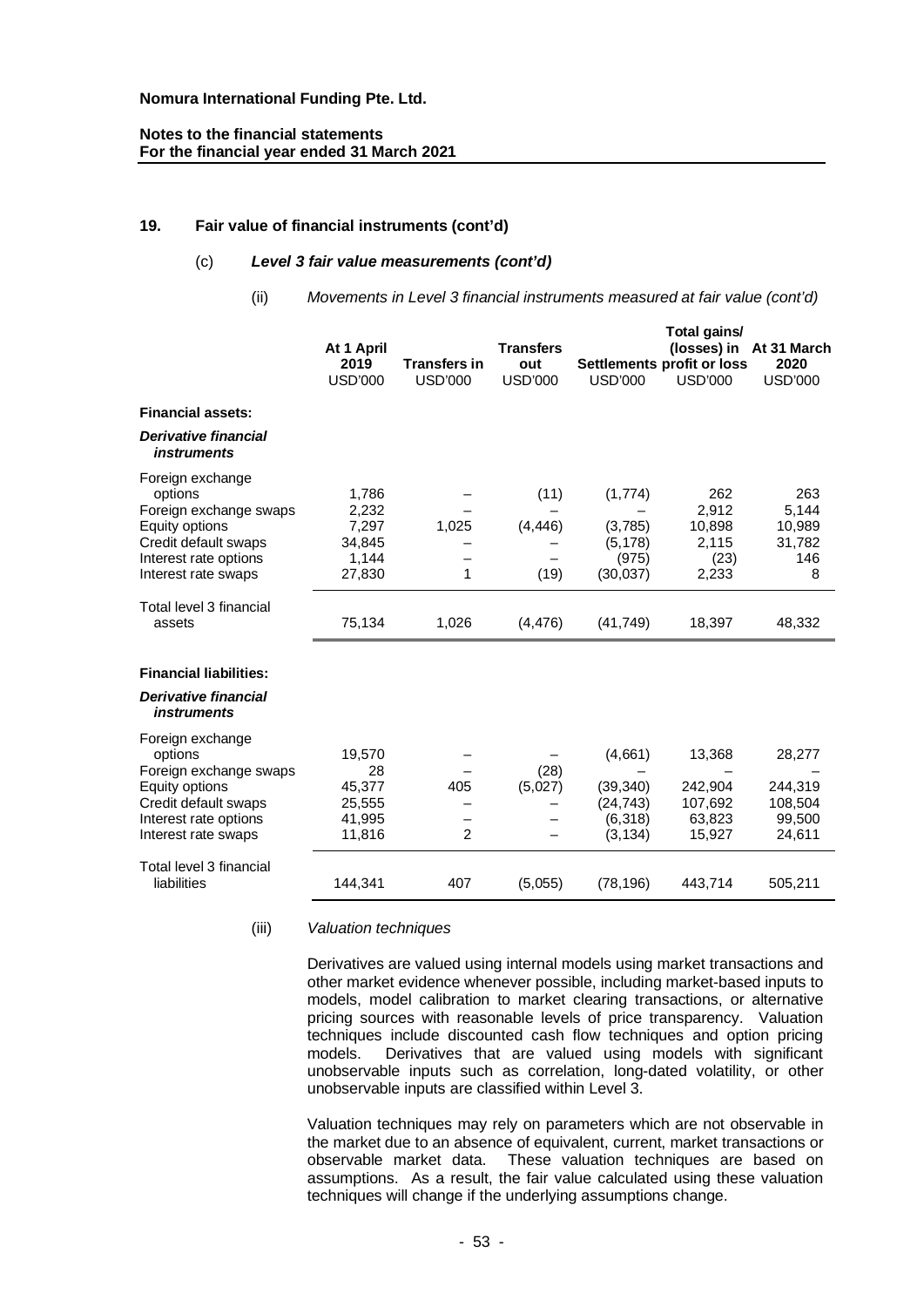# **20. Capital management**

The objective of the Company's capital management is to safeguard its ability to continue as a going concern so that it can continue to manage the financing needs and liquidity position of the Nomura Group. In order to maintain or achieve an optimal capital structure, the Company may adjust, in light of changes in economic conditions, the amounts of dividend payment and capital return to shareholders.

The capital structure of the Company comprised the notes issued, issued capital and reserves as disclosed in the statement of changes in equity.

The Company is not subject to externally imposed capital requirements.

# **21. Comparative**

The Company has changed its presentation of the Balance Sheet to enhance transparency of the underlying products and remains in compliance with FRS 1. Related party transactions are no longer presented on the face of the Balance Sheet but rather in the notes to financial statements. Comparatives have been restated as per below:

|                                                                     | 31 March 2020<br><b>USD'000</b> | 31 March 2020<br><b>USD'000</b><br>(Previously |
|---------------------------------------------------------------------|---------------------------------|------------------------------------------------|
|                                                                     | (As restated)                   | stated)                                        |
| <b>Balance sheet</b>                                                |                                 |                                                |
| <b>Assets</b>                                                       |                                 |                                                |
| Amount due from related companies<br>Receivables from third parties |                                 | 10,135,625<br>51,995                           |
| Other assets<br>Loans                                               | 329,037<br>9,858,583            |                                                |
|                                                                     | 10,187,620                      | 10,187,620                                     |
| <b>Liabilities</b>                                                  |                                 |                                                |
| Amount due to related companies                                     |                                 | 18,726                                         |
| Payables to third parties<br>Other payables                         |                                 | 621<br>190                                     |
| Other liabilities                                                   | 19,537                          |                                                |
|                                                                     | 19,537                          | 19,537                                         |